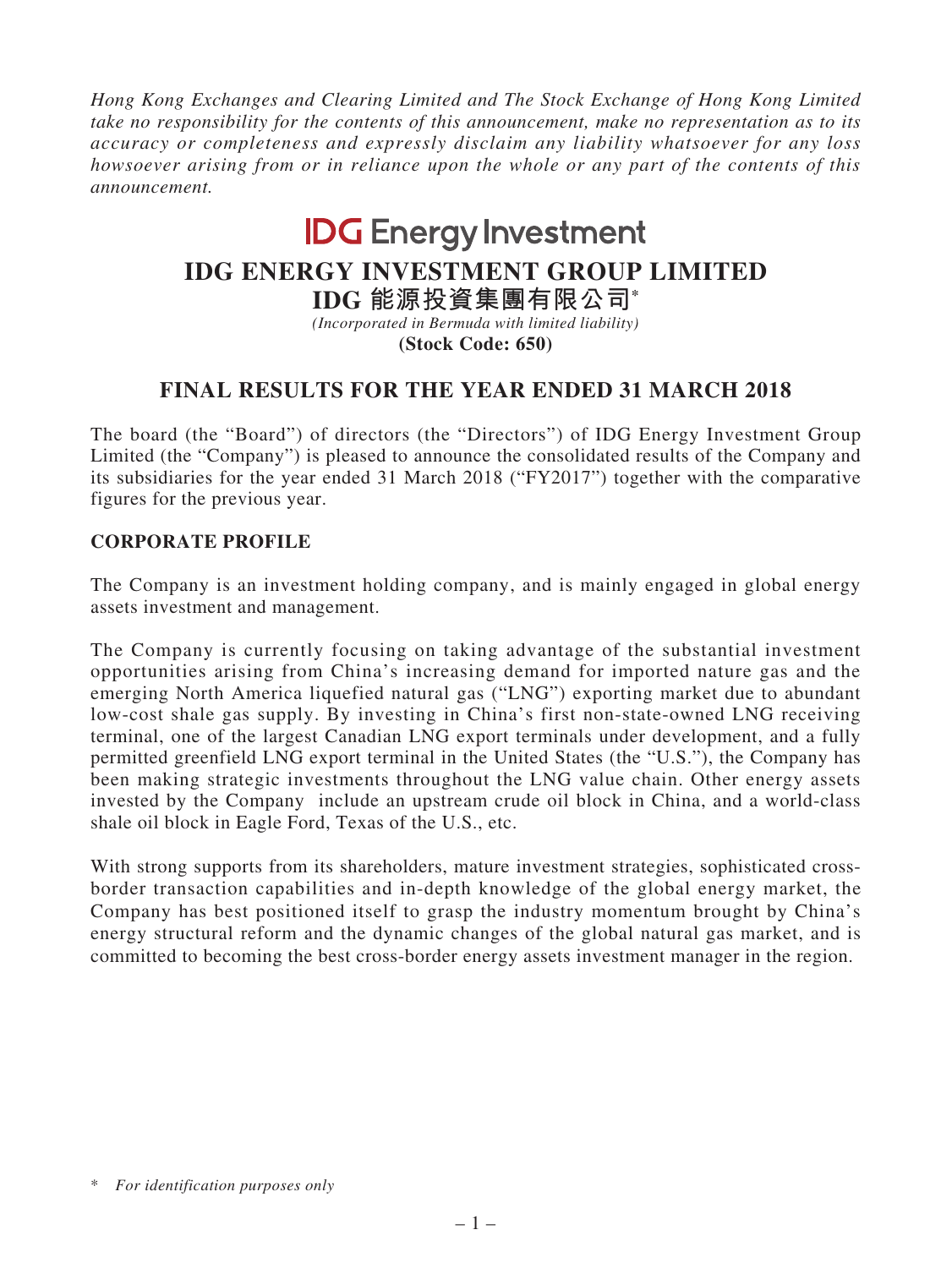#### **FINANCIAL SUMMARY**

|                                                    | <b>Year ended 31 March</b> |            |
|----------------------------------------------------|----------------------------|------------|
|                                                    | 2018                       | 2017       |
|                                                    | <b>HK\$'000</b>            | HK\$'000   |
| Revenue from sales of goods ( <i>Note 1</i> )      | 123,399                    | 76,779     |
| Investment income (Note 2)                         | 74,395                     |            |
| Subtotal                                           | 197,794                    | 76,779     |
| Total income from principal business activities,   |                            |            |
| net of cost ( <i>Note 3</i> )                      | 106,576                    | (3,105)    |
| <b>EBITDA</b>                                      | 101,656                    | (392, 795) |
| Adjusted EBITDA (Note 4)                           | 101,656                    | (32, 175)  |
| Profit/(loss) before taxation                      | 24,323                     | (450, 619) |
| Profit/(loss) for the year                         | 14,493                     | (462, 426) |
| Basic earnings/(loss) per share (HK\$ per share)   | 0.403 cent                 | (0.33)     |
| Diluted earnings/(loss) per share (HK\$ per share) | 0.294 cent                 | (0.33)     |

*Note 1*: The revenue from sales of goods represents the revenue generated from the net sales of crude oil produced by Xilin Gol League Hongbo Mining Development Company Limited\* 錫林郭勒盟宏博礦業 開發有限公司 ("Hongbo Mining") , a wholly-owned subsidiary of the Company.

- *Note 2:* According to accounting policy, the investment income stated here mainly includes returns from one of the investments regarding upstream oil and gas assets, primarily in the form of interest income (which bears interest at the rate of 8.00% per annum) from the term loan (the "Term Loan") granted to Stonehold Energy Corporation ("Stonehold"), who holds the unconventional shale oil and gas assets in the Eagle Ford core region in the U.S., details of which are disclosed in the announcements of the Company dated 15 August 2017, 27 September 2017 and 28 February 2018 and the circular of the Company dated 29 September 2017.
- *Note 3:* The total income from principal business activities, net of cost represents the above-mentioned revenue from sales of goods and investment income, net off the cost of sales of goods.
- *Note 4:* Adjusted EBITDA refers to EBITDA adjusted to exclude non-recurring items, including the notional listing expense and related transaction costs in relation to the Transfer and the Transactions (collectively referred to as the "Reverse Takeover Transaction") (as defined in the circular of the Company dated 29 June 2016 (the "RTO Circular")).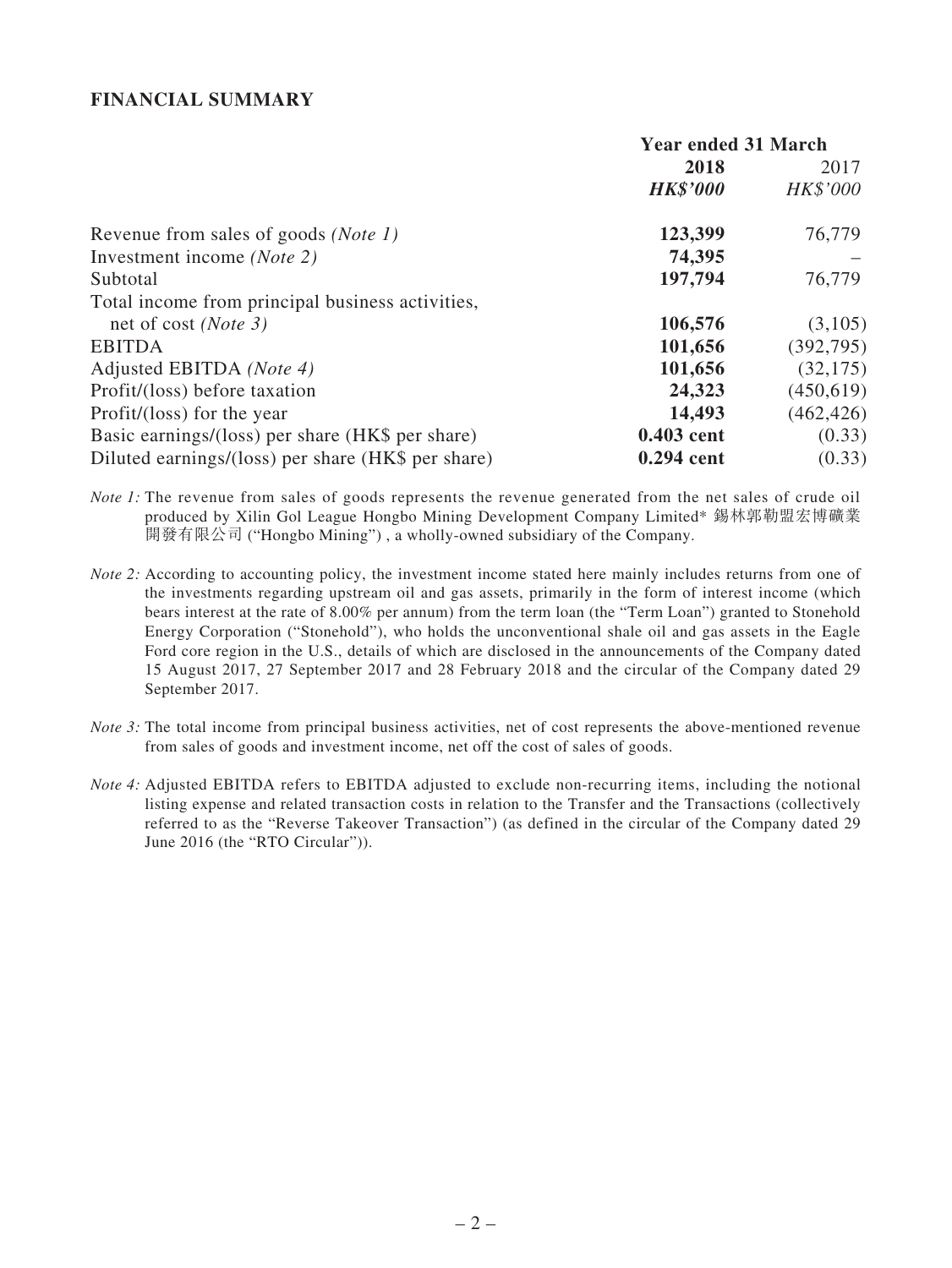#### **OPERATING SUMMARY**

|                                                         | <b>Year ended 31 March</b> |          |
|---------------------------------------------------------|----------------------------|----------|
|                                                         | 2018                       | 2017     |
|                                                         | <i><b>HK\$'000</b></i>     | HK\$'000 |
| <b>Upstream oil and gas business from Hongbo Mining</b> |                            |          |
| Gross production volume <i>(barrels)</i>                | 362,682                    | 291,809  |
| Gross sales volume <i>(barrels)</i>                     | 357,387                    | 292,287  |
| Net sales volume <i>(barrels)</i>                       | 285,910                    | 233,830  |
| Average unit selling price (HK\$ per barrel) (Note 1)   | 432                        | 328      |
| Average daily gross production volume (barrels)         | 1,007                      | 811      |
| Average unit production cost before depreciation and    |                            |          |
| amortisation (HK\$ per barrel) (Note 1)                 | 103                        | 139      |
| Average unit production cost (HK\$ per barrel) (Note 1) | 252                        | 272      |
| Wells drilled during the year                           |                            |          |
| — Dry holes $(unit)$                                    |                            | 1        |
| — Oil producers <i>(unit) (Note 2)</i>                  | 22                         | 6        |
| Fracturing workover during the year <i>(unit)</i>       |                            | 13       |
| <b>Key investment income</b>                            |                            |          |
| Term Loan to Stonehold ( <i>Note 3</i> )                | 60,942                     |          |
| JOVO investment (Note 3)                                | 12,702                     |          |
| Quebec investment (Note 3)                              | 7,449                      |          |

*Notes:*

- (1) Hongbo Mining is the sole subsidiary of the Company engaged in exploration, development, production and sale of crude oil in PRC. Hongbo Mining's gross production volume was used in the calculation of average unit production cost and average unit production cost before depreciation and amortisation which includes the share of 20% production volume of crude oil to 陝 西 延 長 石 油(集 團)有 限 責 任 公 司(延 長 油 礦 管 理 局) (Shaanxi Yanchang Petroleum (Group) Company Limited (Yanchang Oil Mineral Administrative Bureau)\*) ("Yanchang"). The average unit selling price was calculated using the net sales amount and net sales volume which exclude Yanchang's 20% share in sales.
- (2) In FY2017, Hongbo Mining had successfully drilled 22 wells, among which, as at 31 March 2018, 19 wells had been completed and the remaining 3 were pending for completion.
- (3) Please refer to note 4 to the financial results and the section headed " Business Review" in this annual results announcement for further information.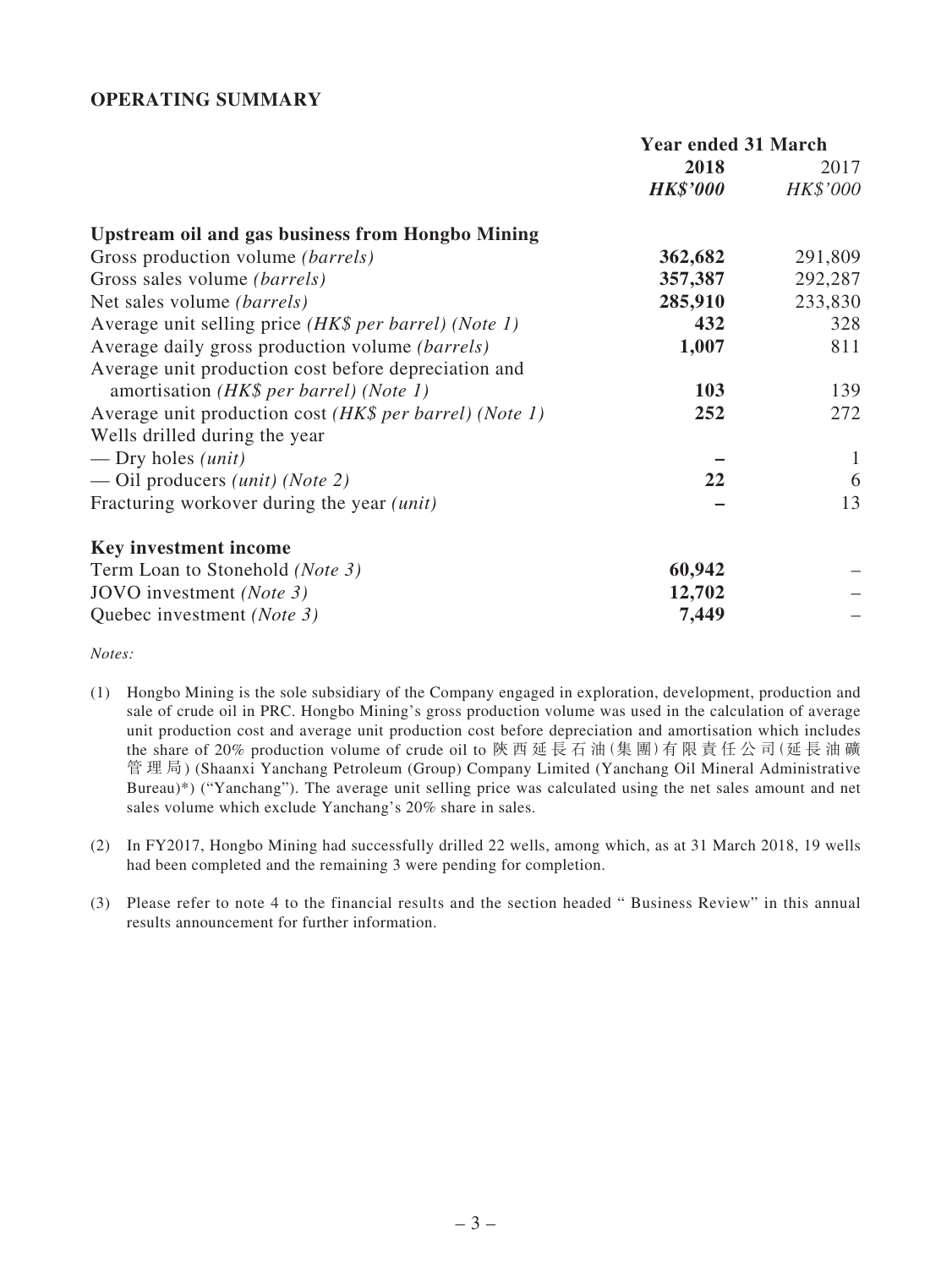## **FINANCIAL AND BUSINESS HIGHLIGHTS**

In FY2017, the Company and its subsidiaries made strong progress in terms of financial results and business operations.

#### **Significant increase in the EBITDA**

The EBITDA turned positive to HK\$101.7 million in FY2017 from a EBITDA loss of HK\$392.8 million for the year ended 31 March 2017 (the "FY2016"). The turnaround from EBITDA loss to profit is primarily attributable to (i) the recovery of crude oil prices in FY2017, which led to an increase in the revenue of Hongbo Mining which is a wholly-owned subsidiary of the Company, (ii) the return on the investment regarding upstream oil and gas assets, in the form of interest income from the Term Loan granted to Stonehold, which holds unconventional shale oil and gas assets in the Eagle Ford core region in the U.S., and (iii) the absence in FY2017 of any one-off notional listing expenses and related transaction costs, which was a significant amount incurred in FY2016 as a result of the reverse takeover transaction completed in the same year.

#### **Business development**

The Company has successfully developed a more diversified and balanced investment portfolio through selective investments regarding energy assets at home and abroad.

#### *Investment in LNG receiving terminal in China*

On 28 July 2017, the Company, through its subsidiary, completed the subscription of shares allotted and issued by 江西九豐能源有限公司 (Jiangxi Jovo Energy Company Limited\*) ("JOVO"), which is principally engaged in clean energy businesses, including importing, processing and sale of the industrial products of liquified petroleum gas and LNG in China, for the consideration of RMB100 million (equivalent to approximately HK\$115.2 million). JOVO commenced its business in 1990s and has become a leading provider of clean energy in China. The Company believes that this strategic investment will not only bring good financial returns to the shareholders of the Company (the "Shareholders") but also provide great advantages for the Company to capture the opportunities in China's growing natural gas market.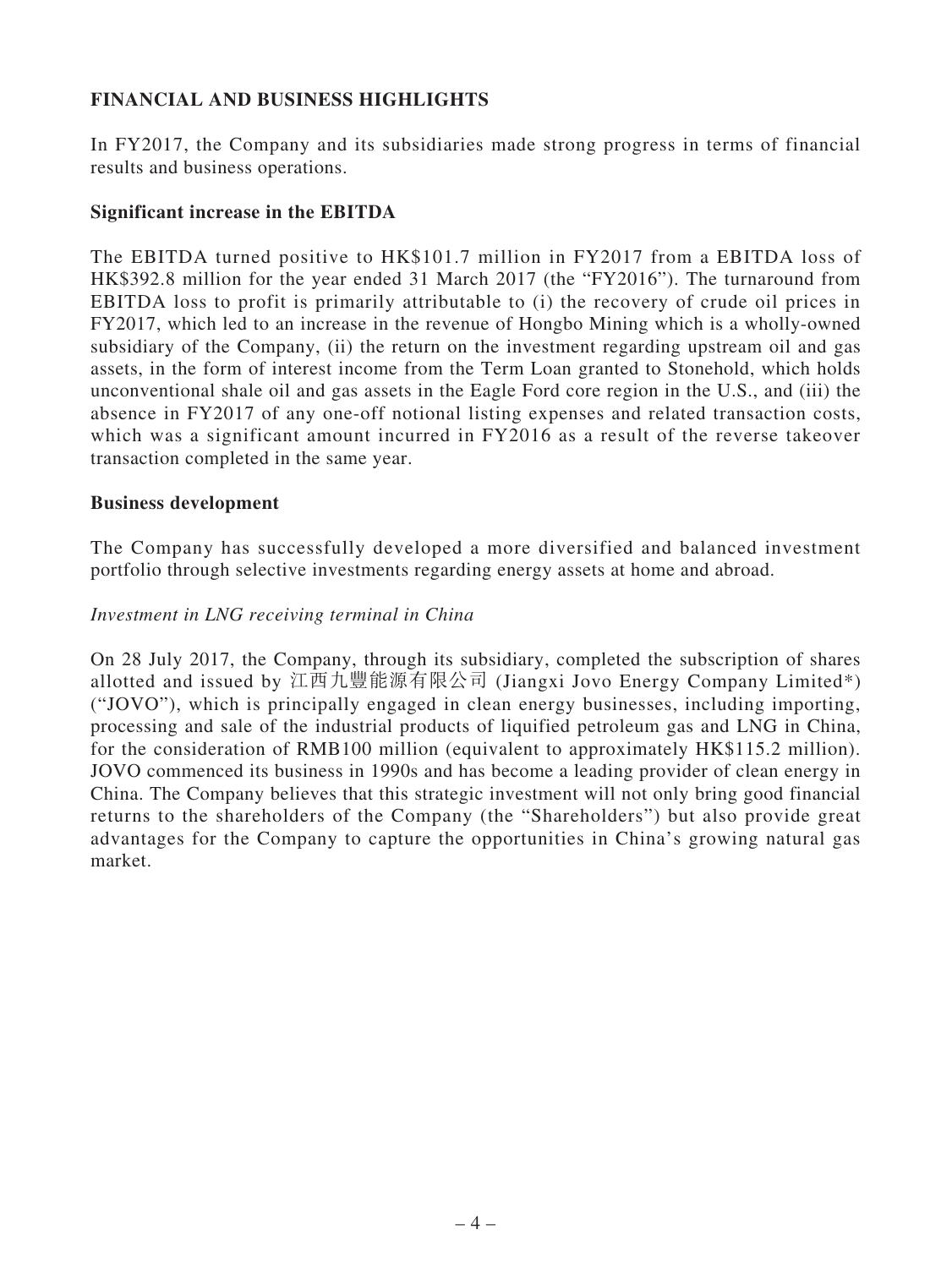*Investment in shale oil and gas assets in the U.S.*

On 14 August 2017 (local time in Houston, Texas, the U.S.), the Company and its subsidiary conditionally agreed to grant the Term Loan to Stonehold to finance the acquisition of certain shale oil and gas assets in the U.S. (the "Target Assets") and the subsequent operations of such assets by Stonehold. On 26 September 2017 (local time in Houston, Texas, the U.S.), the initial payment of the Term Loan with an amount of US\$165.0 million (approximately HK\$1,291.1 million) was released to Stonehold, and the acquisition of the Target Assets by Stonehold was consummated. In the year 2017, the three-year-long slump in the global oil and gas market has finally come to an end, international oil price bounced back and the energy industry began to recover. The performance of the Target Assets had made significant progress in 2017. According to the information provided by Stonehold, the total production and the revenue of the Target Assets for the year 2017 had reached approximately 1.5 million boe*Note* and US\$53.4 million, respectively.

Also, there is a significant increase in the estimated reserves of Target Assets. As at 31 March 2018, the net 2P reserves of the Target Assets was expected to reach 30.1 million boe (representing an increase of 24.1% as compared to the previous year) based on the data provided by an external advisor of Stonehold,.

The amount generated from the Term Loan has provided to the Company a stable and considerable income. In addition, the Company believes that any increase in the reserve and valuation of the Target Assets may increase the expected returns for the Shareholders upon disposal of the Target Assets by Stonehold in the future.

## *Investment in LNG export terminal in Canada*

On 30 November 2017, the Company, through its subsidiary, entered into an agreement of purchase and sale (the "Agreement of Purchase and Sale") with an investment fund (the "Fund") for purchasing its interests in LNG Quebec Limited Partnership (the "LNG Quebec Partnership") at the purchase price of US\$3.15 million (equivalent to approximately HK\$24,633,000) (the "LNG Quebec Acquisition"). All conditions precedent in the Agreement of Purchase and Sale have been satisfied and the completion of the LNG Quebec Acquisition took place on 7 February 2018. Upon completion of the LNG Quebec Acquisition, the Company holds a minority interest in LNG Quebec Partnership. The LNG Quebec Partnership, through its wholly-owned subsidiary GNL Quebec Inc. ("GNLQI"), is developing a state-ofthe-art and low-carbon-emission LNG exporting terminal (the "Terminal") with a maximum nameplate liquefaction capacity of up to 11 million tons per annum, which is one of the largest Canadian LNG export terminals under development. The Terminal is designed to receive, liquefy and export up to 1.55 billion standard cubic feet of natural gas per day (equivalent to approximately 15.4 billion cubic meters per year) from gas supply sources in North America and is well-located to deliver cost-competitive LNG to Asia, Europe and South America, etc. The Company believes that the LNG Quebec Acquisition perfectly matches the business strategy of the Company and, together with the existing investments, has achieved the first step of the key layout of natural gas import and export, and will bring the Company synergies in the natural gas industry as well as sound financial returns.

*Note:* The barrel of oil equivalent, an energy unit based on the level of energy released by one barrel of crude oil.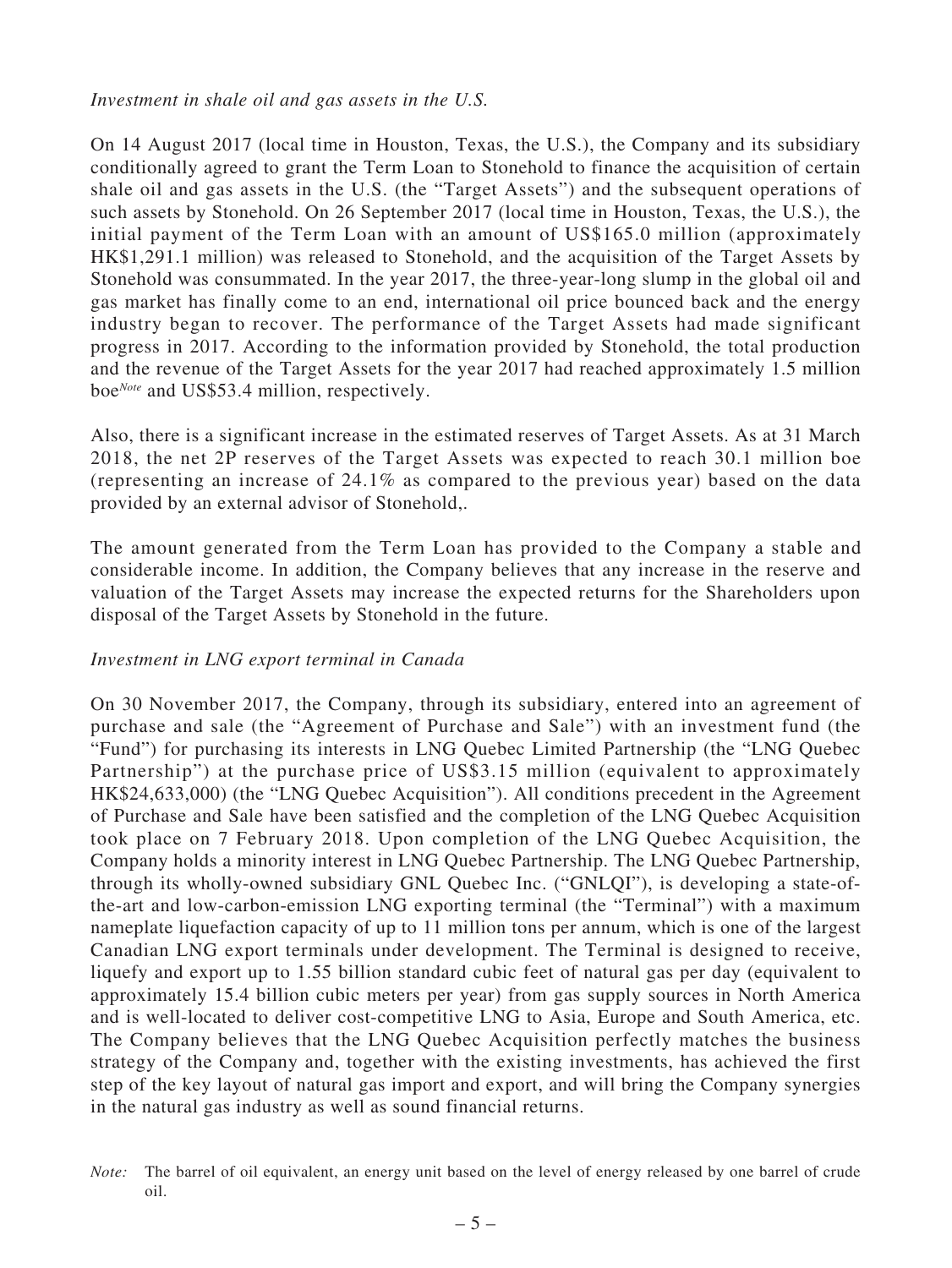#### *Investment in LNG export terminal developed by LNGL*

On 13 June 2018, the Company, through its subsidiary, completed the subscription for 56,444,500 shares to be allotted and issued by Liquefied Natural Gas Limited ("LNGL"), a company principally engaged in developing LNG export terminal projects in the U.S. and in Canada, at an aggregate subscription price of A\$28.2 million (equivalent to approximately HK\$166.8 million) (the "LNGL Subscription"). Upon completion of the LNGL Subscription, the Company holds 9.9% of the equity interests in LNGL and becomes the second largest shareholder of LNGL. The LNGL Subscription monies will principally be used in support of the ongoing downstream LNG offtake marketing efforts focusing on the Magnolia LNG project of LNGL and for general corporate purposes.

The Company believes that this strategic investment in LNGL will bring not only good financial returns for its Shareholders but also provide great competitive advantages for the Company to participate in the satisfaction of the rapidly growing need for natural gas in China. The Board believes that the LNGL Subscription is in line with the Company's investment strategy and will bring the Company synergies in the future.

#### **Significant progress made by the upstream crude oil portfolio in China**

The upstream crude oil portfolio that the Company had previously invested in China had also achieved significant progress in FY2017. The Ministry of Land and Resources of the People's Republic of China (the "PRC") ("MOLR") has approved the application for the production permit covering Unit 2 and Unit 19 and other areas of Block 212 operated by Hongbo Mining (a wholly-owned subsidiary of the Company), which is valid for 15 years and will expire in May 2032. This represents a significant milestone in Block 212's developing history which marks a new level of business of Hongbo Mining. Hongbo Mining continued its drilling of wells in FY2017 and its oil production volume increased by about 24.3% to approximately 362,682 barrels as compared with that for FY2016. Hongbo Mining's gross and net sales volume of crude oil rose by approximately 22.3% to about 357,387 barrels and 285,910 barrels, respectively, and gross and net revenue from sales of crude oil increased by approximately 60.7% to about HK\$154.2 million and HK\$123.4 million, respectively, as compared with that for FY2016. The net 1P reserves of Hongbo Mining as at 31 March 2018 was 9.8 MMstb, representing an increase of 19.5% from the net 1P reserves as at 31 March 2017; the net 2P reserves as at 31 March 2018 was 15.5 MMstb, representing an increase of 27.0% from the net 2P reserves as at 31 March 2017. The significant progress in Block 212 shows excellent prospects of exploration and development, and provides a further long-term, stable and sustainable developing basis for Hongbo Mining.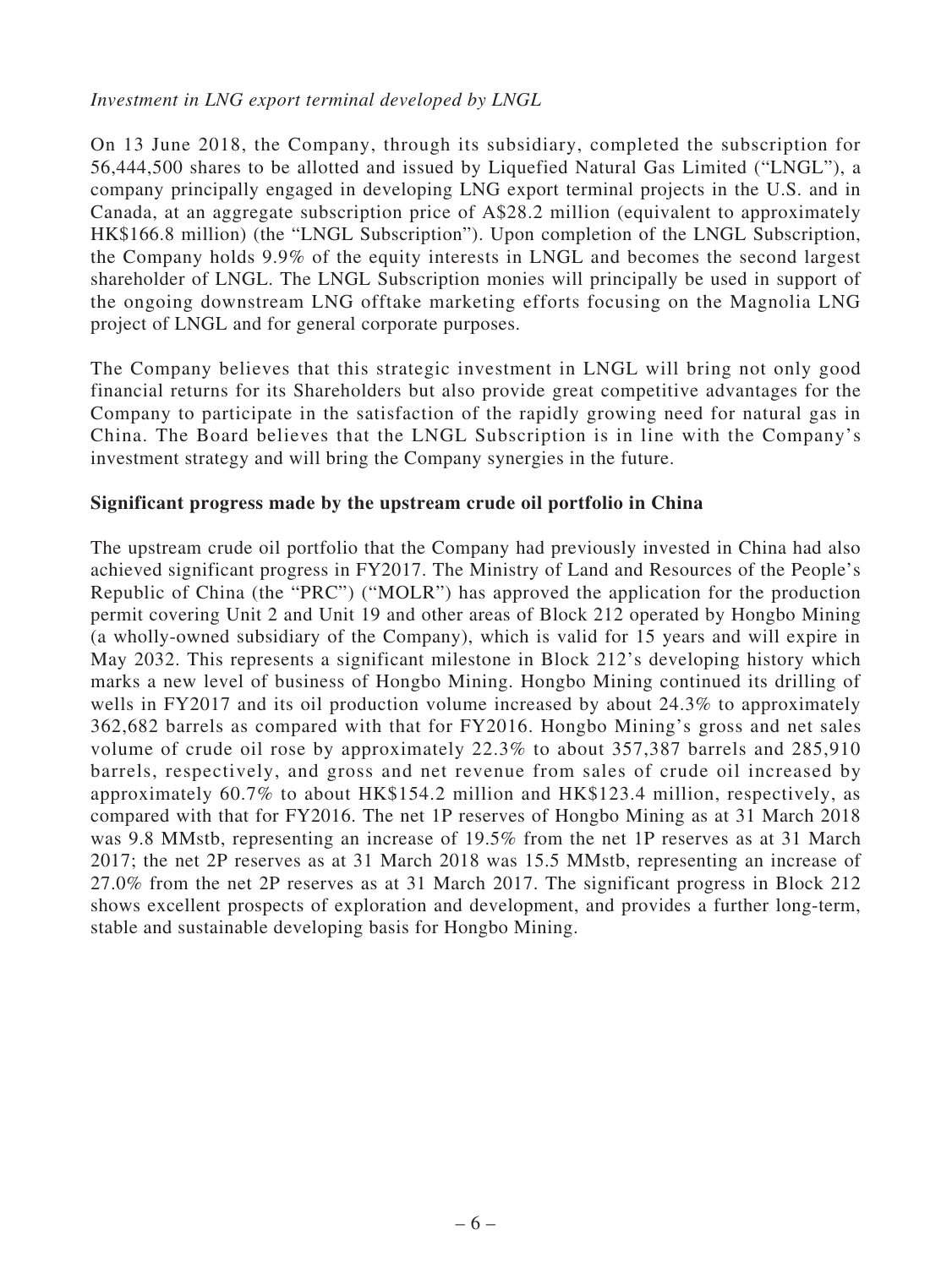#### **Completion of Foxconn Subscription**

The capital structure remains healthy and possesses potentials for further structural financing on either the company level or the portfolio level. The financing activities had also made strong progress in FY2017. On 13 December 2017, the Company and Foxconn Technology Pte. Ltd., High Tempo International Limited, World Trade Trading Limited, Q-Run Holdings Limited, and Q-Run Far East Corporation (collectively the "Foxconn Subscribers", all of which are wholly owned subsidiaries of Foxconn Technology Co., Ltd ("Foxconn Technology")) entered into a subscription agreement (the "Subscription Agreement"), pursuant to which the Company agreed to allot and issue, and the Foxconn Subscribers agreed to subscribe for a total of 1,485,000,000 subscription shares at the subscription price of HK\$1.00 per subscription share (the "Foxconn Subscription"). On 22 January 2018, the Company received the aggregate subscription price of HK\$1,485 million from the Foxconn Subscribers and had issued 297,000,000 subscription shares to each of the Foxconn Subscribers in accordance with the terms and conditions of the Subscription Agreement. Considering the extensive energy end-user client base, Foxconn Technology's powerful global and North America business connection as well as the synergy and supports on energy logistics, the Company believes that the Foxconn Subscription can offer the Company with more business opportunities and enhance the borrowing power and fundraising ability in order to finance the investments of the Company with more favorable terms.

For details of the financial results and business operations of the Company and its subsidiaries during FY2017 and the relevant analysis, please refer to the section headed "Business Review" in this annual results announcement.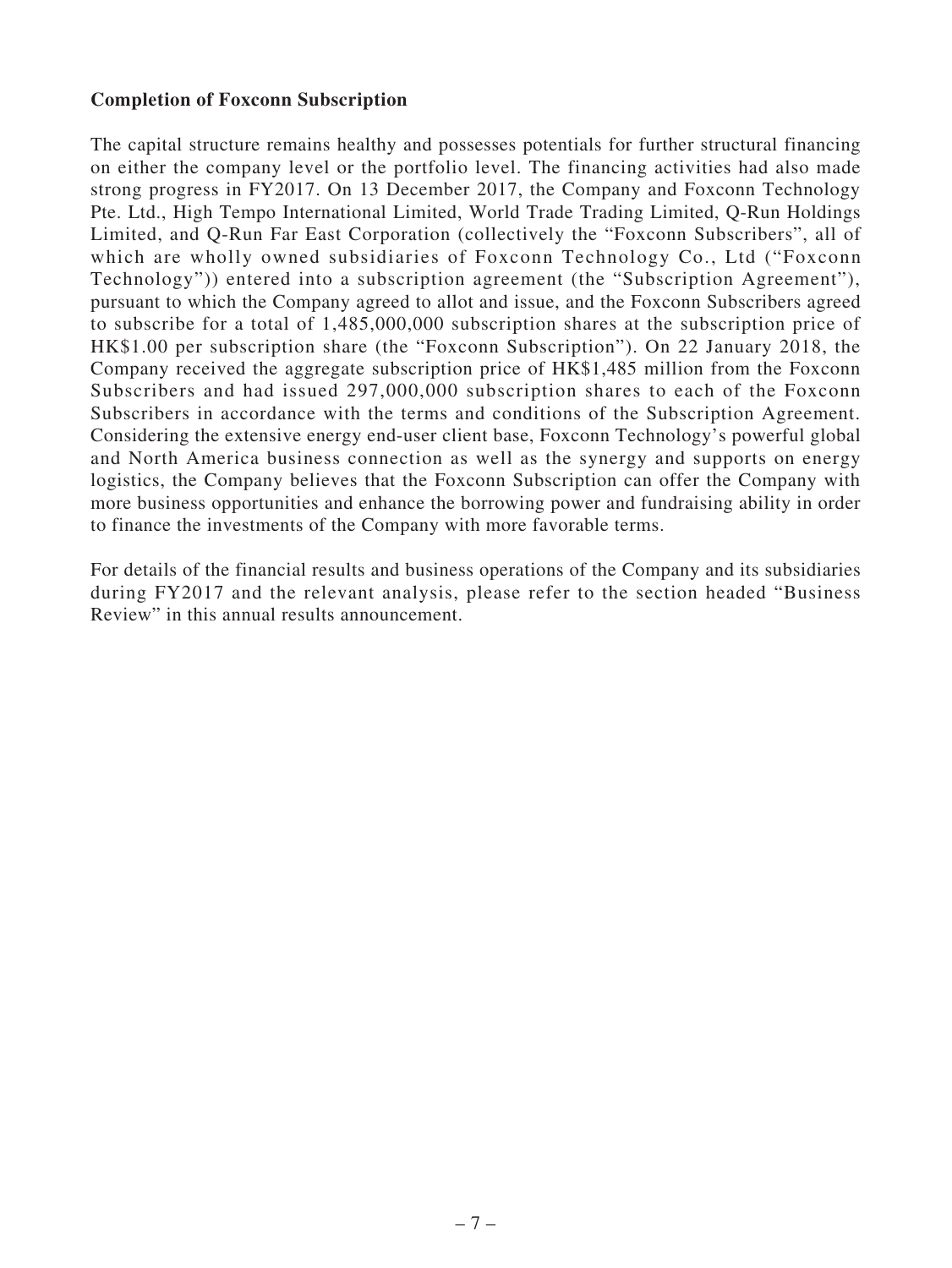## **FINANCIAL RESULTS**

## **CONSOLIDATED STATEMENT OF PROFIT OR LOSS**

*FOR THE YEAR ENDED 31 MARCH 2018 (Expressed in Hong Kong dollars)*

|                                                                 |             | <b>Year ended 31 March</b> |            |
|-----------------------------------------------------------------|-------------|----------------------------|------------|
|                                                                 | <b>Note</b> | 2018                       | 2017       |
|                                                                 |             | <b>HK\$'000</b>            | HK\$'000   |
| Revenue from sales of goods                                     |             | 123,399                    | 76,779     |
| Cost of sales of goods                                          |             | (91, 218)                  | (79, 884)  |
|                                                                 |             | 32,181                     | (3,105)    |
| Investment income                                               |             | 74,395                     |            |
| Total income from principal business activities,                |             |                            |            |
| net of cost                                                     | 4           | 106,576                    | (3,105)    |
| Other net losses                                                | 5           | (163)                      |            |
| Administrative expenses                                         |             | (73, 836)                  | (45,333)   |
| Taxes other than income tax                                     | 6           | (8,205)                    | (5,358)    |
| Exploration expenses, including dry holes                       | 7           | (1,343)                    | (19,215)   |
| Listing expense and related transaction costs                   |             |                            | (360, 620) |
| Profit/(loss) before net finance income/(costs)<br>and taxation |             | 23,029                     | (433, 631) |
| Finance income                                                  |             | 24,337                     | 1,161      |
| Finance costs                                                   |             | (23, 043)                  | (18, 149)  |
| Net finance income/(costs)                                      | 8           | 1,294                      | (16,988)   |
| <b>Profit/(loss) before taxation</b>                            |             | 24,323                     | (450,619)  |
| Income tax                                                      | 9           | (9, 830)                   | (11,807)   |
| Profit/(loss) for the year                                      |             | 14,493                     | (462, 426) |
| Earnings/(loss) per share                                       | 10          |                            |            |
| <b>Basic</b>                                                    |             | <b>HK\$0.403</b> cent      | HK\$(0.33) |
| Diluted                                                         |             | <b>HK\$0.294</b> cent      | HK\$(0.33) |
|                                                                 |             |                            |            |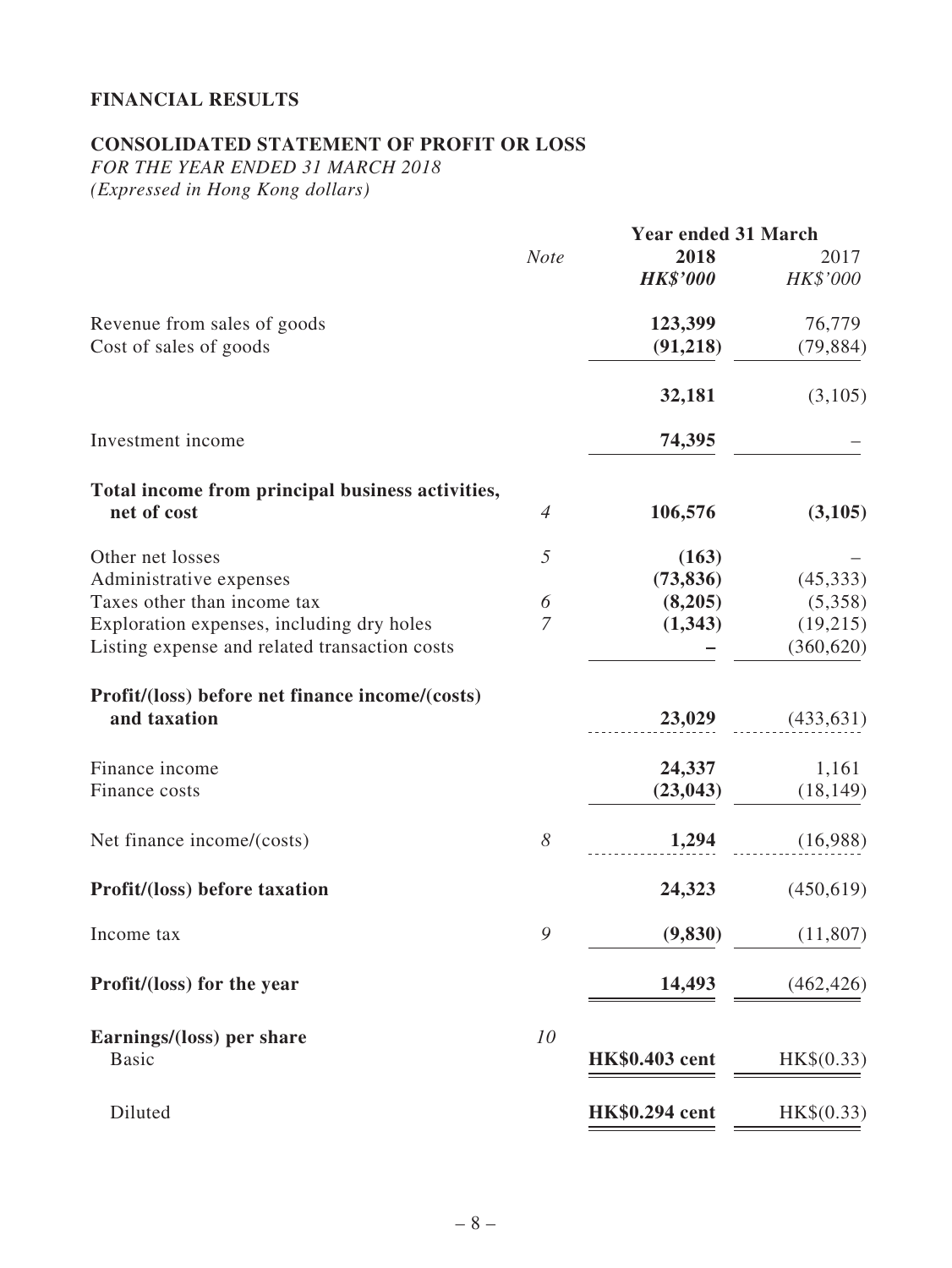# **CONSOLIDATED STATEMENT OF PROFIT OR LOSS AND OTHER COMPREHENSIVE INCOME**

*FOR THE YEAR ENDED 31 MARCH 2018 (Expressed in Hong Kong dollars)*

|                                                                                                                                              | <b>Year ended 31 March</b> |            |
|----------------------------------------------------------------------------------------------------------------------------------------------|----------------------------|------------|
|                                                                                                                                              | 2018                       | 2017       |
|                                                                                                                                              | <b>HK\$'000</b>            | HK\$'000   |
| Profit/(loss) for the year                                                                                                                   | 14,493                     | (462, 426) |
| Other comprehensive income for the year (after tax and<br>reclassification adjustments)                                                      |                            |            |
| Items that will not be reclassified to profit or loss:<br>Equity investment at FVOCI — net movement in<br>fair value reserve (non-recycling) | (1,127)                    |            |
| Items that may be reclassified subsequently to profit or loss:<br>Exchange differences on translation of:                                    |                            |            |
| — financial statements of overseas subsidiaries                                                                                              | 25,933                     | (17,572)   |
| Other comprehensive income for the year                                                                                                      | 24,806                     | (17,572)   |
| Total comprehensive income for the year                                                                                                      | 39,299                     | (479,998)  |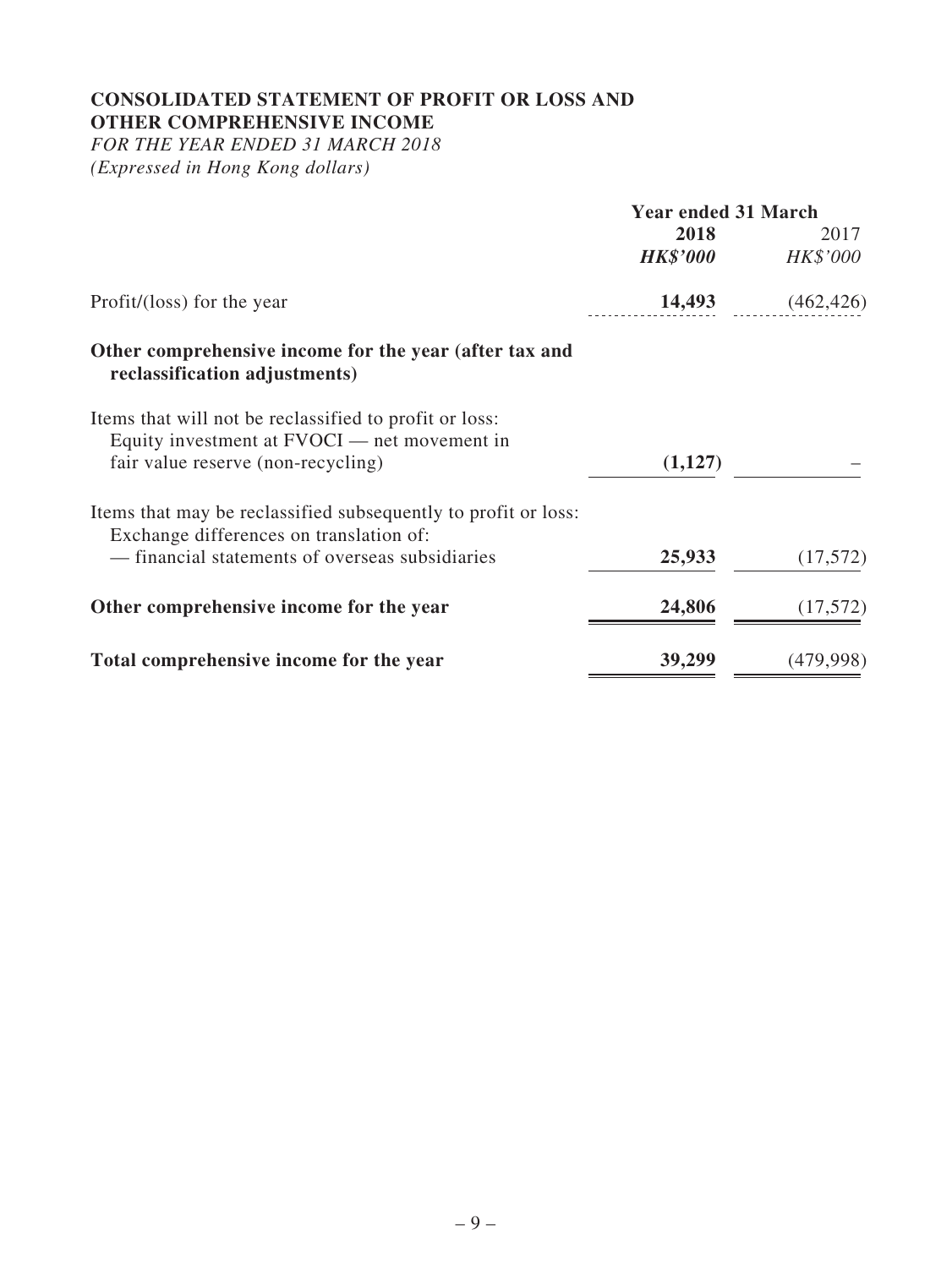## **CONSOLIDATED STATEMENT OF FINANCIAL POSITION**

*(Expressed in Hong Kong dollars)*

|                                                                                                       | <b>Note</b> | At 31 March<br>2018<br><b>HK\$'000</b> | At 31 March<br>2017<br>HK\$'000 |
|-------------------------------------------------------------------------------------------------------|-------------|----------------------------------------|---------------------------------|
| <b>Non-current assets</b>                                                                             |             |                                        |                                 |
| Property, plant and equipment                                                                         |             | 622,774                                | 513,241                         |
| Construction in progress                                                                              |             | 12,509                                 | 4,792                           |
| Intangible assets                                                                                     |             | 28,943                                 | 27,051                          |
| Lease prepayments                                                                                     |             | 11,057                                 | 10,268                          |
| Financial assets at fair value through profit or loss<br>Financial assets at fair value through other | 11          | 1,550,377                              |                                 |
| comprehensive income                                                                                  |             | 56,369                                 |                                 |
| Other non-current assets                                                                              |             | 32,711                                 | 33,044                          |
|                                                                                                       |             | 2,314,740                              | 588,396                         |
| <b>Current assets</b>                                                                                 |             |                                        |                                 |
| Inventories                                                                                           |             | 7,294                                  | 4,060                           |
| Trade receivables                                                                                     | 12          | 44,820                                 | 49,368                          |
| Other receivables                                                                                     | 12          | 82,404                                 | 1,063,053                       |
| Financial assets at fair value through profit or loss                                                 | 11          | 26,515                                 |                                 |
| Derivative financial instruments                                                                      |             | 1,285                                  |                                 |
| Cash and cash equivalents                                                                             |             | 1,786,403                              | 1,134,521                       |
|                                                                                                       |             | 1,948,721                              | 2,251,002                       |
| <b>Current liabilities</b>                                                                            |             |                                        |                                 |
| Trade and other payables                                                                              | 13          | 284,730                                | 272,893                         |
| Bank and other borrowings                                                                             |             |                                        | 101,375                         |
| Derivative financial instruments                                                                      |             | 2,273                                  |                                 |
|                                                                                                       |             | 287,003                                | 374,268                         |
| <b>Net current assets</b>                                                                             |             | 1,661,718                              | 1,876,734                       |
|                                                                                                       |             |                                        |                                 |
| <b>Total assets less current liabilities</b>                                                          |             | 3,976,458                              | 2,465,130                       |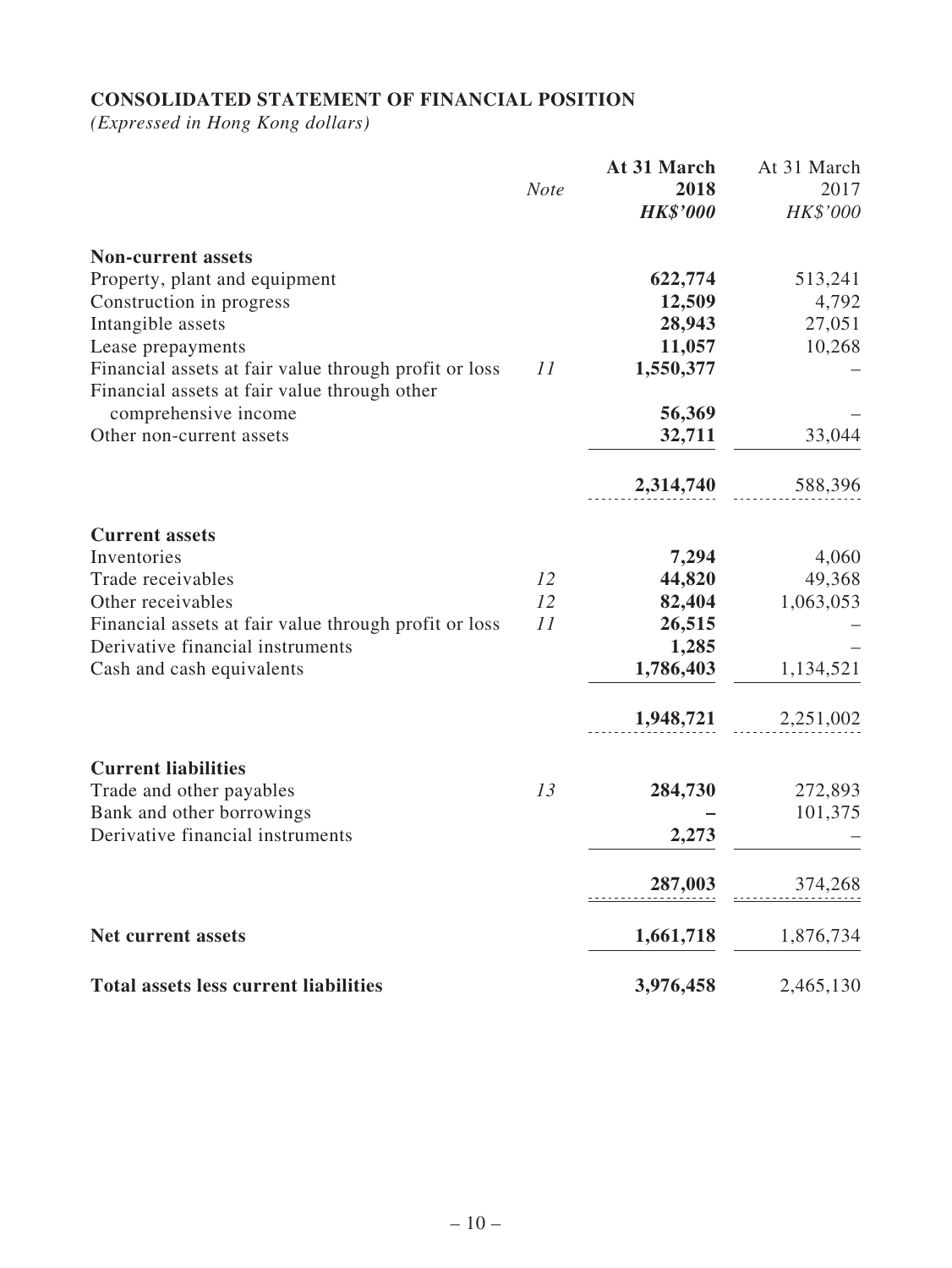## **CONSOLIDATED STATEMENT OF FINANCIAL POSITION**

*(Expressed in Hong Kong dollars)*

|                                  | <b>Note</b> | At 31 March<br>2018<br><b>HK\$'000</b> | At 31 March<br>2017<br>HK\$'000 |
|----------------------------------|-------------|----------------------------------------|---------------------------------|
| <b>Non-current liabilities</b>   |             |                                        |                                 |
| Convertible bond                 | 14          | 67,148                                 | 116,541                         |
| Convertible note                 | 15          | 234,187                                | 222,615                         |
| Deferred tax liabilities         |             | 25,358                                 | 13,493                          |
| Provisions                       |             | 56,592                                 | 35,117                          |
| Derivative financial instruments |             | 3,614                                  |                                 |
|                                  |             | 386,899                                | 387,766                         |
| <b>NET ASSETS</b>                |             | 3,589,559                              | 2,077,364                       |
| <b>CAPITAL AND RESERVES</b>      |             |                                        |                                 |
| Share capital                    | 16(b)       | 60,944                                 | 43,646                          |
| Reserves                         |             | 3,528,615                              | 2,033,718                       |
| <b>TOTAL EQUITY</b>              |             | 3,589,559                              | 2,077,364                       |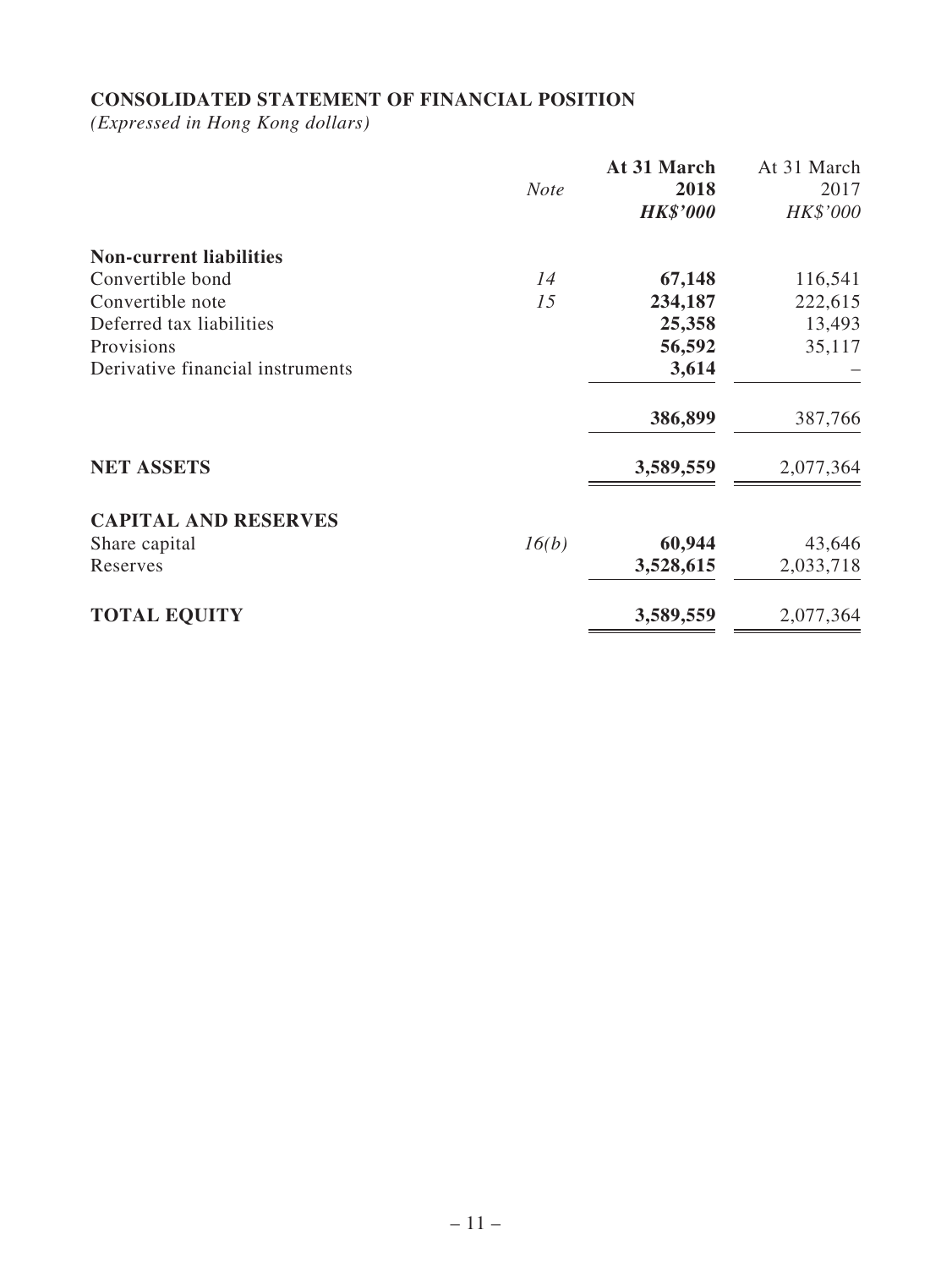#### **NOTES TO THE FINANCIAL INFORMATION**

*(Expressed in Hong Kong dollars unless otherwise indicated)*

#### **1 CORPORATE INFORMATION**

IDG Energy Investment Group Limited (the "Company") is an investment holding company, which was incorporated in Bermuda as an exempted company with limited liability and its shares are listed on the Main Board of The Stock Exchange of Hong Kong Limited (the "Stock Exchange"). The Company's registered office is located at Clarendon House, 2 Church Street, Hamilton HM 11, Bermuda and its head office and principal place of business is located at Suite 2302, Wing On Centre, 111 Connaught Road Central, Hong Kong.

On 29 July 2016 (the "Completion Date"), the Company completed a reverse takeover transaction (the "Reverse Takeover Transaction") which involved, among others, the acquisition by the Company of the entire equity interest of Xilin Gol League Hongbo Mining Development Company Limited 錫林郭勒盟宏博 礦業開發有限公司 ("Hongbo Mining"), a limited liability company established in the People's Republic of China ("PRC"), with Titan Gas Technology Investment Limited ("Titan Gas") becoming the majority shareholder of the combined group as a result. Hongbo Mining is treated as the acquirer for accounting purpose. Accordingly, the consolidated financial information has been prepared as a continuation of the financial information of Hongbo Mining, and the results of the Company have been consolidated since the completion date of the Reverse Takeover Transaction.

During the year ended 31 March 2018, the principal activity of the Company is global energy assets investment and management. The principal activities of its subsidiaries and invested portfolios consist of oil and gas related businesses.

During the year ended 31 March 2018, the Company and its subsidiaries (the "Group") has successfully completed the JOVO investment, the grant of the Term Loan, the Quebec investment and other equity security investments to listed companies in the US and Hong Kong. The above mentioned investments involve the liquefied natural gas exporting, importing processing and sales business and upstream oil and gas and other related businesses.

Hongbo Mining, one of the Company's wholly-owned subsidiaries, entered into an exploration and production cooperation contract ("EPCC") with 陝西延長石油(集團)有限責任公司(延長油礦管理局) (Shaanxi Yanchang Petroleum (Group) Company Limited (Yanchang Oil Mineral Administrative Bureau), "Yanchang") in July 2010. The EPCC gives Hongbo Mining the right to explore, develop, produce and sell the crude oil extracted from the two blocks (Block 212 and Block 378) located at Xilin Gol League, Inner Mongolia and shared between Hongbo Mining and Yanchang in the proportion of 80% and 20% respectively. Hongbo Mining commenced production in Block 212 in 2010. The EPCC was renewed in June 2018 and the expiry date of the EPCC is extended to 30 June 2020. Current production and development in Block 212 rely upon the exploration permit and production permit held by Yanchang for Block 212.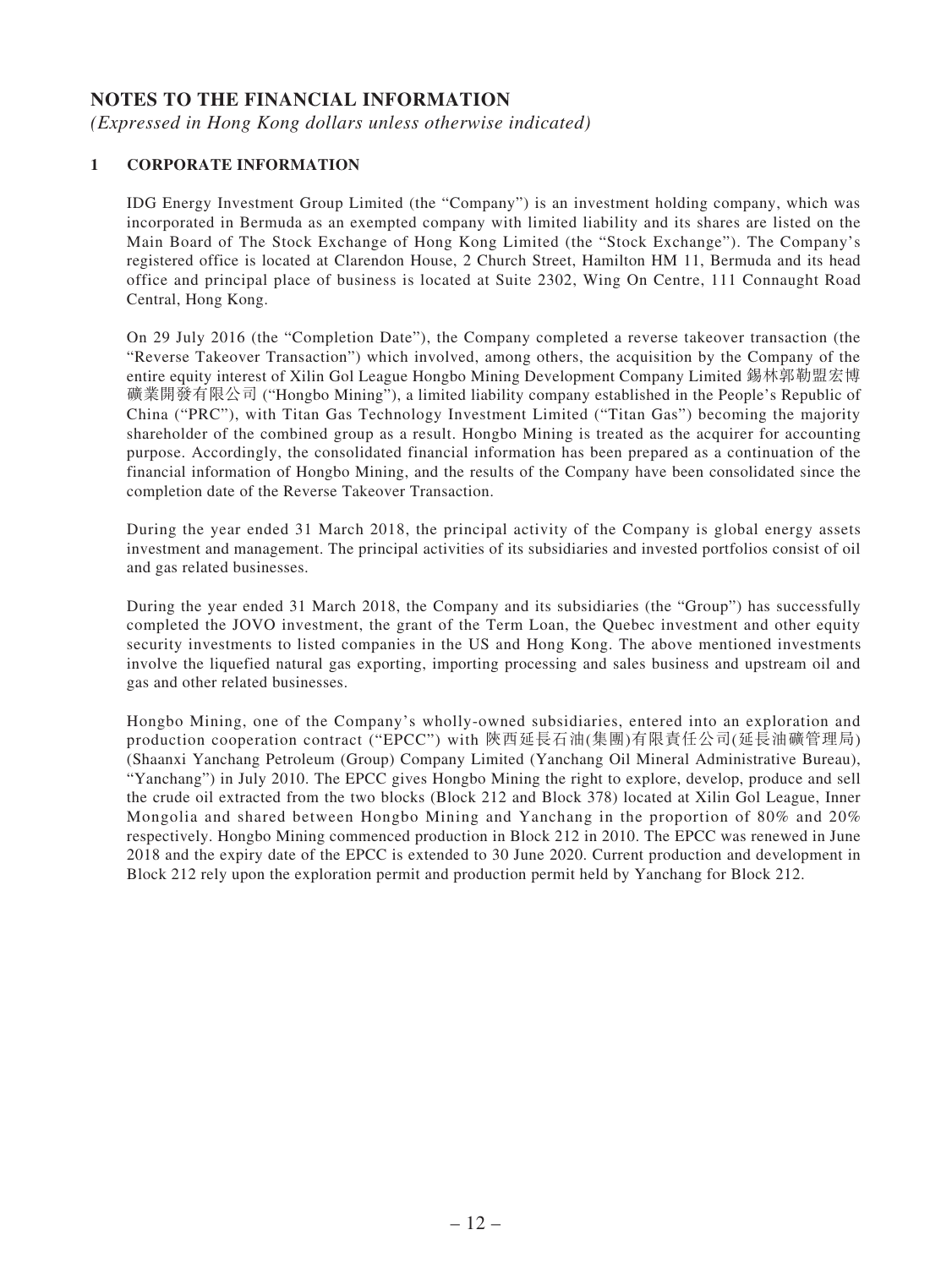#### **2 SIGNIFICANT ACCOUNTING POLICIES**

#### **(a) Statement of compliance**

This financial information has been prepared in accordance with all applicable Hong Kong Financial Reporting Standards (HKFRSs), which collective term includes all applicable individual Hong Kong Financial Reporting Standards, Hong Kong Accounting Standards (HKASs) and Interpretations issued by the Hong Kong Institute of Certified Public Accountants (HKICPA), accounting principles generally accepted in Hong Kong and the requirements of the Hong Kong Companies Ordinance. This financial information also complies with the applicable disclosure provisions of the Rules Governing the Listing of Securities on The Stock Exchange of Hong Kong Limited.

The HKICPA has issued certain new and revised HKFRSs that are first effective or available for early adoption for the current accounting period of the Group. Note 2(c) provides information on any changes in accounting policies resulting from initial application of these developments to the extent that they are relevant to the Group for the current and prior accounting periods reflected in this financial information.

#### **(b) Basis of preparation**

The financial information for the year ended 31 March 2018 comprises the Company and its subsidiaries. Considering the Company and its subsidiaries have developed a more diversified and balanced investment portfolio through selected investments regarding energy assets during the year ended 31 March 2018, the presentation of the consolidated statement of profit or loss has been changed to reflect the transformation of business structure. The comparative figures in the consolidated statement of profit or loss have been adjusted to conform to the current year's presentation.

The measurement basis used in the preparation of the financial information is the historical cost basis except that the following assets and liabilities are stated at their fair value as explained in the accounting policies set out below:

- Financial assets at fair value through profit or loss;
- Financial assets at fair value through other comprehensive income; and
- Derivative financial instruments.

The preparation of financial information in conformity with HKFRSs requires management to make judgements, estimates and assumptions that affect the application of policies and reported amounts of assets, liabilities, income and expenses. The estimates and associated assumptions are based on historical experience and various other factors that are believed to be reasonable under the circumstances, the results of which form the basis of making the judgements about carrying values of assets and liabilities that are not readily apparent from other sources. Actual results may differ from these estimates.

The estimates and underlying assumptions are reviewed on an ongoing basis. Revisions to accounting estimates are recognised in the period in which the estimate is revised if the revision affects only that period, or in the period of the revision and future periods if the revision affects both current and future periods.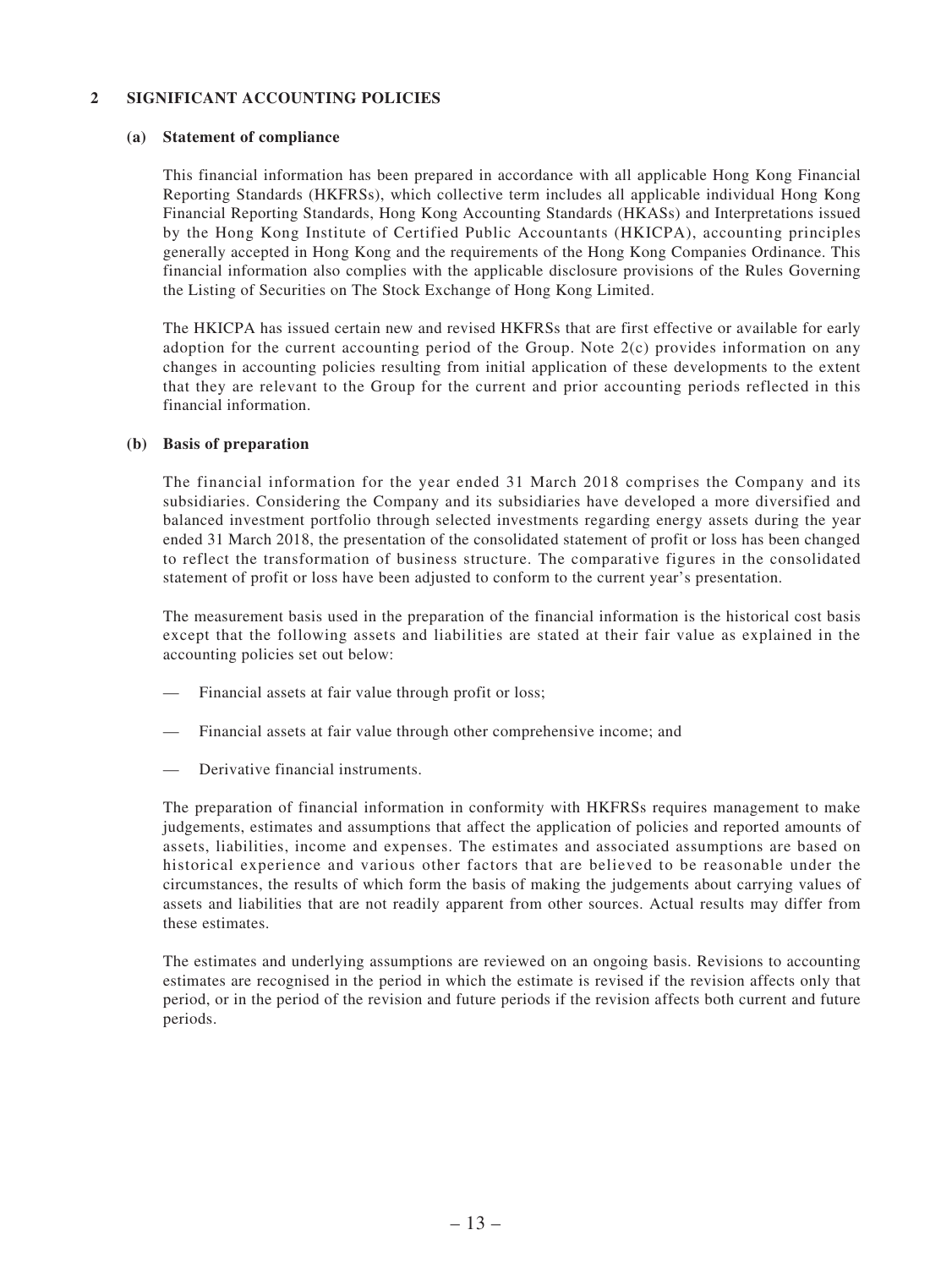#### **(c) Changes in accounting policies**

The HKICPA has issued several amendments to HKFRSs that are first effective for the current accounting period of the Group. None of these impact on the accounting policies of the Group.

The Group has not applied new standard or interpretation that is not yet effective for the current accounting period except for early adoption of HKFRS 9, *Financial Instruments*.

#### **HKFRS 9***, Financial Instruments*

The Group has early adopted HKFRS 9, *Financial Instruments*, issued in July 2014 with a date of initial application of 1 January 2018. The requirements of HKFRS 9 represent a significant change from HKAS 39, *Financial instruments: Recognition and Measurement*.

The nature and effects of the key changes to the Group's accounting policies resulting from its adoption of HKFRS 9 are summarised below.

As a result of adoption of HKFRS 9, the Group adopted consequential amendments to HKFRS 7, *Financial instruments: Disclosures*, that are applied to disclosures about the year ended 31 March 2018 but generally have not been applied to comparative information.

*(i) Classification of financial assets and financial liabilities*

HKFRS 9 contains three principal classification categories for financial assets: measured at amortised cost, fair value through other comprehensive income (FVOCI) and fair value through profit or loss (FVTPL). The classification of financial assets under HKFRS 9 is generally based on the business model in which a financial asset is managed and its contractual cash flow characteristics. HKFRS 9 eliminates the previous HKAS 39 categories of held to maturity, loans and receivables and available for sale. Under HKFRS 9, derivatives embedded in contracts where the host is a financial asset in the scope of the standard are never separated. Instead, the hybrid financial instrument as a whole is assessed for classification.

The adoption of HKFRS 9 has not had a significant effect on the Group's accounting policies for financial liabilities.

*(ii) Credit losses*

HKFRS 9 replaces the "incurred loss" model in HKAS 39 with an "expected credit loss" (ECL) model. The new impairment model applies to financial assets measured at amortised cost, contract assets and debt investments at FVOCI, but not to investments in equity instrument. Under HKFRS 9, credit losses are recognised earlier than under HKAS 39.

#### *(iii) Effective date and transitional provisions*

The general principle of HKFRS 9 is to apply the standard retrospectively in accordance with HKAS 8, *Accounting Policies, Changes in Accounting Estimates and Errors*. For the new classification and measurement requirements, the Group has elected for the exception from the requirement to restate comparative information as set out in the transitional provisions. As a result, the comparative information provided continues to be accounted for in accordance with the Group's previous accounting policy. For the new impairment model, changes in accounting policies resulting from the adoption of HKFRS 9 (2014) have been applied retrospectively. There is no difference in the carrying amounts of financial assets and financial liabilities resulting from the adoption of HKFRS 9 are recognised in accumulated losses as at 1 April 2017.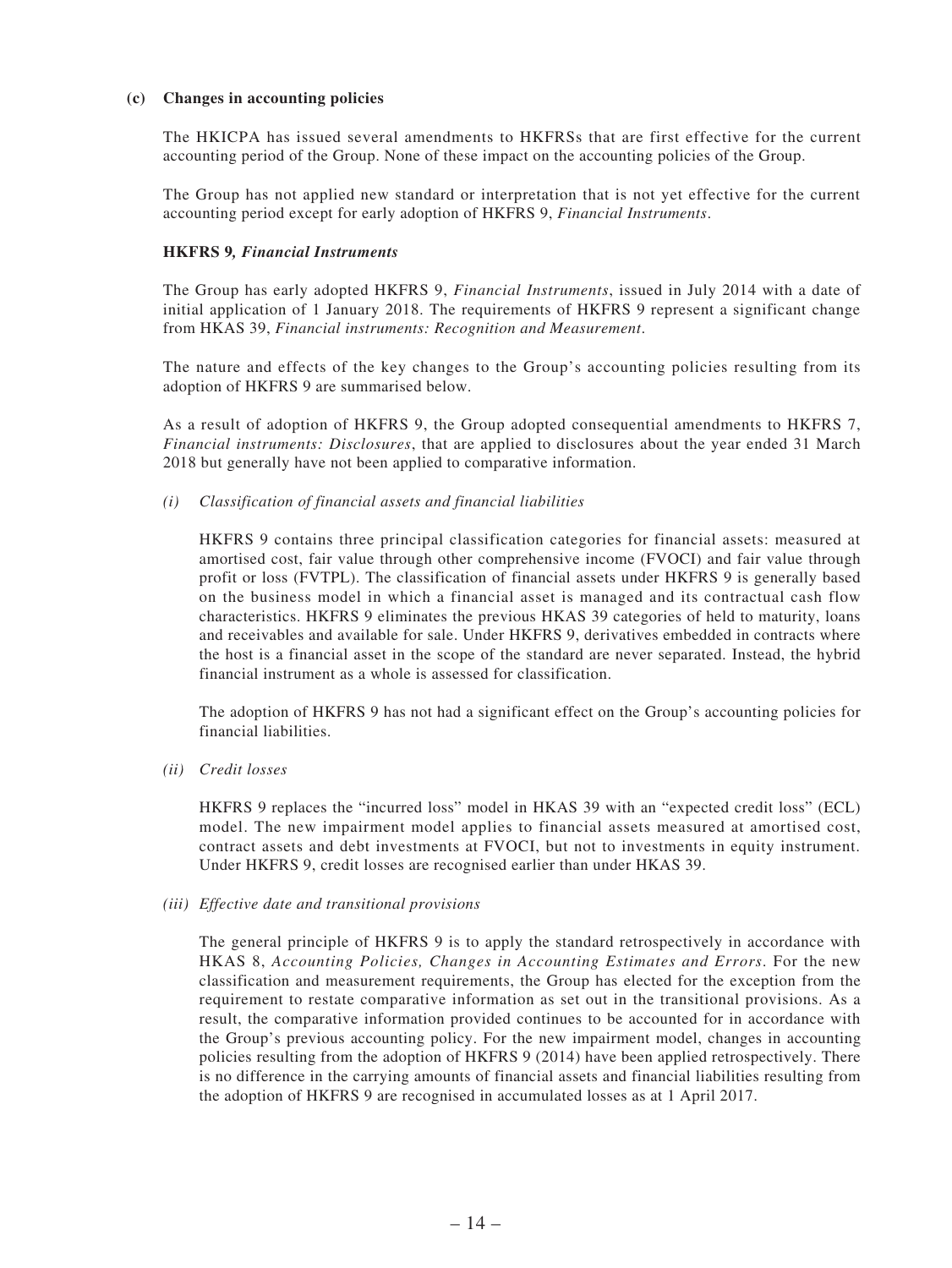#### **3 SEGMENT REPORTING**

The principal activity of the Company is global energy assets investment and management. The principal activities of its subsidiaries and invested portfolios consist of oil and gas related businesses. The most senior executive management regularly review its financial statements as a whole to assess the performance and make resource allocation decisions. Accordingly, no segment information is presented.

The external customer and non-current assets (excluded deferred tax assets and financial instruments) are located in the PRC, which are mainly held by Hongbo Mining.

#### **4 TOTAL INCOME FROM PRINCIPAL BUSINESS ACTIVITIES, NET OF COST**

|                                                              | <b>Year ended 31 March</b> |           |
|--------------------------------------------------------------|----------------------------|-----------|
|                                                              | 2018                       | 2017      |
|                                                              | <b>HK\$'000</b>            | HK\$'000  |
| Revenue from sales of goods (note $(a)$ )                    | 123,399                    | 76,779    |
| Cost of sales of goods                                       | (91,218)                   | (79, 884) |
|                                                              | 32,181                     | (3,105)   |
| Investment income ( <i>note</i> $(b)$ )                      | 74,395                     |           |
| Total income from principal business activities, net of cost | 106,576                    | (3,105)   |

**(a)** Revenue from sales of goods is generated by Hongbo Mining, which is a subsidiary of the Company and engaged in exploration, development production and sale of crude oil extracted from the two blocks in the PRC pursuant to the EPCC entered into with Yanchang (see note 1). The amount represents the sales value of crude oil supplied to the customers, net of value added tax. There is only one major customer with whom transactions have exceeded 10% of the revenue from sales of goods.

#### **(b) Investment income**

|                                                                                              | <b>Year ended 31 March</b> |                  |
|----------------------------------------------------------------------------------------------|----------------------------|------------------|
|                                                                                              | 2018<br><b>HK\$'000</b>    | 2017<br>HK\$'000 |
| Term Loan to Stonehold <i>(note (i))</i>                                                     | 60,942                     |                  |
| JOVO investment ( <i>note</i> $(i)$ )                                                        | 12,702                     |                  |
| Quebec investment ( <i>note</i> $(i)$ )                                                      | 7.449                      |                  |
| Trading securities — listed in the US (note $(i)$ )                                          | 4,580                      |                  |
| Net realised and unrealised losses on derivative<br>financial instruments <i>(note (ii))</i> | (11, 278)                  |                  |
|                                                                                              | 74,395                     |                  |
|                                                                                              |                            |                  |

#### *Notes:*

- (i) These amounts represent fair value changes on the Term Loan to Stonehold, JOVO investment, Quebec investment, trading securities listed in the US during the year ended 31 March 2018. Such assets are measured at FVTPL (see note 11), any interest income arising from such assets is included in fair value changes.
- (ii) The amount represents net changes in the fair value of crude oil price option contract and crude oil price swap contracts held for risk management purpose. The derivative financial instruments are measured at FVTPL.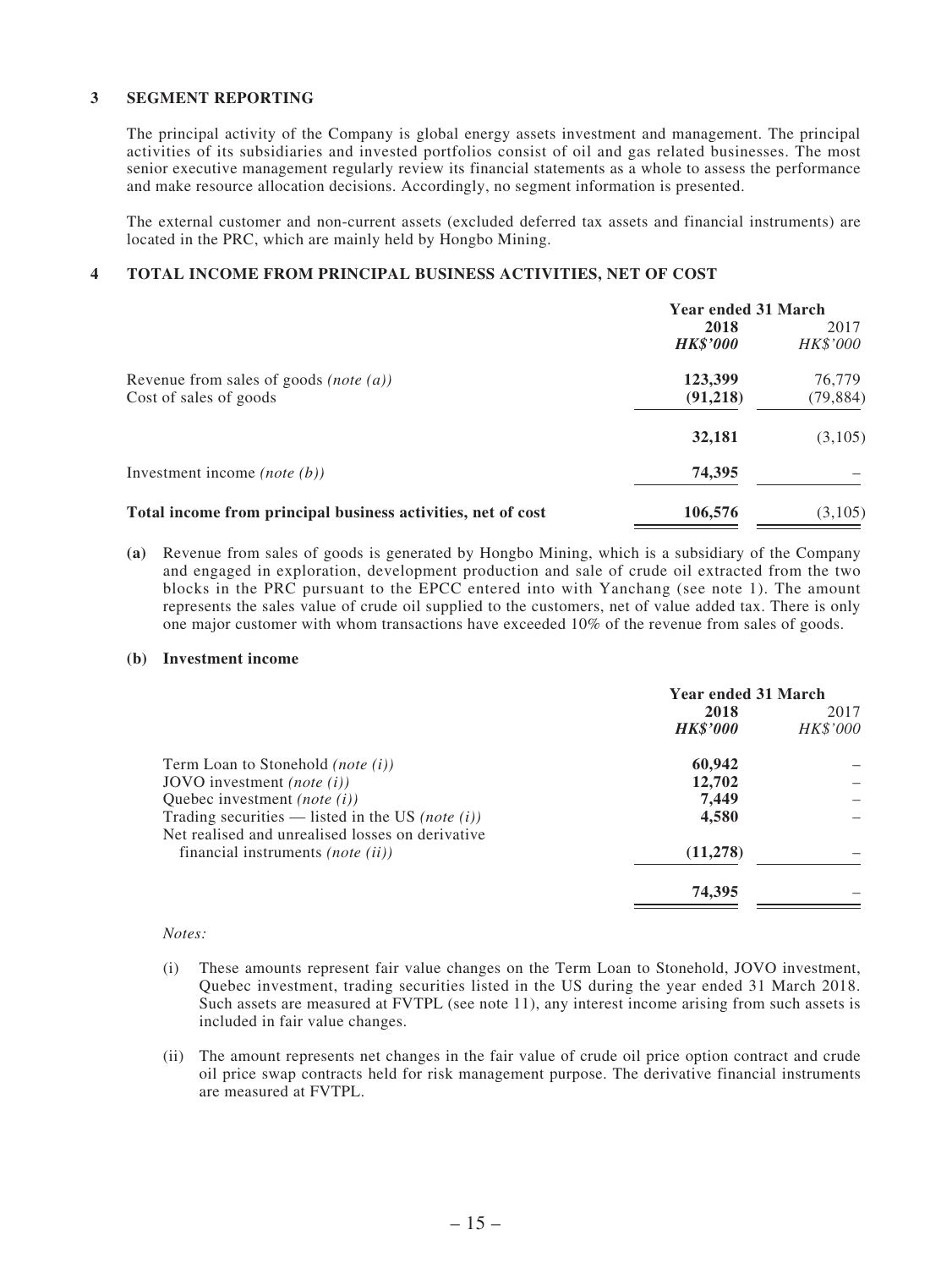#### **5 OTHER NET LOSSES**

|                                                       | <b>Year ended 31 March</b> |                 |
|-------------------------------------------------------|----------------------------|-----------------|
|                                                       | 2018                       | 2017            |
|                                                       | <b>HK\$'000</b>            | <b>HK\$'000</b> |
| Net loss on disposal of property, plant and equipment | 163                        |                 |

#### **6 TAXES OTHER THAN INCOME TAX**

|                       | <b>Year ended 31 March</b> |          |
|-----------------------|----------------------------|----------|
|                       | 2018                       | 2017     |
|                       | <b>HK\$'000</b>            | HK\$'000 |
| Resources tax         | 7,404                      | 4,607    |
| City construction tax | 493                        | 469      |
| Education surcharge   | 296                        | 282      |
| Water resources tax   | <b>12</b>                  |          |
|                       | 8,205                      | 5,358    |

#### **7 EXPLORATION EXPENSES, INCLUDING DRY HOLES**

|                                  | <b>Year ended 31 March</b> |          |
|----------------------------------|----------------------------|----------|
|                                  | 2018                       | 2017     |
|                                  | <b>HK\$'000</b>            | HK\$'000 |
| Staff cost                       | 1,343                      | 274      |
| Dry holes                        |                            | 4,135    |
| Geological and geophysical costs |                            | 14,806   |
|                                  | 1,343                      | 19,215   |

Exploration expenses, including dry holes were related to the exploration activities conducted by Hongbo Mining.

#### **8 NET FINANCE INCOME/(COSTS)**

|                                                                            | <b>Year ended 31 March</b> |           |
|----------------------------------------------------------------------------|----------------------------|-----------|
|                                                                            | 2018                       | 2017      |
|                                                                            | <b>HK\$'000</b>            | HK\$'000  |
| Interest income                                                            | 4,306                      | 165       |
| Net gain on bank financing products                                        | 446                        |           |
| Changes in fair value on the derivative component of convertible           |                            |           |
| note ( <i>note</i> 15)                                                     | 1,110                      | 996       |
| Gain on modifications of terms of convertible bond                         | 131                        |           |
| Interest on bank and other borrowings                                      | (1,886)                    | (4,863)   |
| Interest on convertible bond and convertible note <i>(notes 14 and 15)</i> | (18,932)                   | (11, 327) |
| Accretion expenses                                                         | (2,092)                    | (1,631)   |
| Foreign exchange gain/(loss), net                                          | 18,344                     | (316)     |
| Others                                                                     | (133)                      | (12)      |
|                                                                            | 1.294                      | (16,988)  |

 $\equiv$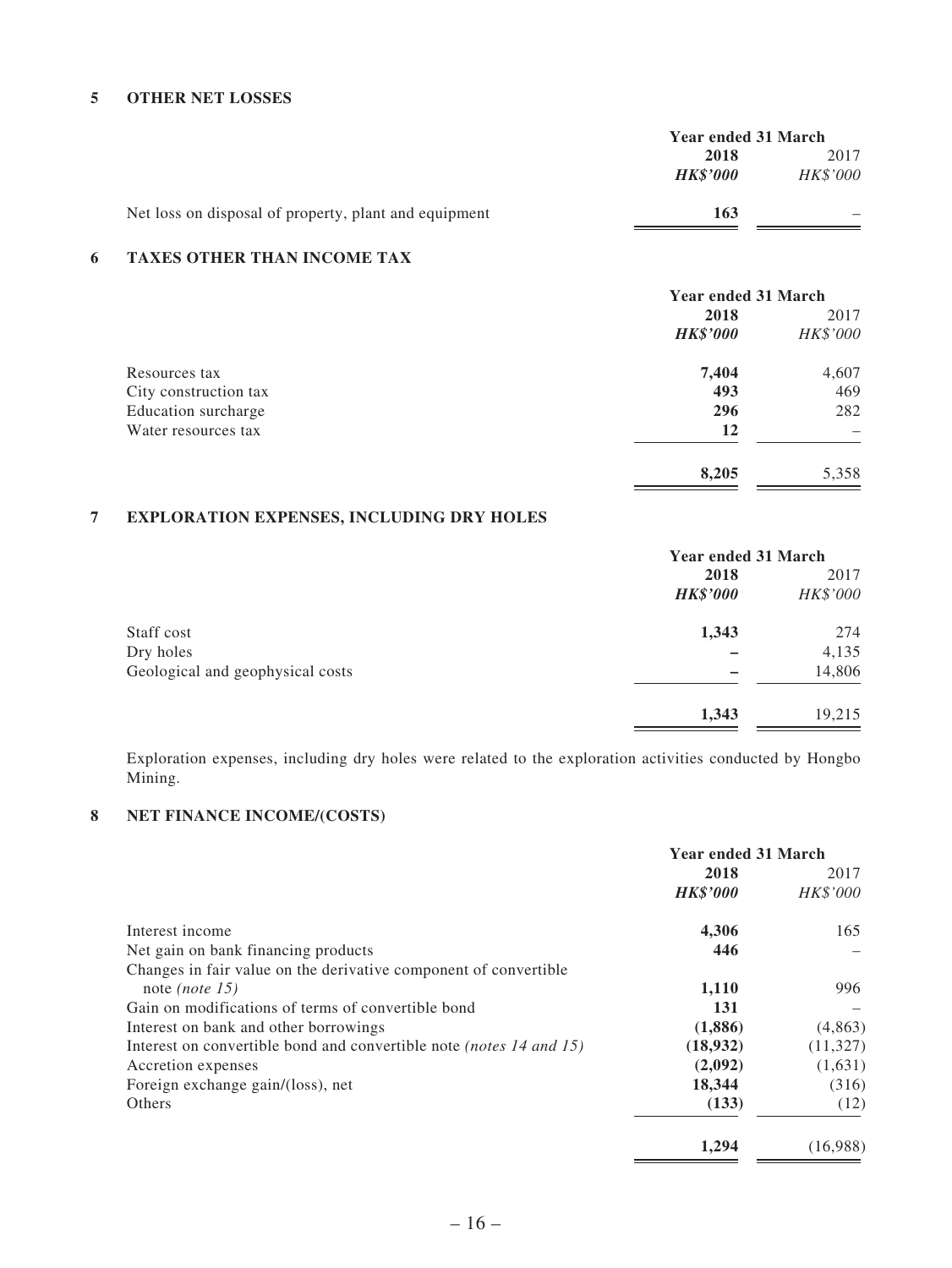#### **9 INCOME TAX IN THE CONSOLIDATED STATEMENT OF PROFIT OR LOSS**

(a) Taxation in the consolidated statement of profit or loss represents:

|                                                   | Year ended 31 March |                 |  |
|---------------------------------------------------|---------------------|-----------------|--|
|                                                   | 2018                | 2017            |  |
|                                                   | <b>HK\$'000</b>     | <b>HK\$'000</b> |  |
| Deferred tax                                      |                     |                 |  |
| Origination and reversal of temporary differences | 9,830               | 11,807          |  |

(b) Reconciliation between tax expense and accounting profit/(loss) at applicable tax rate:

|                                                                        | <b>Year ended 31 March</b> |                 |
|------------------------------------------------------------------------|----------------------------|-----------------|
|                                                                        | 2018                       | 2017            |
|                                                                        | <b>HK\$'000</b>            | <b>HK\$'000</b> |
| Profit/(loss) before taxation                                          | 24,323                     | (450,619)       |
| Notional tax on profit/(loss) before taxation, calculated at the rates |                            |                 |
| applicable to profits in the countries concerned                       | 1,818                      | (14,308)        |
| Effect of non-taxable income                                           | (2, 449)                   |                 |
| Effect of non-deductible expenses                                      | 7,233                      | 4,555           |
| Effect of unrecognised tax losses                                      | 5,182                      | 21,560          |
| Use of unrecognised tax losses                                         | (1,954)                    |                 |
| Actual tax expense                                                     | 9,830                      | 11,807          |

Pursuant to the rules and regulations of Bermuda and the British Virgin Islands (the "BVI"), the Company and its subsidiaries are not subject to any income tax in Bermuda and the BVI.

Hongbo Mining and other PRC incorporated subsidiaries of the Company are subject to PRC enterprise income tax at the statutory rate of 25%.

Certain Hong Kong incorporated subsidiaries of the Company are subject to Hong Kong Profits Tax which is calculated at 16.5% of the estimated assessable profits.

No provisions for Hong Kong profits tax and PRC enterprise income tax have been made as the Company and its subsidiaries do not have any estimated assessable income arising in Hong Kong or the PRC for both the current and prior year.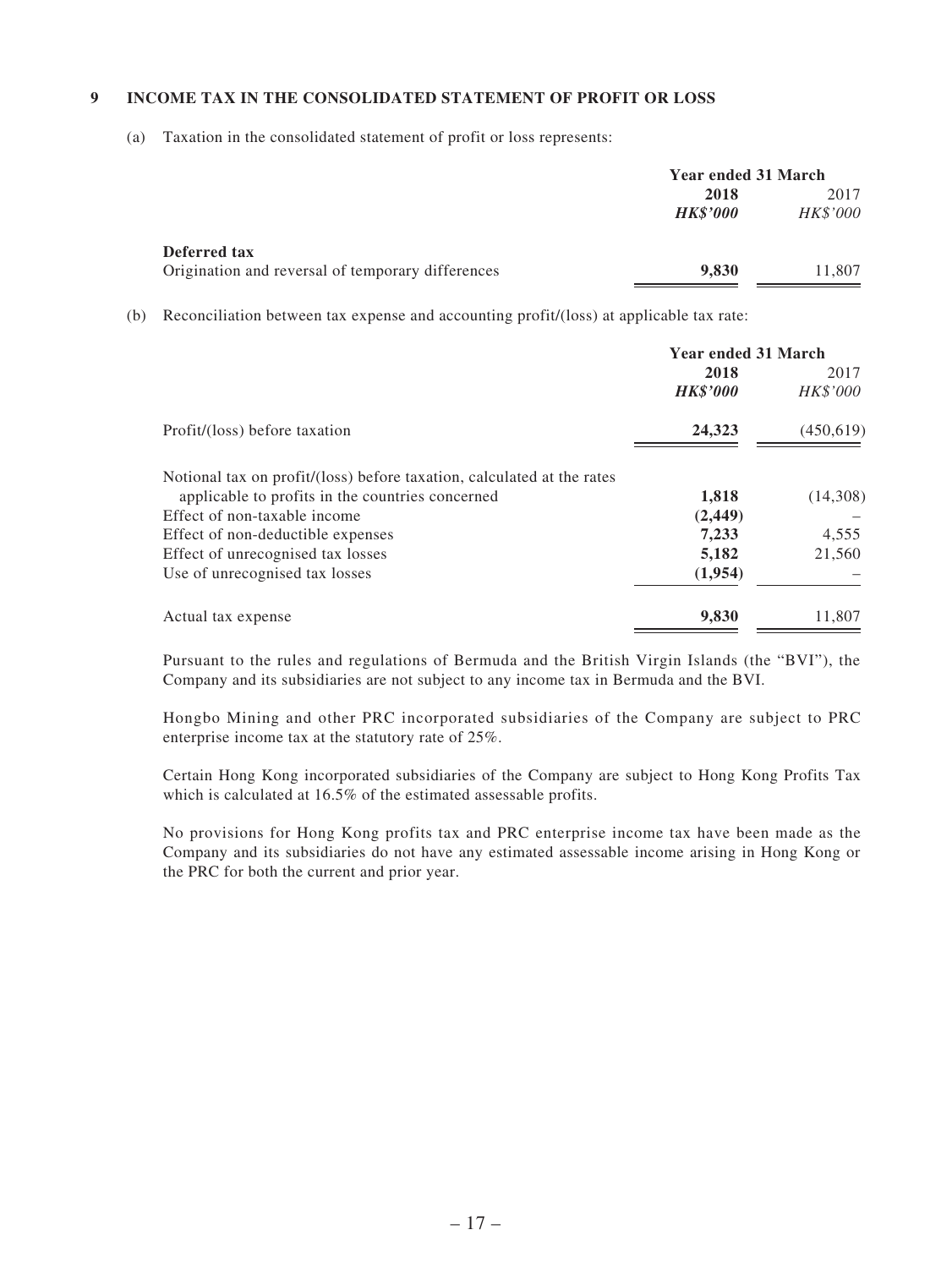#### **10 EARNINGS/(LOSS) PER SHARE**

#### **(a) Basic earnings/(loss) per share**

The calculation of basic earnings/(loss) per share is based on the profit/(loss) attributable to ordinary equity shareholders of the Company of HK\$14,493,000 (2017: loss HK\$462,426,000) and the weighted average of 3,598,754,000 ordinary shares (2017: 1,402,771,000 shares) in issue during the year, calculated as follows:

#### *(i) Weighted average number of ordinary shares*

|                                                                       | <b>Year ended</b><br><b>31 March 2018</b><br>2000 |
|-----------------------------------------------------------------------|---------------------------------------------------|
| Issued ordinary shares at 1 April 2017                                | 1,616,741                                         |
| Effect of conversion of preferred shares (note $16(b)(ii)$ and (iii)) | 1,360,976                                         |
| Effect of conversion of convertible bond (note 14)                    | 177,572                                           |
| Effect of issue of ordinary shares <i>(note 16(b)(iv))</i>            | 443,465                                           |
| Weighted average number of ordinary shares at 31 March 2018           | 3,598,754                                         |

As the capital of Hongbo Mining is not sub-divided into shares, when calculating the basic loss per share for the year ended 31 March 2017, the weighted average number of shares used from the beginning of the year to the Completion Date is based on the number of ordinary shares that have been in substance issued by the Company for the acquisition of Hongbo Mining as part of the Reverse Takeover Transaction, and the weighted average number of shares for the rest of the period is based on the actual number of the Company's ordinary shares in issue from the Completion Date to 31 March 2017.

#### **(b) Diluted earnings/(loss) per share**

The calculation of diluted earnings per share for the year ended 31 March 2018 is based on the profit attributable to ordinary equity shareholders of the Company of HK\$14,493,000 and the weighted average number of ordinary shares of 4,935,277,000 shares, calculated as follows:

*(i) Profit attributable to ordinary equity shareholders of the Company (diluted)*

|                                                                                                                                      | <b>Year ended</b><br><b>31 March 2018</b><br><b>HK\$'000</b> |
|--------------------------------------------------------------------------------------------------------------------------------------|--------------------------------------------------------------|
| Profit attributable to ordinary equity shareholders (diluted)                                                                        | 14,493                                                       |
| Weighted average number of ordinary shares (diluted)                                                                                 |                                                              |
|                                                                                                                                      | <b>Year ended</b><br>31 March 2018<br>'000                   |
| Weighted average number of ordinary shares at 31 March 2018<br>Effect of deemed conversion of the Company's preferred shares for nil | 3,598,754                                                    |
| consideration ( <i>note</i> $16(b)$ )                                                                                                | 1,336,523                                                    |
| Weighted average number of ordinary shares (diluted) at 31 March 2018                                                                | 4,935,277                                                    |

No adjustment has been made to the basic loss per share amounts presented for the years ended 31 March 2017 in respect of a dilution as the impact of the convertible bond, convertible note and preferred shares had an anti-dilutive effect on the basic loss per share amounts presented.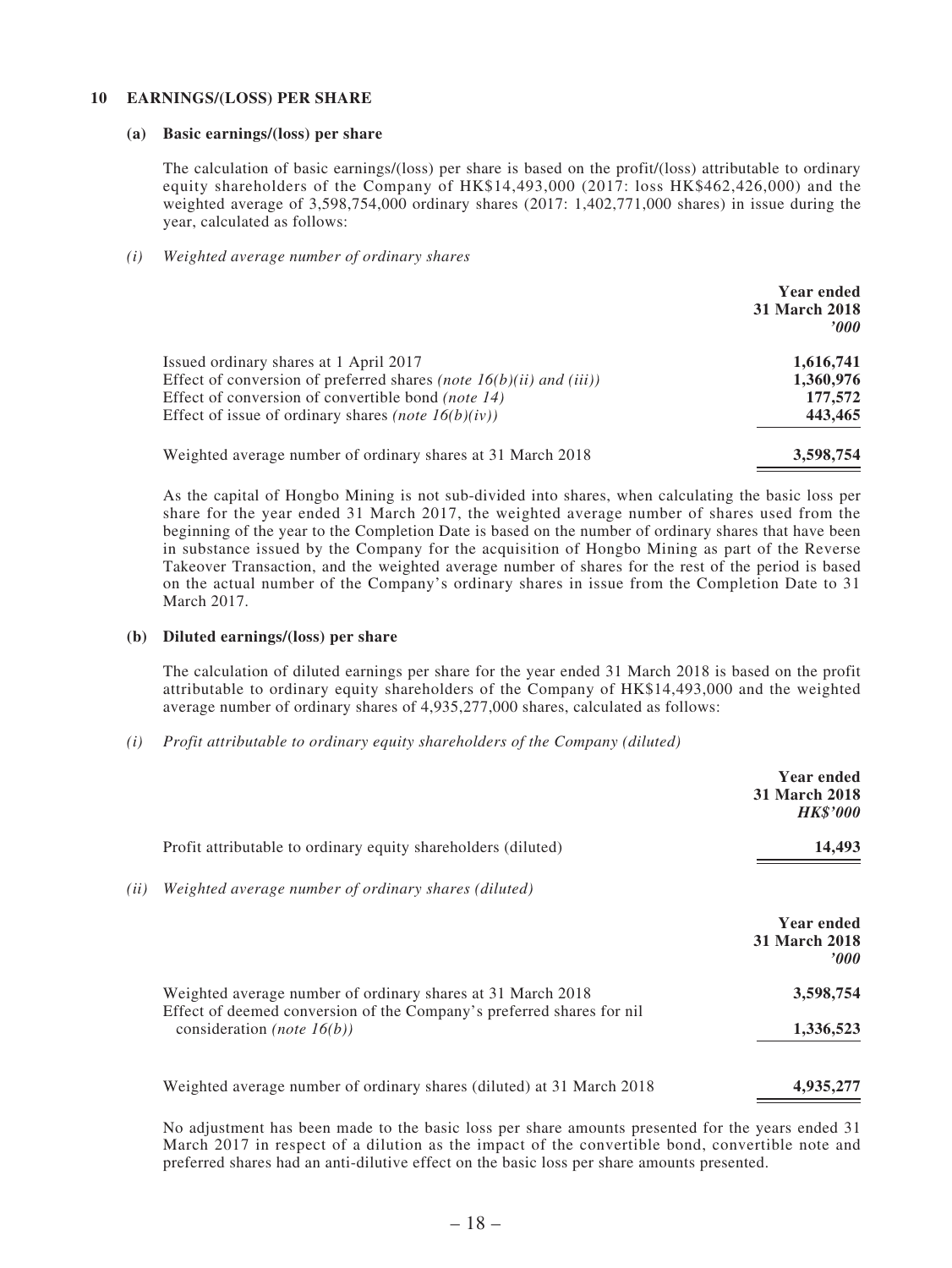#### **11 FINANCIAL ASSETS AT FAIR VALUE THROUGH PROFIT OR LOSS**

|                                       | At 31 March     | At 31 March |
|---------------------------------------|-----------------|-------------|
|                                       | 2018            | 2017        |
|                                       | <b>HK\$'000</b> | HK\$'000    |
| <b>Non-current assets</b>             |                 |             |
| Term Loan to Stonehold (note $(i)$ )  | 1,389,206       |             |
| JOVO investment (note (ii))           | 129,152         |             |
| Quebec investment (note (iii))        | 32,019          |             |
|                                       | 1,550,377       |             |
| <b>Current assets</b>                 |                 |             |
| Trading securities — listed in the US | 11,451          |             |
| Bank financing products               | 15,064          |             |
|                                       | 26,515          |             |

#### *Notes:*

(i) On 14 August 2017 (local time in Houston, Texas, the U.S.), the Company and Think Excel Investments Limited ("Think Excel"), a wholly-owned subsidiary of the Company, entered into a credit agreement (the "Credit Agreement") with Stonehold Energy Corporation ("Stonehold"), pursuant to which, the Company and Think Excel have conditionally agreed to grant a Term Loan (the "Term Loan") to Stonehold for the purpose of financing the acquisition of certain oil and gas related assets (the "Target Assets") and the subsequent operations of such assets by Stonehold. On the same date Stonehold entered into the an acquisition agreement (the "Acquisition Agreement") with Stonegate Production Company, LLC (the "Stonegate"), pursuant to which, Stonegate has conditionally agreed to sell and Stonehold has conditionally agreed to purchase the Target Assets. All Target Assets are oil and gas assets owned by Stonegate as a non-operator.

On 26 September 2017 (local time in Houston, Texas, the U.S.), the initial payment of the Term Loan with an amount of US\$165.0 million (approximately HK\$1,291.1 million) under the Credit Agreement has been released to Stonehold and the acquisition of the Target Assets by Stonehold from Stonegate has also been consummated in accordance with the terms of the Acquisition Agreement, and a subsequent payment of the Term Loan with an amount of US\$5.0 million (approximately HK\$39.0 million) has been released to Stonehold on 22 November 2017. Under the Credit agreement, the Term Loan is interest bearing at a rate of 8% per annum (after the making of or the allocation of any applicable withholding tax), provided that an amount equal to 92.5% of the remainder cash proceeds received or recovered by Stonehold in respect of any disposal of the Target Assets after deducting outstanding principals and interests pursuant to the Credit Agreement, as well as fees, costs and expenses reasonably incurred by Stonehold with respect to such disposal, if applicable, be distributed to the Company and Think Excel, as additional interest to the Term Loan. The maturity date of Term Loan is 10 years after the initial payment of the Term Loan.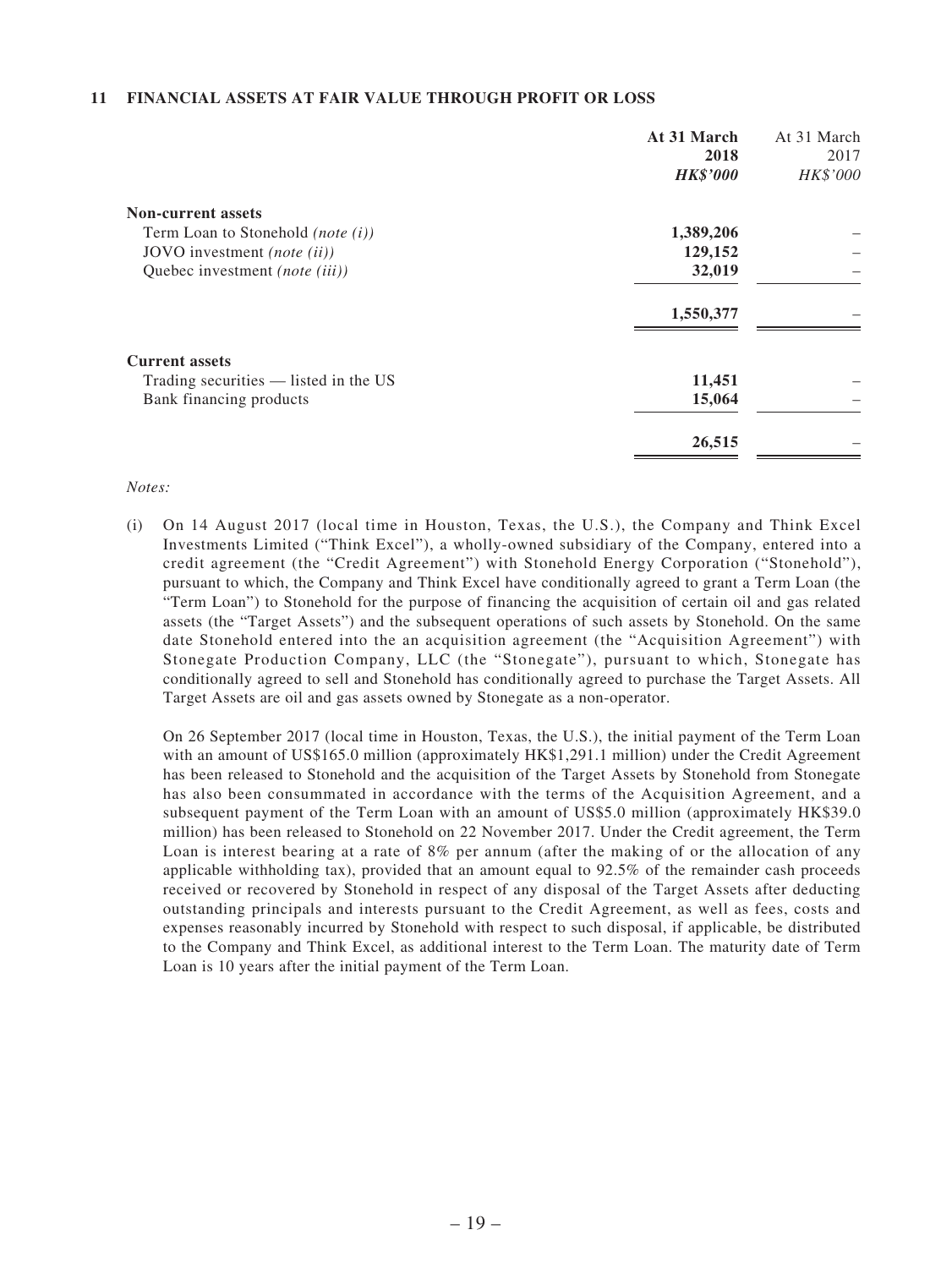(ii) On 14 July 2017, Valuevale Investment Limited ("Valuevale"), a wholly-owned subsidiary of the Company, entered into a subscription agreement with Jiangxi Jovo Energy Company Limited ("JOVO"), pursuant to which Valuevale has conditionally agreed to subscribe for, and JOVO has conditionally agreed to allot and issue, shares of JOVO at a consideration of RMB100 million (equivalent to approximately HK\$115.2 million) (the "Subscription"). The completion of the Subscription took place on 28 July 2017.

JOVO is a limited liability company incorporated in the PRC which engages in clean energy businesses, including importing, processing and sale of the industrial products of liquified petroleum gas and liquified natural gas.

(iii) On 30 November 2017, Golden Libra Investment Limited, a wholly-owned subsidiary of the Company, entered into an agreement of purchase and sale with an investment fund for purchasing its interests in LNG Quebec Limited Partnership (the "Partnership") at the purchase price of US\$3.15 million (equivalent to approximately HK\$24,633,000) (the "Quebec Acquisition"). The completion of the Quebec Acquisition took place on 7 February 2018.

The Partnership, through its wholly-owned subsidiary GNL Quebec Inc., is developing a state-of-theart and low-carbon-emission liquefied natural gas exporting terminal with a maximum nameplate liquefaction capacity of up to eleven million tons per annum.

#### **12 TRADE AND OTHER RECEIVABLES**

|                                                         | At 31 March<br>2018<br><b>HK\$'000</b> | At 31 March<br>2017<br>HK\$'000 |
|---------------------------------------------------------|----------------------------------------|---------------------------------|
| Within 1 month                                          | 18,647                                 | 10,167                          |
| 1 to 6 months                                           | 26,173                                 | 39,201                          |
| Trade receivables                                       | 44,820                                 | 49,368                          |
| Receivables of preferred shares                         |                                        | 853,347                         |
| Other receivables                                       | 50,510                                 | 6,817                           |
| Prepayment to suppliers                                 | 16,202                                 | 21,005                          |
| Investment deposits                                     |                                        | 181,884                         |
| Deposit for derivative financial instruments investment | 15,692                                 |                                 |
|                                                         | 127,224                                | 1,112,421                       |

Trade receivables relate to an independent customer that without any historical default record with Hongbo Mining. Based on past experience, current condition and management's view of economic condition over the expected lives of the trade receivables, management believes that there is not any possible default events over the expected lives of the trade receivables, so no loss allowance is necessary in respect of these balances.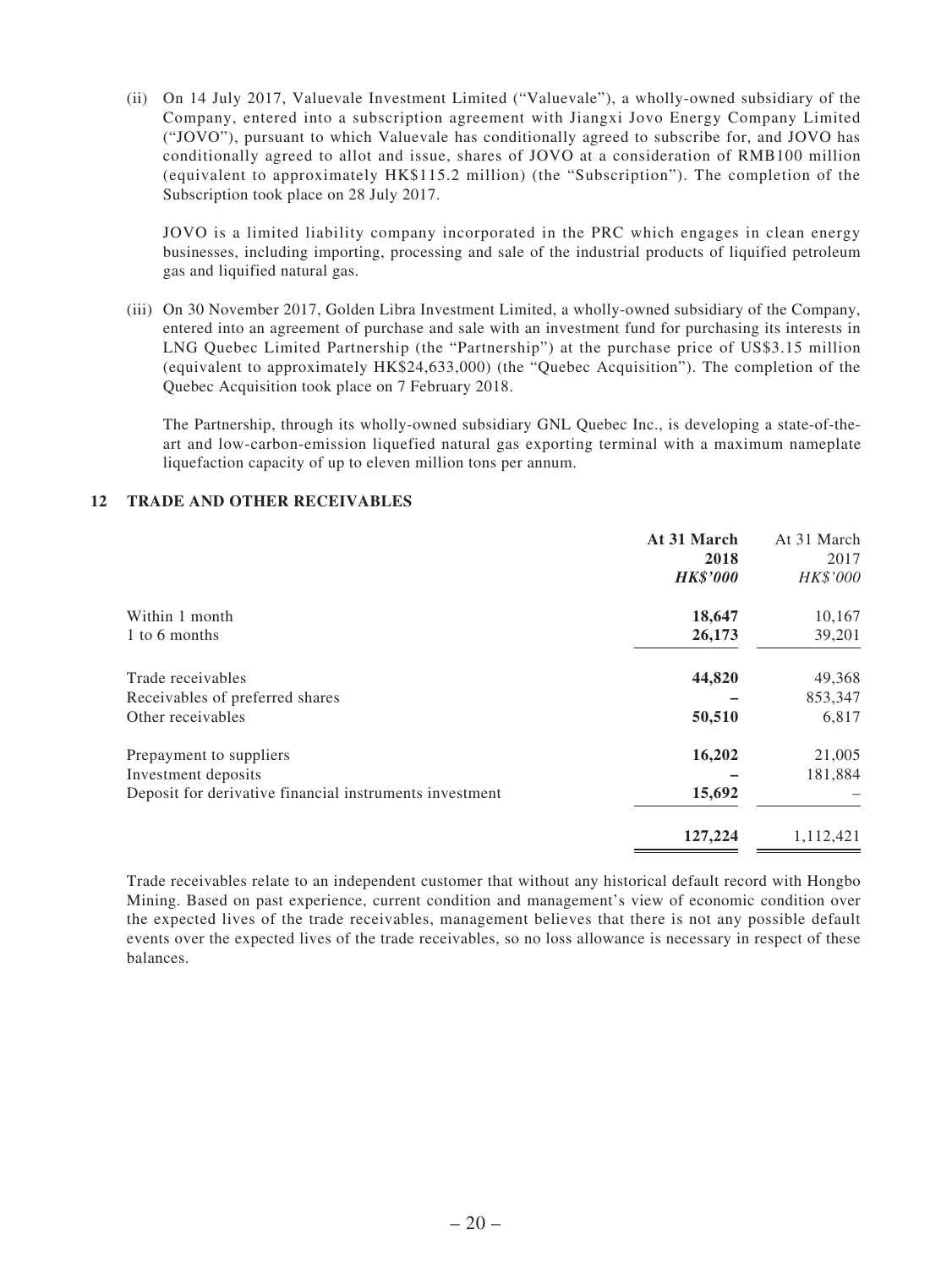#### **13 TRADE AND OTHER PAYABLES**

|                                      | At 31 March     | At 31 March |
|--------------------------------------|-----------------|-------------|
|                                      | 2018            | 2017        |
|                                      | <b>HK\$'000</b> | HK\$'000    |
| Within 1 year                        | 71,422          | 55,503      |
| Over 1 year but within 2 years       | 26,944          | 36,582      |
| Over 2 years but within 3 years      | 2,314           | 33,226      |
| Over 3 years                         | 20,014          | 4,190       |
| Trade payables                       | 120,694         | 129,501     |
| Taxes other than income tax payables | 12,542          | 9,961       |
| Guarantee deposit                    | 43,682          | 39,424      |
| Payable due to Yanchang              | 83,767          | 74,723      |
| Interest payable                     | 11,084          | 10,126      |
| Others                               | 12,961          | 9,158       |
|                                      | 284,730         | 272,893     |

#### **14 CONVERTIBLE BOND**

|                                           | Liability | <b>Equity</b> |              |
|-------------------------------------------|-----------|---------------|--------------|
|                                           | component | component     | <b>Total</b> |
|                                           | HK\$'000  | HK\$'000      | HK\$'000     |
| At 29 July 2016                           | 114,208   | 133,092       | 247,300      |
| Interest expenses (note $\delta$ )        | 3,133     |               | 3,133        |
| Interest payable                          | (800)     |               | (800)        |
| At 31 March 2017                          | 116,541   | 133,092       | 249,633      |
| Interest expenses (note $\delta$ )        | 6,250     |               | 6,250        |
| Interest payable                          | (1,082)   |               | (1,082)      |
| Modification of terms of convertible bond | (31,720)  | 31,589        | (131)        |
| Conversion of convertible bond            | (22, 841) | (25,695)      | (48, 536)    |
| At 31 March 2018                          | 67,148    | 138,986       | 206,134      |
|                                           |           |               |              |

As at 29 July 2016, the convertible bonds originally had total nominal value of HK\$120,000,000 and interest at 1% per annum which were payable half year in arrears. The convertible bonds were convertible into the Company's ordinary shares at a conversion price of HK\$0.0672 per share at any time before 30 April 2018.

The convertible bonds have been accounted for as compound financial instruments containing an equity component and a liability component. The liability component was initially measured at fair value of HK\$114,208,000 at discount rate of 4.12% per annum and carried at amortised cost.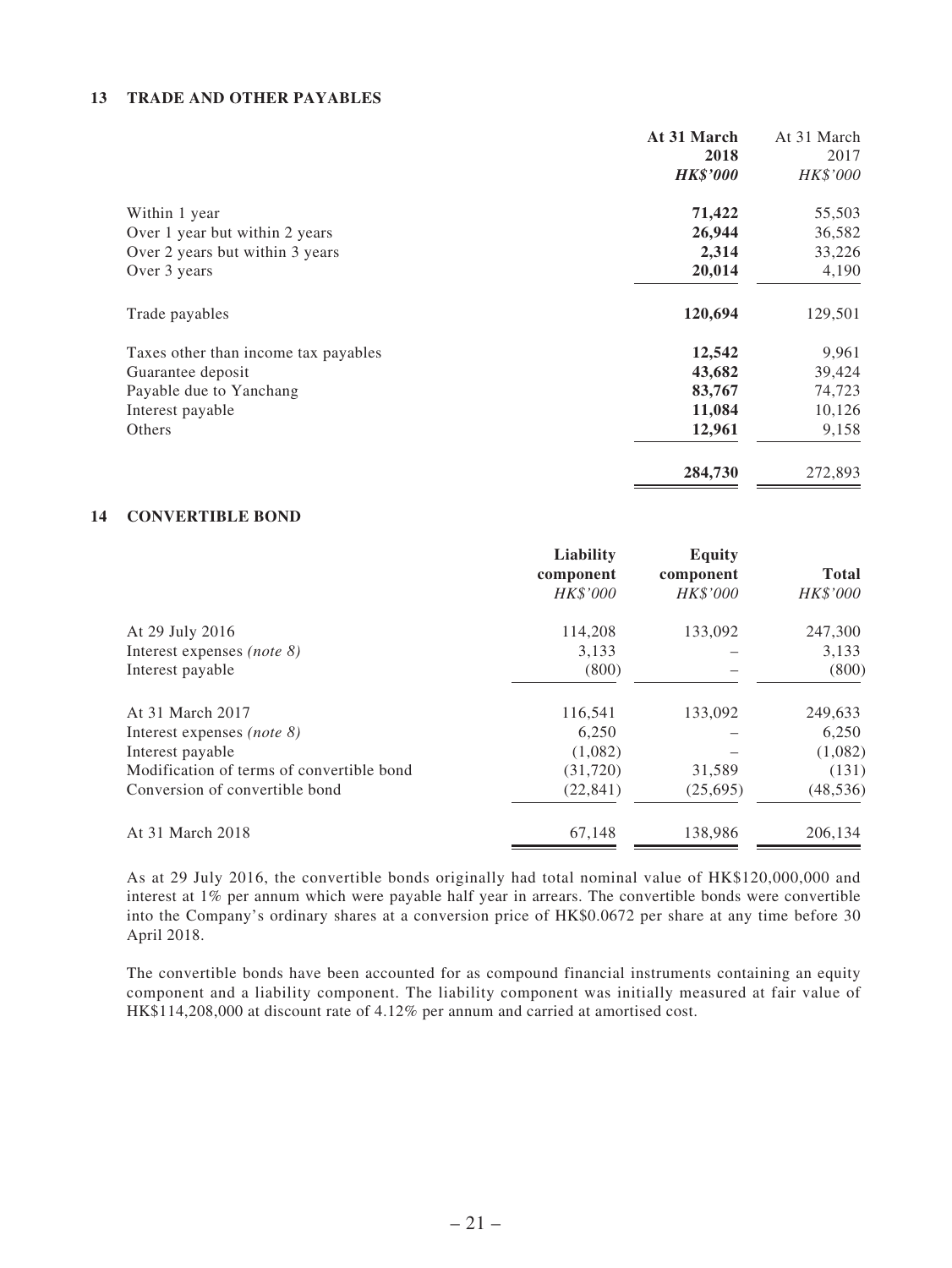On 15 August 2017, the Company entered into a deed of amendment with Titan Gas, one holder of the convertible bond, to further extend the maturity date of the convertible bond with nominal value of HK\$96,832,526 from 30 April 2018 to 30 April 2022, and to remove certain adjustment events to the conversion price.

The modification resulted in the extinguishment of the financial liability of the convertible bond and the recognition of new financial liability and equity component. The fair value of the new financial liability regarding the convertible bond revised portion immediately following the modification was approximately HK\$63,421,000. The fair value of the liability component was determined by discounted cash flows over the remaining terms of the convertible bonds at an effective interest rate of 10.88% per annum.

On 25 September 2017, Tanisca Investments Limited, another holder of the convertible bond, exercised the conversion rights to convert all the convertible bond held with the nominal value of HK\$23,167,474 into 344,754,077 ordinary shares. As the result, the remaining convertible bond with the nominal value of HK\$96,832,526 was solely held by Titan Gas.

#### **15 CONVERTIBLE NOTE**

| Liability<br>component<br>HK\$'000 | <b>Derivative</b><br>component<br>HK\$'000 | <b>Equity</b><br>component<br><b>HK\$'000</b> | <b>Total</b><br>HK\$'000 |
|------------------------------------|--------------------------------------------|-----------------------------------------------|--------------------------|
| 211,218                            | 4,199                                      | 34,583                                        | 250,000                  |
| 8,194                              |                                            |                                               | 8,194                    |
|                                    |                                            |                                               |                          |
|                                    | (996)                                      |                                               | (996)                    |
| 219,412                            | 3,203                                      | 34,583                                        | 257,198                  |
| 12,682                             |                                            |                                               | 12,682                   |
|                                    |                                            |                                               |                          |
|                                    | (1,110)                                    |                                               | (1,110)                  |
| 232,094                            | 2,093                                      | 34,583                                        | 268,770                  |
|                                    |                                            |                                               |                          |

On 29 July 2016, the Company issued the convertible note with an aggregate principal amount of HK\$250,000,000. According to the terms of the convertible note, no interest shall be payable on the entire principal amount and the maturity date is the third anniversary of the completion date, i.e. 29 July 2019. The holder of the convertible note ("CN holder") has the right to convert the convertible note into the Company's 373,357,228 ordinary shares at a conversion price of HK\$0.6696 per share. During the period starting from the first day of the 31st month following 29 July 2016, the CN holder has the right to request the Company to redeem the convertible note by paying the CN holder a redemption premium of HK\$125,000,000 as well as the principal amount of HK\$250,000,000.

#### **16 CAPITAL, RESERVES AND DIVIDENDS**

#### **(a) Dividends**

There is no dividend declared attributable to the year ended 31 March 2018 (2017: Nil).

There is no dividends payable to owners of the Company attributable to previous financial year, approved and paid during the year ended 31 March 2018 (2017: Nil).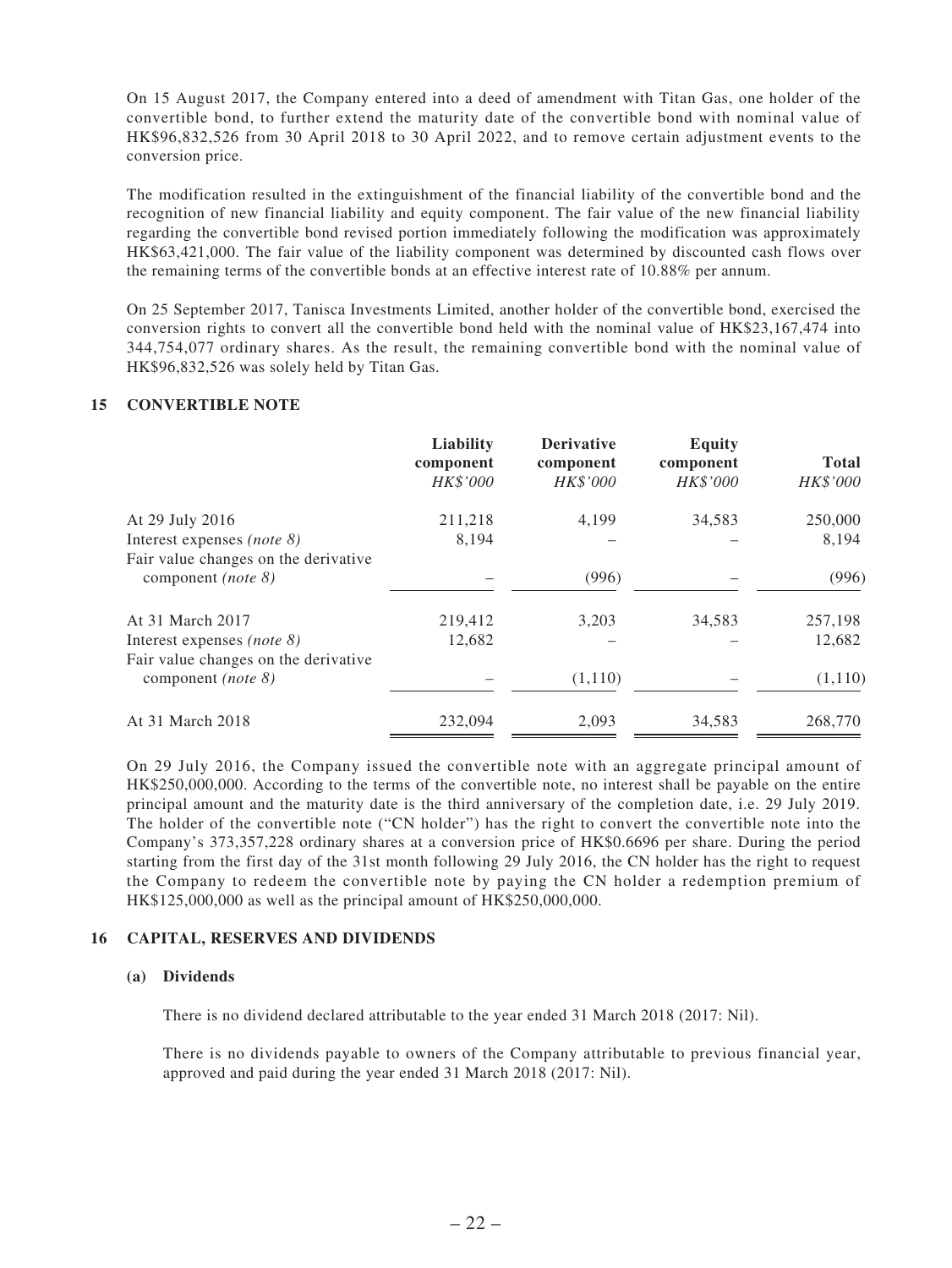#### **(b) Share capital**

|                                                                                                            | <b>Ordinary shares</b>      |                                     | <b>Preferred shares</b>     |                                     | <b>Total</b>                      |                                     |  |
|------------------------------------------------------------------------------------------------------------|-----------------------------|-------------------------------------|-----------------------------|-------------------------------------|-----------------------------------|-------------------------------------|--|
|                                                                                                            | Number of<br>shares<br>'000 | <b>Nominal</b><br>value<br>HK\$'000 | Number of<br>shares<br>'000 | <b>Nominal</b><br>value<br>HK\$'000 | Number of<br>shares<br>'000       | <b>Nominal</b><br>value<br>HK\$'000 |  |
| Shares of HK\$0.01 each                                                                                    |                             |                                     |                             |                                     |                                   |                                     |  |
| Authorised:<br>At 1 April 2016<br>Increase in authorised shares (note $(i)$ )                              | 8,000,000                   | 80,000                              | 5,000,000                   | 50,000                              | 8,000,000<br>5,000,000            | 80,000<br>50,000                    |  |
| At 31 March 2017<br>Increase in authorised shares (note $(i)$ )                                            | 8,000,000<br>3,000,000      | 80,000<br>30,000                    | 5,000,000                   | 50,000                              | 13,000,000<br>3,000,000           | 130,000<br>30,000                   |  |
| At 31 March 2018                                                                                           | 11,000,000                  | 110,000                             | 5,000,000                   | 50,000                              | 16,000,000                        | 160,000                             |  |
| Issued, paid or payable:<br>At 1 April 2016<br>Allotment and issuance of shares<br>(note (ii))             | 347,326<br>1,269,415        | 3,473<br>12,694                     | 2,747,909                   | 27,479                              | 347,326<br>4,017,324              | 3,473<br>40,173                     |  |
| At 31 March 2017<br>Conversion of convertible bond<br>Adjustment of unpaid preferred<br>shares (note (ii)) | 1,616,741<br>344,754        | 16,167<br>3,448                     | 2,747,909<br>(100,000)      | 27,479<br>(1,000)                   | 4,364,650<br>344,754<br>(100,000) | 43,646<br>3,448<br>(1,000)          |  |
| Conversion of preferred shares<br>(note (iii))<br>Issue of ordinary shares (note $(iv)$ )                  | 2,647,909<br>1,485,000      | 26,479<br>14,850                    | (2,647,909)                 | (26, 479)                           | 1,485,000                         | 14,850                              |  |
| At 31 March 2018                                                                                           | 6,094,404                   | 60,944                              |                             |                                     | 6,094,404                         | 60,944                              |  |

*Notes:*

(i) Pursuant to a special resolution passed on 22 July 2016, the authorised share capital of the Company was increased from HK\$80,000,000 to HK\$130,000,000 by the creation of 5,000,000,000 preferred shares of HK\$0.01 each.

Pursuant to a special resolution passed on 11 January 2018, the authorised share capital of the Company was increased from HK\$130,000,000 to HK\$160,000,000 by the creation of 3,000,000,000 ordinary shares of HK\$0.01 each.

- (ii) At the Completion Date, the Company issued 1,269,414,575 ordinary shares at a subscription price of HK\$0.6696 per share for cash and 2,747,909,199 preferred shares at a subscription price of HK\$0.6696 per share. The total cash consideration for the subscription is HK\$2,690,000,000, of which HK\$2,626,388,000 have been received during the year ended 31 March 2018. The remaining consideration receivables of HK\$63,612,000 related to 100,000,000 unpaid preferred shares was due from Aquarius Growth Investment Limited ("Aquarius"). Mr. Wang Jingbo is the director of Aquarius and holds a 9% equity interest in Aquarius. On 28 September 2017, the board of directors approved the cancellation and forfeiture of relevant 100,000,000 unpaid preferred shares and reversed the above receivable due from Aquarius.
- (iii) During the year ended 31 March 2018, total number of 2,647,909,199 preferred shares have been converted into 2,647,909,199 ordinary shares of the Company.
- (iv) On 13 December 2017, the Company issued a total of 1,485,000,000 ordinary shares at an aggregate subscription price of HK\$1,485 million for cash.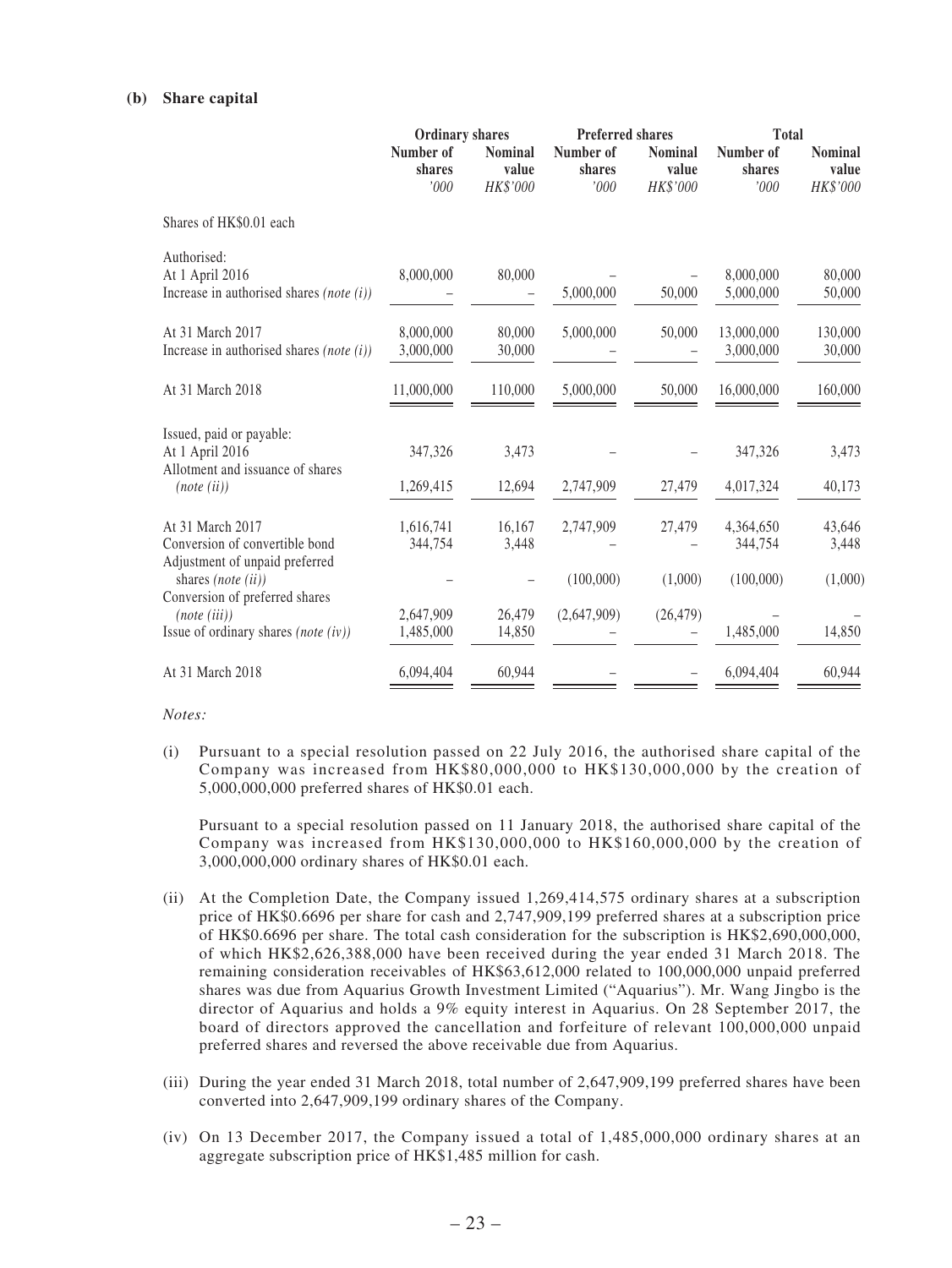#### **BUSINESS REVIEW**

## **The principal activities of the Company and its subsidiaries and effects on financial reporting for the Reverse Takeover Transaction**

The Company is an investment holding company. In FY2017, the principal activity of the Company is global energy assets investment and management. The principal activities of its subsidiaries and invested portfolios consist of upstream oil and gas business, LNG liquefaction and exporting, as well as LNG importing, processing and sales, etc.

On 29 July 2016 (the "Completion Date"), the Company completed the Reverse Takeover Transaction which involved, among others, the acquisition by the Company of the entire equity interest of Hongbo Mining (the "Acquisition"), with Titan Gas Technology Investment Limited ("Titan Gas") becoming the majority shareholder of the combined group as a result. Hongbo Mining is treated as the acquirer for accounting purpose. Accordingly, the financial statements of the Company have been consolidated with those of Hongbo Mining since the Completion Date and the consolidated financial statements of the Company have been presented as a continuation of the financial statements of Hongbo Mining.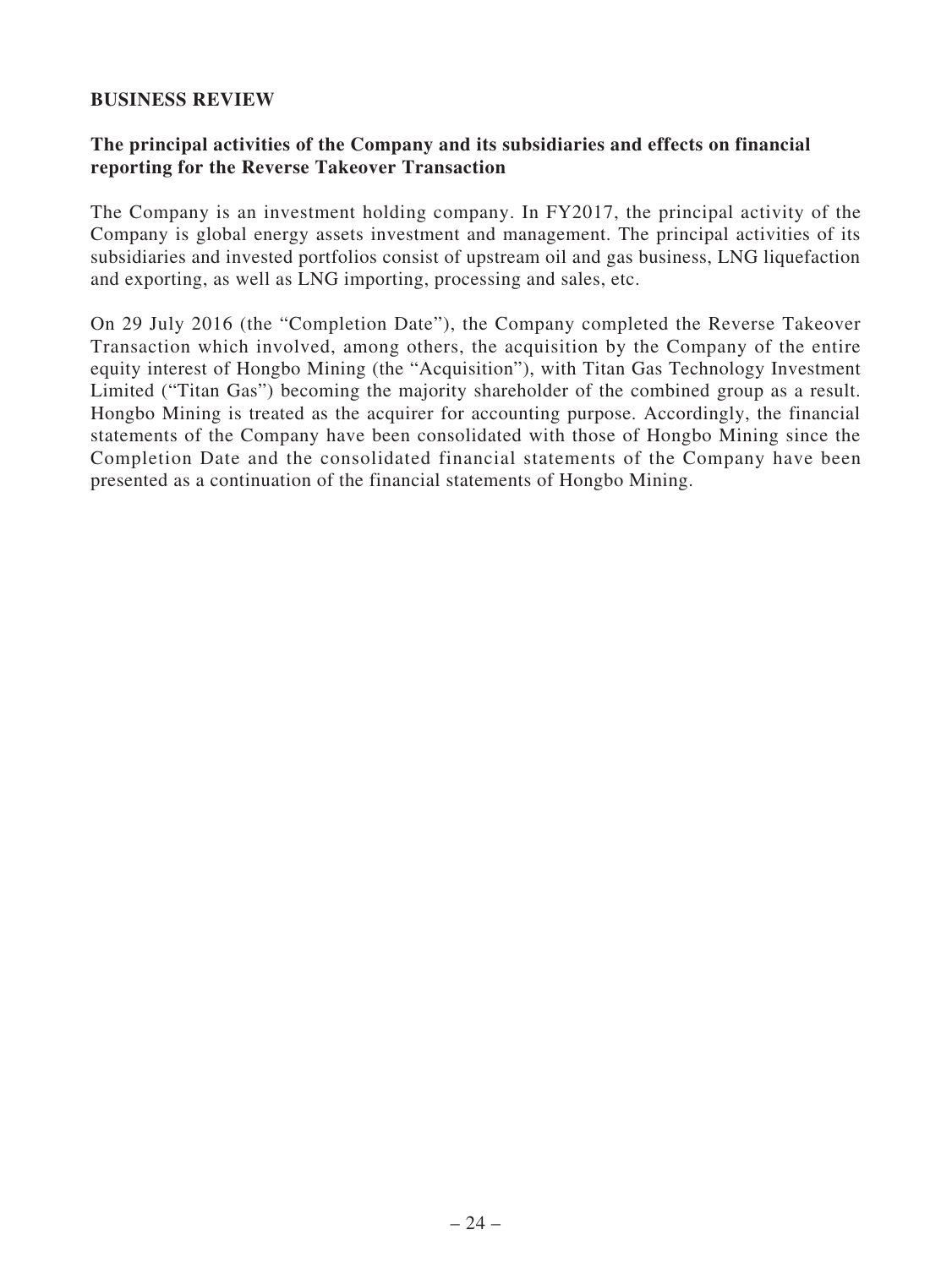## **Use of proceeds from the Subscription and the Convertible Note Subscription**

On the Completion Date, the Company completed, among others, the following transactions:

- 1. a subscription of certain ordinary shares and preferred shares issued by the Company to Titan Gas and other subscribers (the "Subscription"); and
- 2. a subscription of certain convertible note issued by the Company to League Way Ltd. (the "CN Subscription").

The following table summarizes the intended use of proceeds and the actual use of proceeds as at 31 March 2018.

| <b>Transaction</b> | Gross<br>proceeds<br>HK\$ million | Amount<br>received<br>as at<br>31 March<br>2018<br>HK\$ million | Amount<br>receivable<br>HK\$ million | as at Intended use of<br>31 March proceeds as disclosed<br>2018 in the RTO Circular                                                                      | Intended<br>use of proceeds<br>(after the change<br>as announced on<br>8 March 2017 and the<br>further change as<br>announced on<br>27 September 2017)            | Actual use of proceeds<br>as at 31 March 2018                                                                               |
|--------------------|-----------------------------------|-----------------------------------------------------------------|--------------------------------------|----------------------------------------------------------------------------------------------------------------------------------------------------------|-------------------------------------------------------------------------------------------------------------------------------------------------------------------|-----------------------------------------------------------------------------------------------------------------------------|
| Subscription       | 2,690                             | 2,626<br>(Note 1)                                               | $Nil -$<br>(Note 1)                  | approximately HK\$60 -<br>million for the<br>payment of the<br>transaction expenses;                                                                     | approximately HK\$66 -<br>million for the<br>payment of the<br>transaction expenses;                                                                              | approximately HK\$66<br>million was used to<br>settle the payment of<br>the transaction<br>expenses;                        |
|                    |                                   |                                                                 |                                      | approximately<br>HK\$665 million for<br>the payment of the<br>consideration for the<br>acquisition of the<br>entire equity interest<br>of Hongbo Mining; | approximately<br>HK\$652 million for<br>the payment of the<br>consideration for the<br>Acquisition;                                                               | approximately HK\$652<br>million was used to<br>settle the payment of<br>the consideration for<br>the Acquisition;          |
|                    |                                   |                                                                 |                                      | approximately<br>HK\$400 million to<br>finance the repayment<br>of Hongbo Mining's<br>outstanding payables<br>and borrowings;                            | approximately<br>HK\$400 million to<br>finance the repayment<br>of Hongbo Mining's<br>outstanding payables<br>and borrowings;                                     | approximately HK\$146<br>million was used for<br>repayment of Hongbo<br>Mining's outstanding<br>payables and<br>borrowings; |
|                    |                                   |                                                                 |                                      | approximately<br>HK\$800 million to<br>finance the<br>development plan of<br>the currently explored<br>areas in Block 212;                               | approximately<br>HK\$800 million to<br>finance the<br>development plan of<br>the currently explored<br>areas in Block 212<br>(Notes 1 and 2);                     | approximately HK\$88<br>million was used for the<br>development work in<br>Block 212 (Note 1);                              |
|                    |                                   |                                                                 |                                      | approximately<br>HK\$450 million for<br>exploration and<br>development of other<br>areas in Block 212;                                                   | approximately<br>HK\$111 million to<br>finance the operating<br>expenses of Hongbo<br>Mining as well as the<br>Company and its<br>other subsidiaries<br>(Note 2); | approximately HK\$19<br>million was used for the<br>general working capital<br>of the Company and its<br>subsidiaries;      |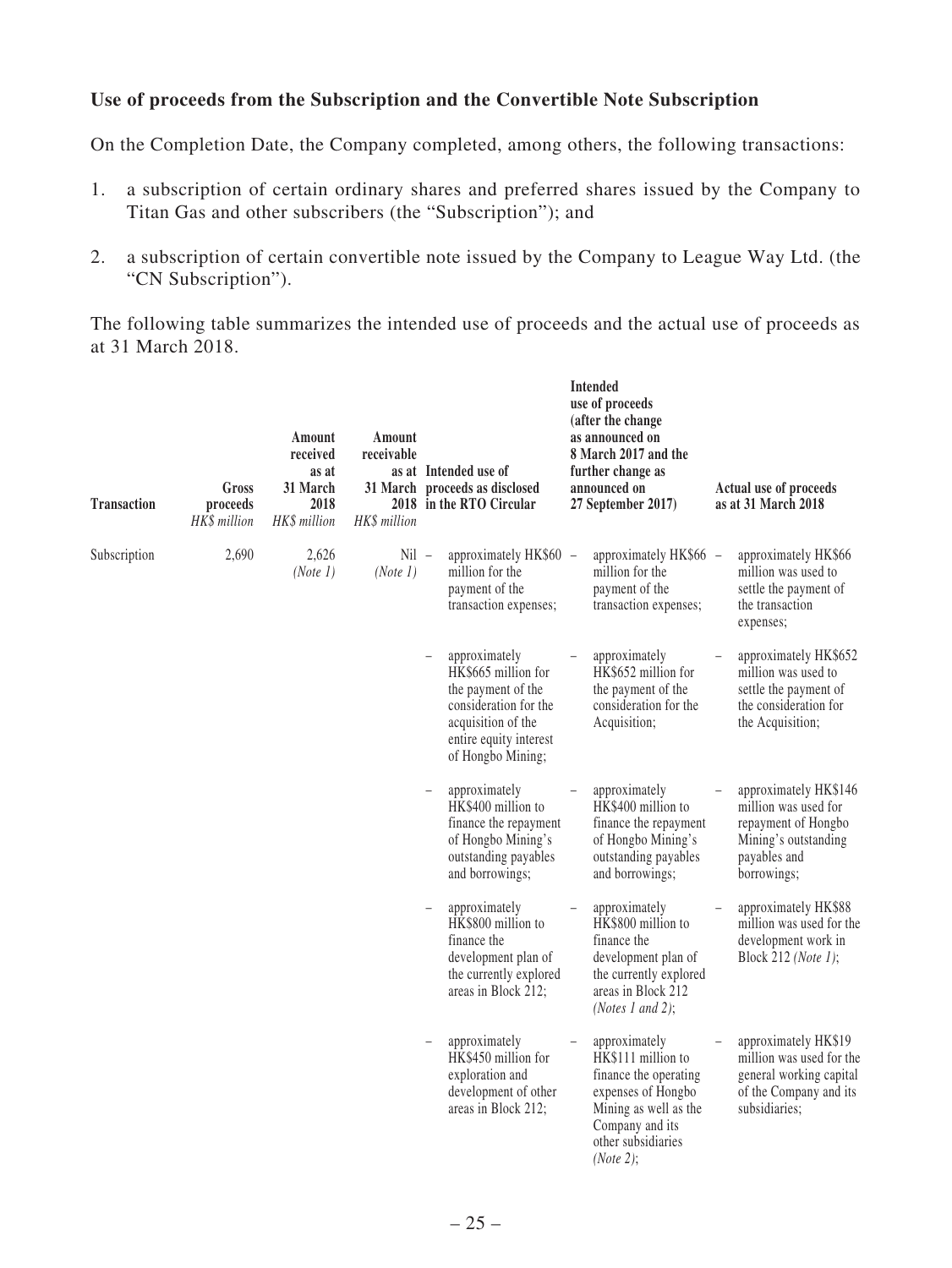| <b>Transaction</b> | Gross<br>proceeds<br>HK\$ million                                      | Amount<br>received<br>as at<br>31 March<br>2018<br>HK\$ million | Amount<br>receivable<br>HK\$ million | as at Intended use of<br>31 March proceeds as disclosed<br>2018 in the RTO Circular                                                                                                                                                                                         | <b>Intended</b><br>use of proceeds<br>(after the change<br>as announced on<br>8 March 2017 and the<br>further change as<br>announced on<br>27 September 2017)                                          | Actual use of proceeds<br>as at 31 March 2018                                                                                                                                                                                                                        |
|--------------------|------------------------------------------------------------------------|-----------------------------------------------------------------|--------------------------------------|-----------------------------------------------------------------------------------------------------------------------------------------------------------------------------------------------------------------------------------------------------------------------------|--------------------------------------------------------------------------------------------------------------------------------------------------------------------------------------------------------|----------------------------------------------------------------------------------------------------------------------------------------------------------------------------------------------------------------------------------------------------------------------|
|                    |                                                                        |                                                                 |                                      | approximately<br>HK\$115 million to<br>finance the operating<br>expenses of Hongbo<br>Mining as well as the<br>Company and its<br>subsidiaries; and                                                                                                                         | approximately<br>HK\$661 million for<br>expanding the<br>business of the<br>Company and its<br>subsidiaries through<br>investments in other<br>oil and gas companies<br>or projects ( <i>Note 2</i> ). | Approximately<br>HK\$661million,<br>together with HK\$465<br>millions from unutilized<br>proceeds of<br>development of Unit 2<br>and Unit 19 of Block<br>212, totaling HK\$1,126<br>million was used in<br>respect of the provision<br>of the Term Loan<br>(Note 2): |
|                    |                                                                        |                                                                 |                                      | approximately<br>HK\$200 million for<br>expanding the<br>business of the<br>Company and its<br>subsidiaries by<br>acquiring other oil<br>companies and the<br>further exploration,<br>development and<br>production of the<br>other newly acquired<br>oil and gas projects  |                                                                                                                                                                                                        | approximately HK\$119<br>million from unutilized<br>proceeds of<br>development of Unit 2<br>and Unit 19 of Block<br>212 and working capital<br>was used for the<br>subscription of shares<br>in Jovo and the<br>transaction expenses;                                |
| CN Subscription    | $250$ (being<br>the principal<br>amount of the<br>convertible<br>note) | 250                                                             | $Nil -$                              | approximately<br>HK\$200 million to<br>expand the business<br>of the Company and<br>its subsidiaries by<br>acquiring other oil<br>companies and the<br>further exploration,<br>development and<br>production of the<br>other newly acquired<br>oil and gas projects;<br>and | approximately<br>HK\$200 million to<br>expand the business<br>of the Company and<br>its subsidiaries by<br>investment in other<br>oil and gas companies<br>or projects (Note 2);                       | approximately HK\$200<br>million was used in<br>respect of the provision<br>of the Term Loan<br>(Note 2);                                                                                                                                                            |
|                    |                                                                        |                                                                 |                                      | approximately HK\$50 -<br>million to finance the<br>operations of Hongbo<br>Mining and to be used<br>as general working<br>capital of the<br>Company and its<br>subsidiaries.                                                                                               | approximately HK\$50 -<br>million to finance the<br>operations of Hongbo<br>Mining and to be used<br>as general working<br>capital of the<br>Company and its<br>subsidiaries.                          | approximately HK\$50<br>million was used for the<br>general working capital<br>of the Company and its<br>subsidiaries.                                                                                                                                               |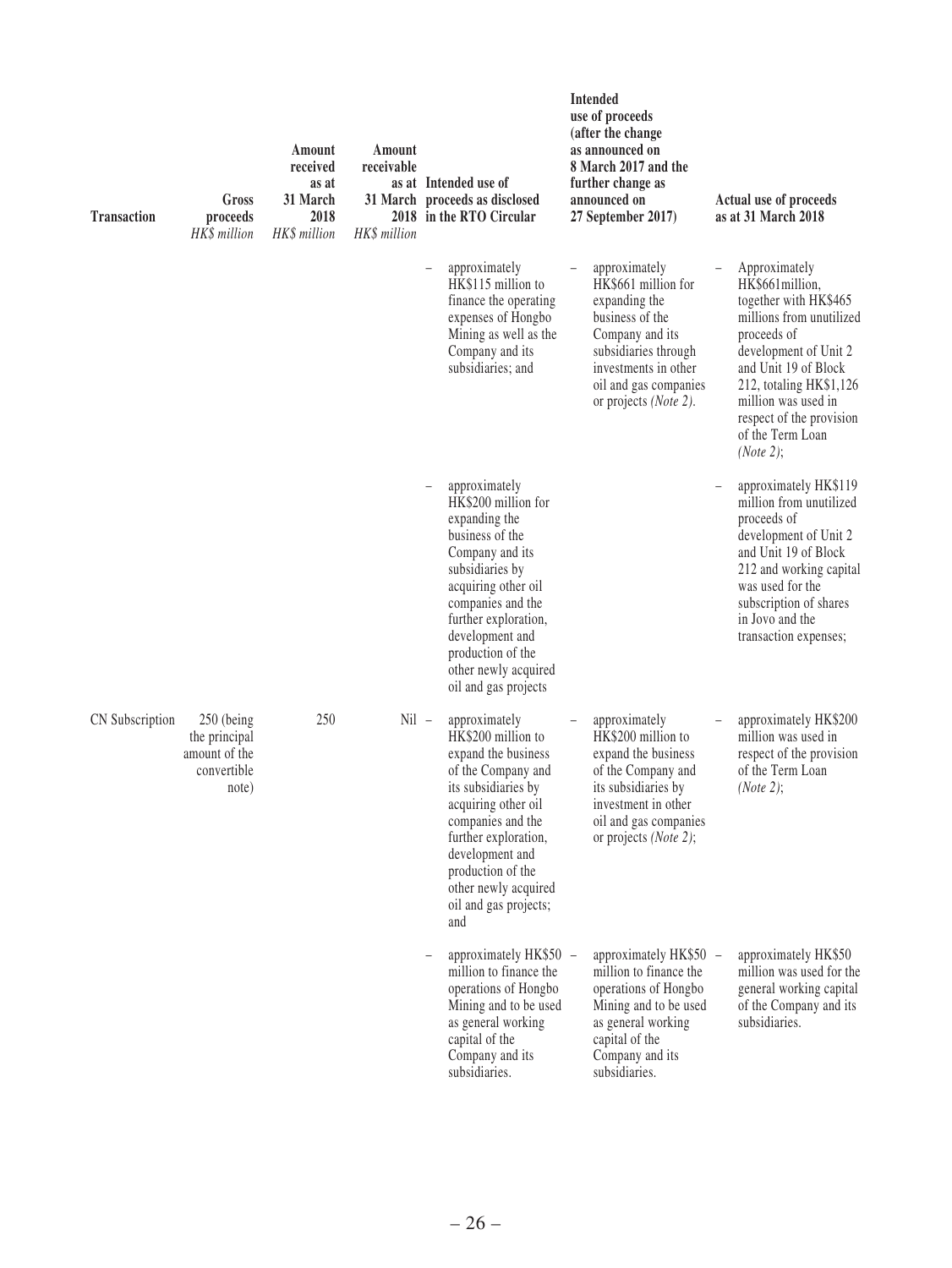#### *Notes:*

- 1. On 29 July 2016, as part of the Subscription, the Company issued a total number of 443,369,176 preferred shares to Aquarius Growth Investment Limited ("Aquarius Investment") (the "Aquarius Subscription"), among which, 343,369,176 preferred shares were fully-paid and 100,000,000 preferred shares were partially-paid (the "Unpaid Preferred Shares"). With respect to the Unpaid Preferred Shares, Aquarius Investment partially paid an amount of HK\$3,348,000 (the "Partial Paid Amount") and an outstanding amount of HK\$63,612,000 remained unpaid, which became due and payable on 28 July 2017. On 28 September 2017, the Unpaid Preferred Shares, i.e., the whole of the 100,000,000 preferred shares, with the amount of HK\$66,960,000 were forfeited and cancelled. As agreed by the Company and Aquarius Investment, the Partial Paid Amount will not be refunded to Aquarius Investment and the Board has sole discretion on the use of the Partial Paid Amount. As at 31 March 2018, save as the outstanding amount of HK\$63,612,000 with respect to the aforesaid cancelled and forfeited preferred shares, the Company had received all proceeds from the Subscription. In light of such shortfall in the amount of proceeds received as compared to that contemplated at the time of the Subscription, taking into account the actual utilization of proceeds and the circumstances of the operations of the Company and its subsidiaries, the Company has decided that a total amount of HK\$736.39 million from the proceeds, being HK\$800 million minus HK\$63.61 million, be used to finance the development plan of the currently explored areas in Block 212. As at 31 March 2018, an amount of HK\$88 million had been utilized with a balance of HK\$648.39 million under such use. In view of the development plan of the currently explored areas of Block 212 and the funding requirement for its underlying capital and operating expenditures of Hongbo Mining, the Board believes that such balance is sufficient for the underlying capital and operating expenditure of the development of the currently explored areas in Block 212 of Hongbo Mining and such adjustment will not have any adverse impact on the business plans and operations of the Company and its subsidiaries.
- 2. As disclosed in the section below headed "Investment regarding oil and gas assets in the U.S.", on 14 August 2017 (local time in Houston, Texas, the U.S.), the Company and Think Excel Investments Limited (the "Think Excel", a wholly-owned subsidiary of the Company) entered into the credit agreement (the "Credit Agreement") with Stonehold, pursuant to which, the Company and Think Excel have conditionally agreed to grant the Term Loan to Stonehold. In order to finance the Term Loan under the Credit Agreement, the Company has made the following arrangements to the use of proceeds (after reallocation as announced on 8 March 2017):
	- (1) enrich the contents of the use of "Acquisition and development of other oil and gas companies or projects" to "Investment in other oil and gas companies or projects, including but not limited to acquisition and development, equity or debt investment and other forms of investment that the Company considers appropriate and in line with the Group's business strategy"; and
	- (2) temporarily use the unutilized proceeds of (i) an amount of HK\$532 million planned to be used for the development of Unit 2 and Unit 19 of Block 212 which are not in immediate use and (ii) an amount of HK\$60.5 million planned to be used for working capital which are not in immediate use for making the payment under the Term Loan on closing of the Stonegate Acquisition and replenish them with repayment from Stonehold after its obtaining of further financing. As at the date of this annual results, the negotiation with commercial banks for obtaining the senior debt (the "Senior Debt") is still ongoing. The board confirms that the delay in entering into the Senior Debt will not negatively affect the liquidity of the Company.

The Company will, from time to time, taking into account the investment opportunities arising from PRC domestic and overseas markets, assess and evaluate the business need of the Company and its subsidiaries and the optimal plan for allocation and deployment of the financial resources of the Company and its subsidiaries to strengthen the efficiency and effectiveness of the use of proceeds, including, but not limited to, making further change to the intended use of proceeds as and when appropriate.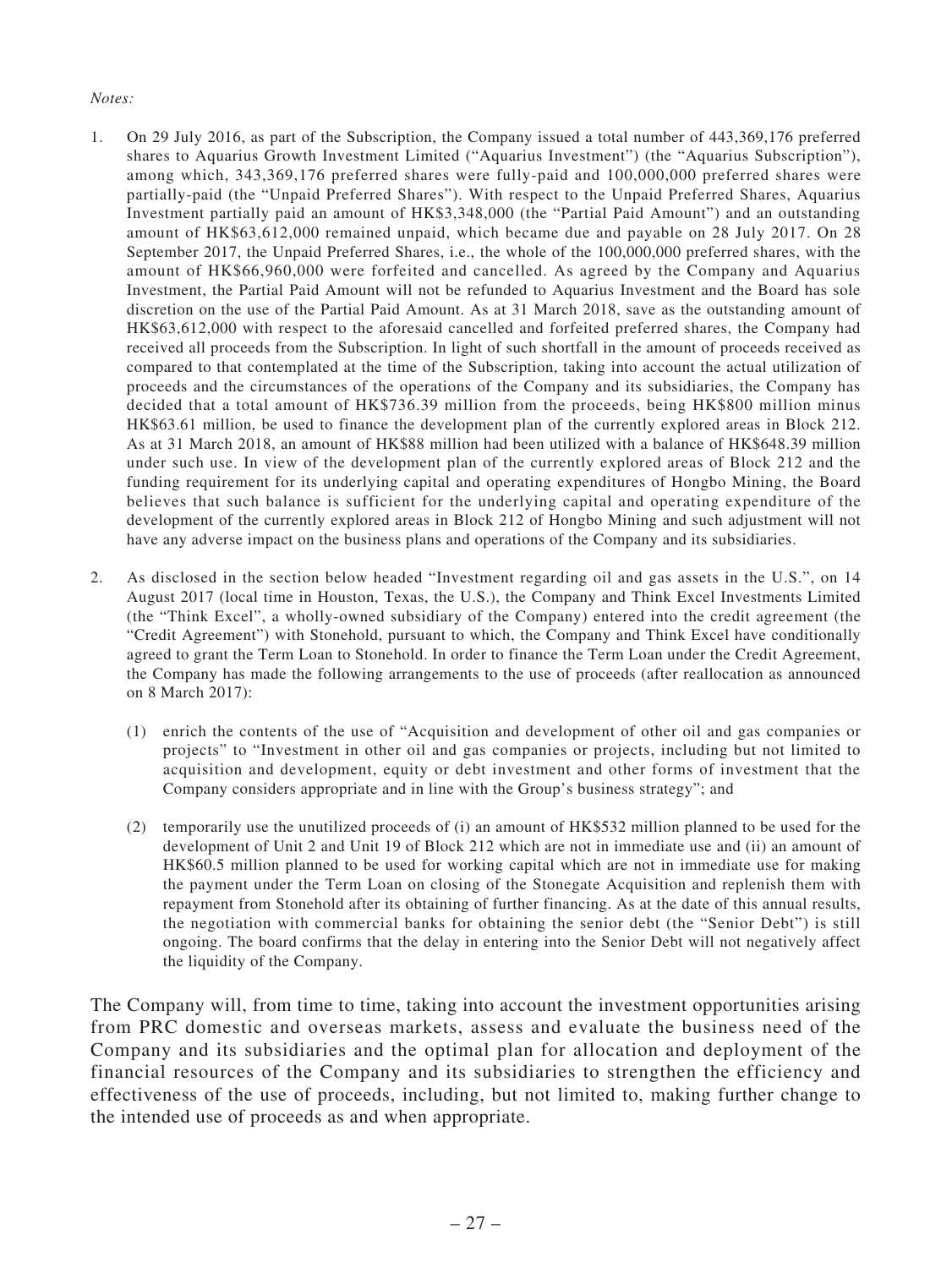For further details of the change in use of proceeds, the entering into of the Credit Agreement and the further change in use of proceeds, please refer to the section headed "Investment regarding oil and gas assets in the U.S." below and the announcements of the Company dated 8 March 2017, 15 August 2017 and 27 September 2017 respectively published on the website of the Stock Exchange (http://www.hkexnews.hk/).

For further details of the Subscription and the CN Subscription, please refer to the RTO Circular and the Company's announcement dated 29 July 2016 published on the website of the Stock Exchange (http://www.hkexnews.hk/).

For further details of the Aquarius Subscription, please refer to the Company's announcements dated 27 October 2015, 20 November 2015, 28 January 2016 and 23 March 2016 respectively, in relation to, among others, the amendments of the subscription agreement entered into between the Company and Aquarius Investment, as one of the subscribers, on 22 June 2015, and the RTO Circular published on the website of the Stock Exchange (http://www.hkexnews.hk/).

## **Issue of new ordinary shares of the Company (the "Ordinary Shares") under specific mandate**

To raise additional capital for the business development of the Company, on 13 December 2017 the Company and Foxconn Technology Pte. Ltd., High Tempo International Limited, World Trade Trading Limited, Q-Run Holdings Limited and Q-Run Far East Corporation (the "Foxconn Subscribers") entered into the Subscription Agreement, pursuant to which the Company conditionally agreed to allot and issue a total of 1,485,000,000 subscription shares at an aggregate subscription price of HK\$1,485 million to the Foxconn Subscribers, and each of the Foxconn Subscribers subscribed for 297,000,000 subscription shares for a subscription price of HK\$297 million. The Foxconn Subscribers are all subsidiaries of Foxconn Technology Co., Ltd., a world-famous electronics manufacturer.

The Shareholders approved and granted a specific mandate in relation to the allotment and issue of the subscription shares on a special general meeting of the Company held on 11 January 2018. All conditions precedent in respect of the Foxconn Subscription set out under the section headed "Conditions Precedent of the Subscription" in the "Letter from the Board" in the circular of the Company dated 23 December 2017 (the "Foxconn Circular") were fulfilled and the completion of the Foxconn Subscription took place on 22 January 2018. Upon completion, the Company received the aggregate subscription price of HK\$1,485 million from the Foxconn Subscribers and issued a total of 1,485,000,000 subscription shares, and each of the Foxconn Subscribers subscribed for 297,000,000 subscription shares at the subscription price of HK\$1.00 per subscription share in accordance with the terms and conditions of the Subscription Agreement.

The gross proceeds from the Foxconn Subscription is HK\$1,485 million. The net proceeds from the Foxconn Subscription (after deducting the expenses incurred in the Foxconn Subscription) is estimated to be approximately HK\$1,483 million.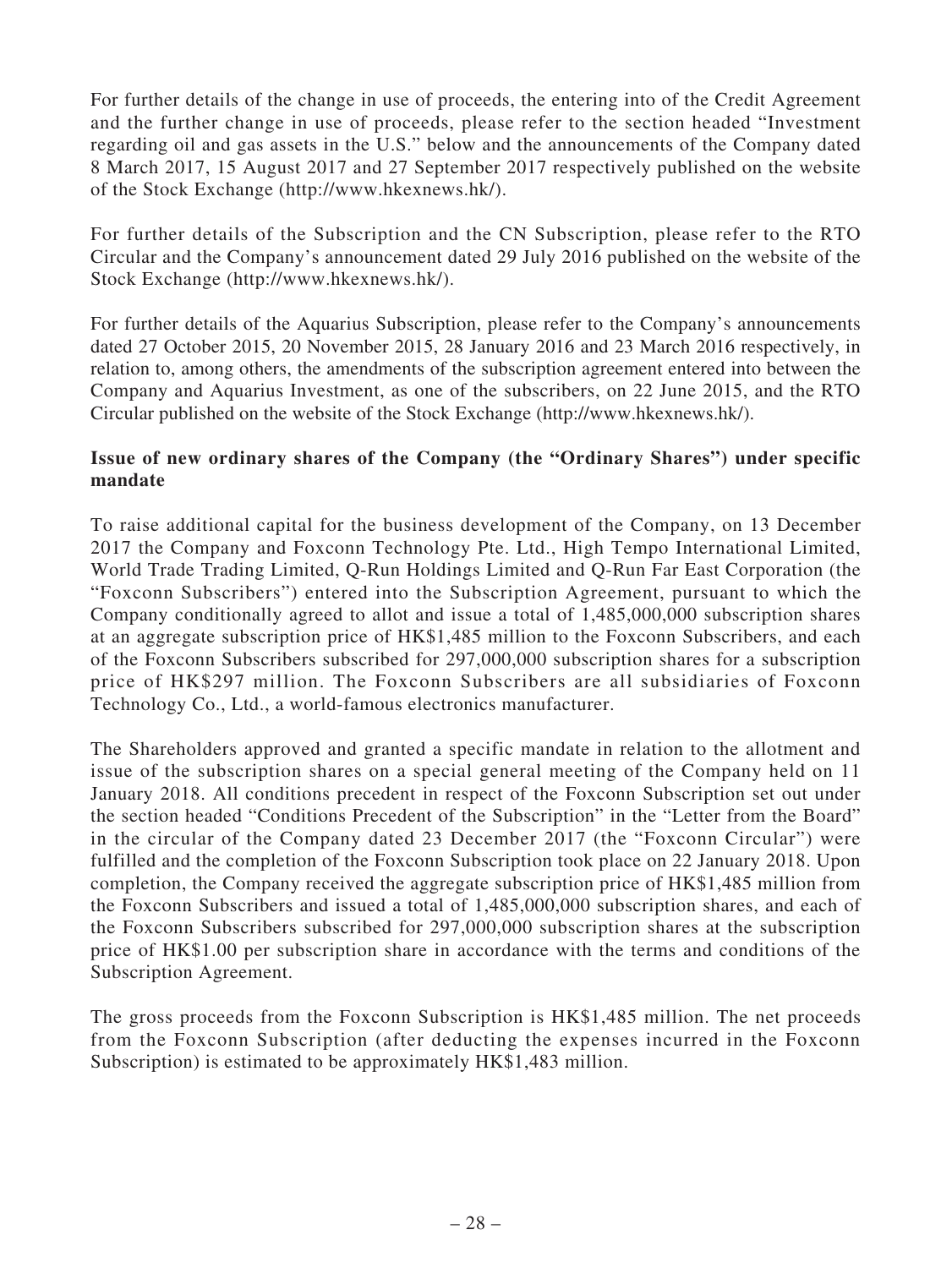## **Use of proceeds from the Foxconn Subscription**

The Company intends to use and has used the net proceeds from the Foxconn Subscription as follows:

- (i) as to approximately HK\$1,100 million for potential investment in or acquisition of targets in the natural gas industry along the value chain, both in the PRC and in North America (including but not limited to LNG export terminal projects in Canada, LNG receiving terminal projects in the PRC, companies engaged in importing, processing and sale of LNG, and city gas companies or natural gas distribution companies in the PRC), among which HK\$83 million had been utilized for investments in the natural gas industry as at 31 March 2018;
- (ii) as to approximately HK\$300 million to expand the business of the Company through investments in upstream shale gas and/or shale oil assets or projects overseas, especially within high quality basins in North America, which had not been utilized as at 31 March 2018; and
- (iii) as to approximately HK\$83 million to other investments for the future development that is in line with the business strategies of the Company, which had not been utilized as at 31 March 2018.

As at 31 March 2018, an aggregate amount of HK\$83 million had been utilized for investments in the natural gas industry with a balance of HK\$1,400 million.

## **Investment regarding oil and gas assets in the U.S.**

As one of the existing strategies, the Company has widened its global footprint and has successfully developed a more diversified and balanced portfolio through selective investments of oil and gas assets in the U.S. during FY2017.

On 21 November 2016 (local time in Houston, Texas, the U.S.), the Company entered into an Asset Purchase Agreement (the "APA") with Stonegate Production Company, LLC, Stonegate Dimmit Properties, LLC and Dimmit/La Salle Saltwater Disposal Company, LLC (collectively the "Stonegate Sellers"). Pursuant to the APA, the Company has conditionally agreed to acquire and the Stonegate Sellers have conditionally agreed to sell the oil and gas related assets of the Stonegate Sellers in the Eagle Ford region of South Texas, the U.S., at a purchase price of US\$278 million (equivalent to HK\$2,156 million) (subject to adjustments in accordance with the APA) (the "Stonegate Transaction"). The APA was subsequently terminated by the parties upon mutual agreement and the parties had been actively negotiating a transaction under an alternative structure regarding the assets of the Stonegate Sellers.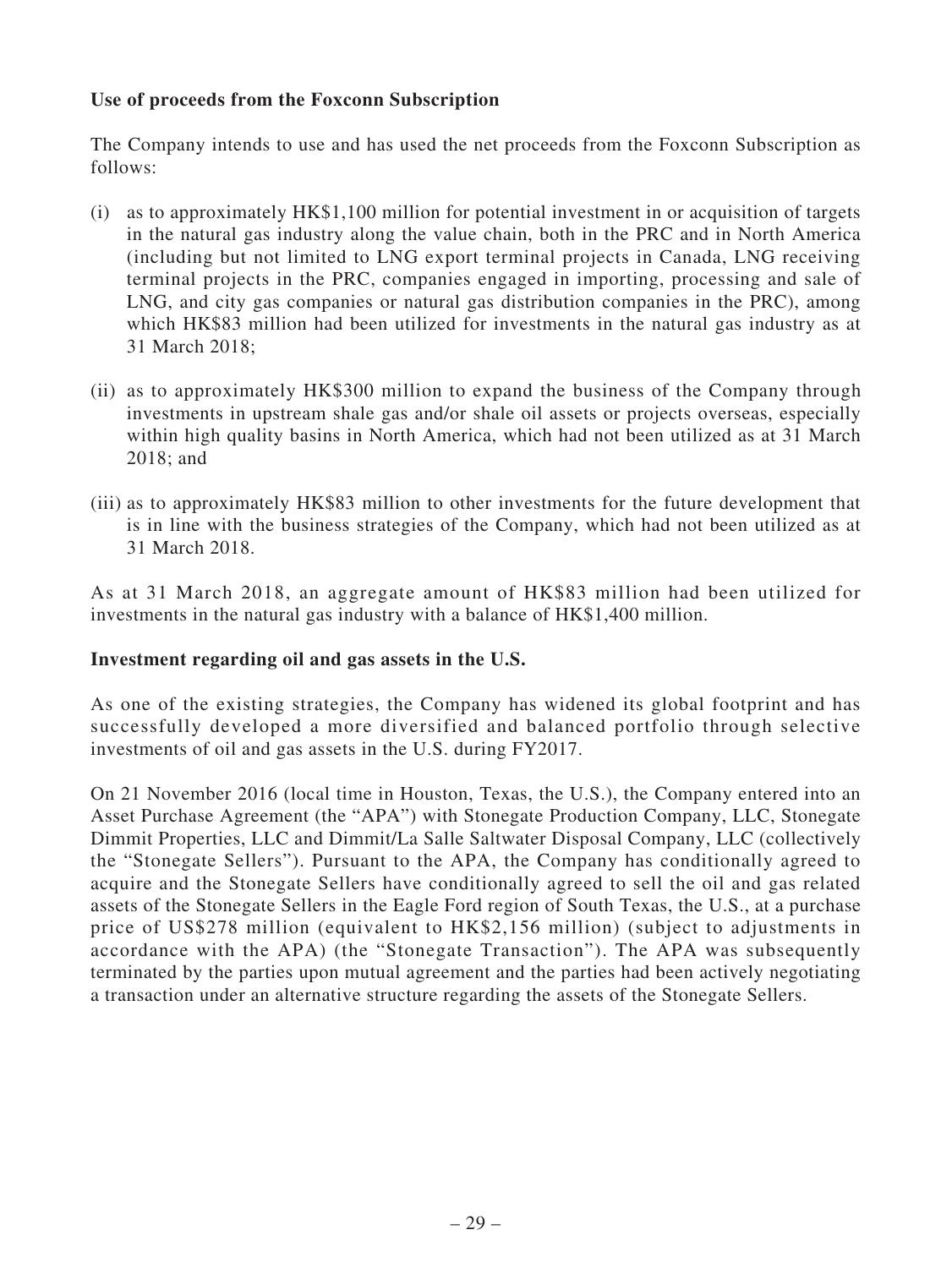On 14 August 2017 (local time in Houston, Texas, the U.S.), the Company and Think Excel, a wholly-owned subsidiary of the Company, entered into the Credit Agreement with Stonehold, pursuant to which, the Company and Think Excel have conditionally agreed to grant the Term Loan to Stonehold for the purpose of financing the acquisition of the Target Assets and the subsequent operations of such assets by Stonehold. Stonehold is a company wholly owned and solely controlled by Breyer Capital L.L.C., which is a globally renowned venture capital and private equity investor whose portfolio investments include, among others, Facebook, Legendary, Etsy, and Marvel Entertainment. The principal amount of the Term Loan shall not exceed (i) the initial payment with an amount of US\$165.0 million (approximately HK\$1,291.1 million) on 26 September 2017; (ii) thereafter, US\$10 million (approximately HK\$78.3 million); and (iii) any guarantee payment made by the Company and Think Excel to Stonehold in respect of the Senior Debt to be obtained from commercial bank(s). The unpaid principal amount from time to time shall bear interest at the rate of 8.00% per annum (after the making of or the allocation of any applicable withholding tax), with an additional interest of an amount equal to 92.5% of the disposal proceeds received or recovered by Stonehold in respect of disposal of the Target Assets after deducting outstanding principals and interests pursuant to the Credit Agreement, as well as fees, costs and expenses reasonably incurred by Stonehold with respect to such disposal, if applicable, pursuant to the terms of the Credit Agreement. The Term Loan shall be payable to the Company and Think Excel in full on the maturity date, which falls 10 years after 26 September 2017. The Term Loan is secured by a second ranking security in respect of all the assets subject to the Senior Debt, if applicable, which will be created and perfected in favour of the Company and Think Excel, provided that the security interest created in favour of the Company and Think Excel shall constitute a first ranking security over all the assets and equity interests of Stonehold until the incurrence of the Senior Debt.

On the same date of the Credit Agreement, Stonehold entered into an acquisition agreement (the "Acquisition Agreement") with Stonegate, pursuant to which, Stonegate has conditionally agreed to sell and Stonehold has conditionally agreed to purchase the Target Assets. The Target Assets form part of the assets originally agreed to be purchased by the Company under the Stonegate Transaction. All Target Assets are non-operated oil and gas assets of Stonegate.

On 26 September 2017 (local time in Houston, Texas, the U.S.), the initial payment of the Term Loan with an amount of US\$165.0 million (approximately HK\$1,291.1 million) under the Credit Agreement was released to Stonehold and the acquisition of the Target Assets by Stonehold from Stonegate was consummated in accordance with the terms of the Acquisition Agreement.

The performance of the Stonehold's assets has made significant progress during the year 2017. According to the information provided by Stonehold, the production during the year 2017 is approximately 1.5million boe, and the revenue is approximately US\$53.4 million. There's also a significant increase of the estimated 2P reserves. As at 31 March 2018, the net 2P reserves of Stonehold's assets was estimated to be 30.1 million boe based on data provided by an external advisor of Stonehold, representing an increase of 24.1% from the net 2P reserves as at 31 March 2017.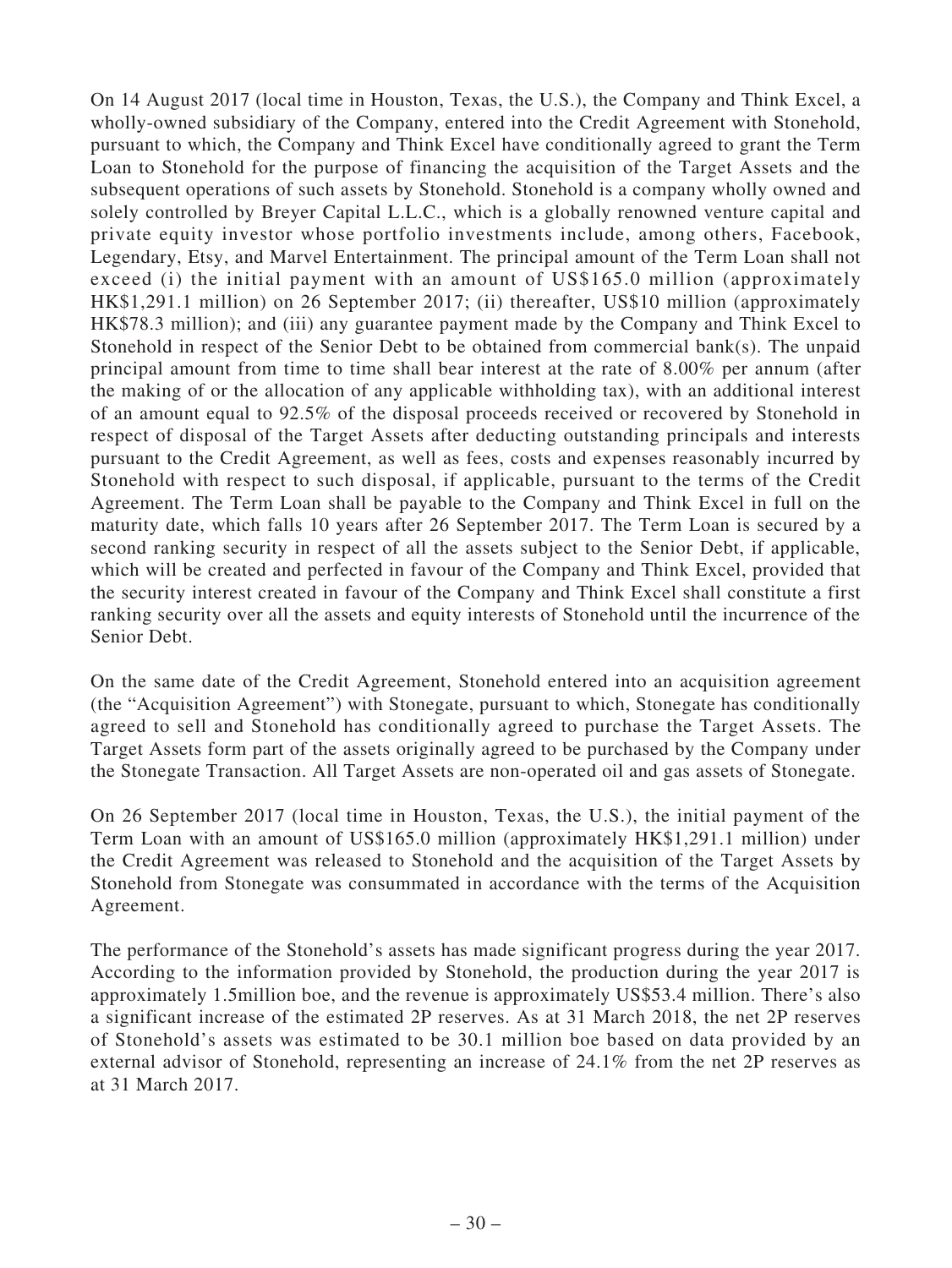Since the entering into of the Credit Agreement, the Term Loan has been providing the Company with considerable fixed income. In addition, the Company also believes that the increase in the reserves and valuation of Stonehold's assets may increase the expected returns for the Company upon disposal of the assets.

For details of the Stonegate Transaction, please refer to the announcements of the Company dated 22 November 2016, 31 March 2017, 28 April 2017, 3 August 2017, 11 August 2017 and 13 August 2017, and the circular of the Company dated 9 March 2017 published on the website of the Stock Exchange (http://www.hkexnews.hk/).

For details of the Term Loan and the Credit Agreement, please refer to the announcements of the Company dated 15 August 2017 and 27 September 2017, and the circular of the Company dated 29 September 2017 published on the website of the Stock Exchange (http://www.hkexnews.hk/).

## **Investment regarding LNG business along the industry chain**

To carry out the existing strategies, the Company, through its subsidiaries, has also made reasonable expansion of the business portfolio and business model, in order to capture the market opportunities and dynamics.

In FY2017, the Company has stepped into LNG industry with focus on Chinese domestic market with the strong belief that natural gas will be the most attractive sector of energy in China. The natural gas consumption in China in 2017 has increased by 15.3% as compared to that of year 2016. During the period of China's  $13<sup>th</sup>$  five-year plan (2016–2020), the Company will be continuously searching for investment opportunities in order to capture the opportunities brought by the growing Chinese natural gas market.

On 28 July 2017, Valuevale Investment Limited, a wholly-owned subsidiary of the Company, completed the subscription of shares allotted and issued by JOVO, which was principally engaged in clean energy businesses, including importing, processing and sale of the industrial products of liquefied petroleum gas and LNG in the PRC, for the consideration of RMB100 million (equivalent to approximately HK\$115.2 million).

The Company believes that this strategic investment will not only bring good financial return for its Shareholders but will also provide great advantages for the Company to participate in the satisfaction of the rapidly growing need of natural gas in China.

On 30 November 2017, the Company, through its subsidiary, entered into the Agreement of Purchase and Sale with the Fund for purchasing its interests in LNG Quebec Partnership at the purchase price of US\$3.15 million (equivalent to approximately HK\$24,633,000). All conditions precedent in the Agreement of Purchase and Sale have been satisfied and the completion of the LNG Quebec Acquisition took place on 7 February 2018. Upon completion of the LNG Quebec Acquisition, the Company holds minority interest in the LNG Quebec Partnership.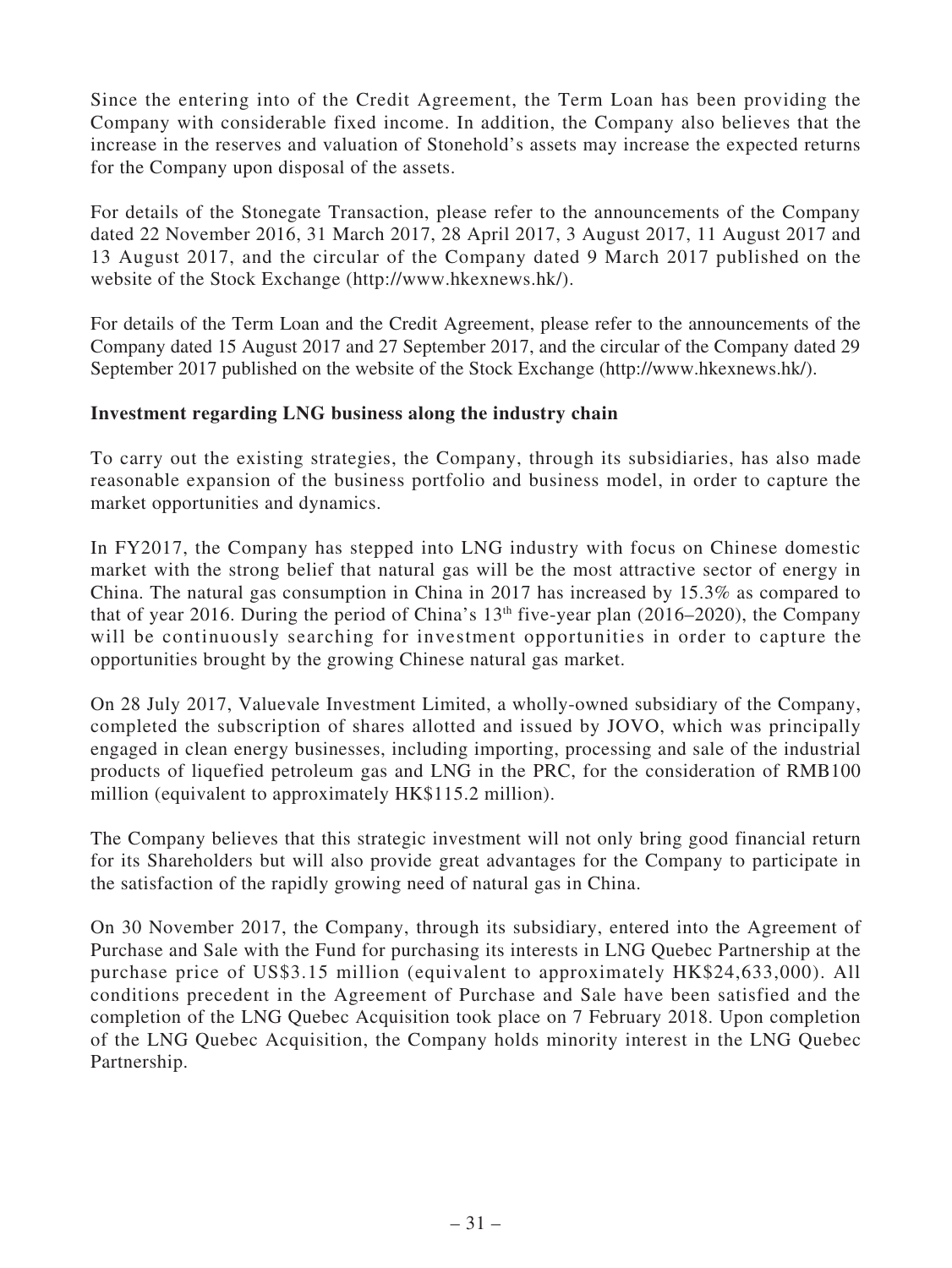The Company believes that the LNG Quebec Acquisition perfectly matches the business strategy of the Company and, together with the existing investments, has achieved the first step of the key layout of natural gas import and export, and will bring the Company synergies in natural gas industry as well as good financial returns.

The Company will continue to look for opportunities to invest in other LNG projects worldwide with a view to enhancing the Company's asset portfolio and overall investment return.

For details of the above transactions, please refer to the Company's voluntary announcements dated 17 July 2017, 31 July 2017, and 8 February 2018 published on the website of the Stock Exchange (http://www.hkexnews.hk).

## **Review of the performance of Hongbo Mining**

The upstream crude oil portfolio, of which the Company had previously invested in China, had also achieved significant progress in FY2017. Hongbo Mining, the Company's whollyowned subsidiary, is engaged in exploration, development, production and sale of crude oil in China.

Under the exploration and production cooperation contract entered into between Hongbo Mining and Yanchang, Yanchang (as the mineral right owner) and Hongbo Mining (as the operator) cooperate to explore for crude oil in Block 212 and Block 378 which together cover a region of 591 km<sup>2</sup> in Inner Mongolia; and Hongbo Mining and Yanchang are entitled to share 80% and 20% of the sale proceeds (net of any sales related taxes). The current exploration permit in respect of Block 212 will expire on 5 March 2019, and the current exploration permit in respect of Block 378 will expire on 9 November 2019. Both exploration permits are renewable after expiry for terms of two years each time. In FY2017, MOLR has approved the application for the production permit covering Unit 2 and Unit 19 and other areas, which is valid for 15 years and will expire in May 2032. It's a big milestone in Block 212's developing history which marks a new level of business of Hongbo Mining. Besides, the grant of production permit, the exploration permit granted in respect of other areas of Block 212 continues to be valid.

In FY2017, the upstream oil and gas industry experienced a substantial business cyclical upturn. The Brent Crude oil price rebounded from the average price of US\$50 (equivalent to HK\$391) per barrel in FY2016 to US\$58 (equivalent to HK\$451) per barrel in FY2017, and as at 31 March 2018, it reached US\$69.5 (equivalent to HK\$546) per barrel. In view of the optimistic oil price trend, Hongbo Mining drilled 22 wells during FY2017 (including 3 wells which were started drilling at the end of March 2018), 19 of which were successfully completed. All the 19 completed wells drilled in FY2017 had achieved the anticipated target formations with a success rate of 100%. One of the exploration wells gained 112-meter net pay which is the thickest of all the wells in Block 212. In addition, 4 new oil-bearing regions and 9 oil layers have been discovered in the southwest of the Block 212. 3 of the 9 oil layers are new breakthroughs in Block 212.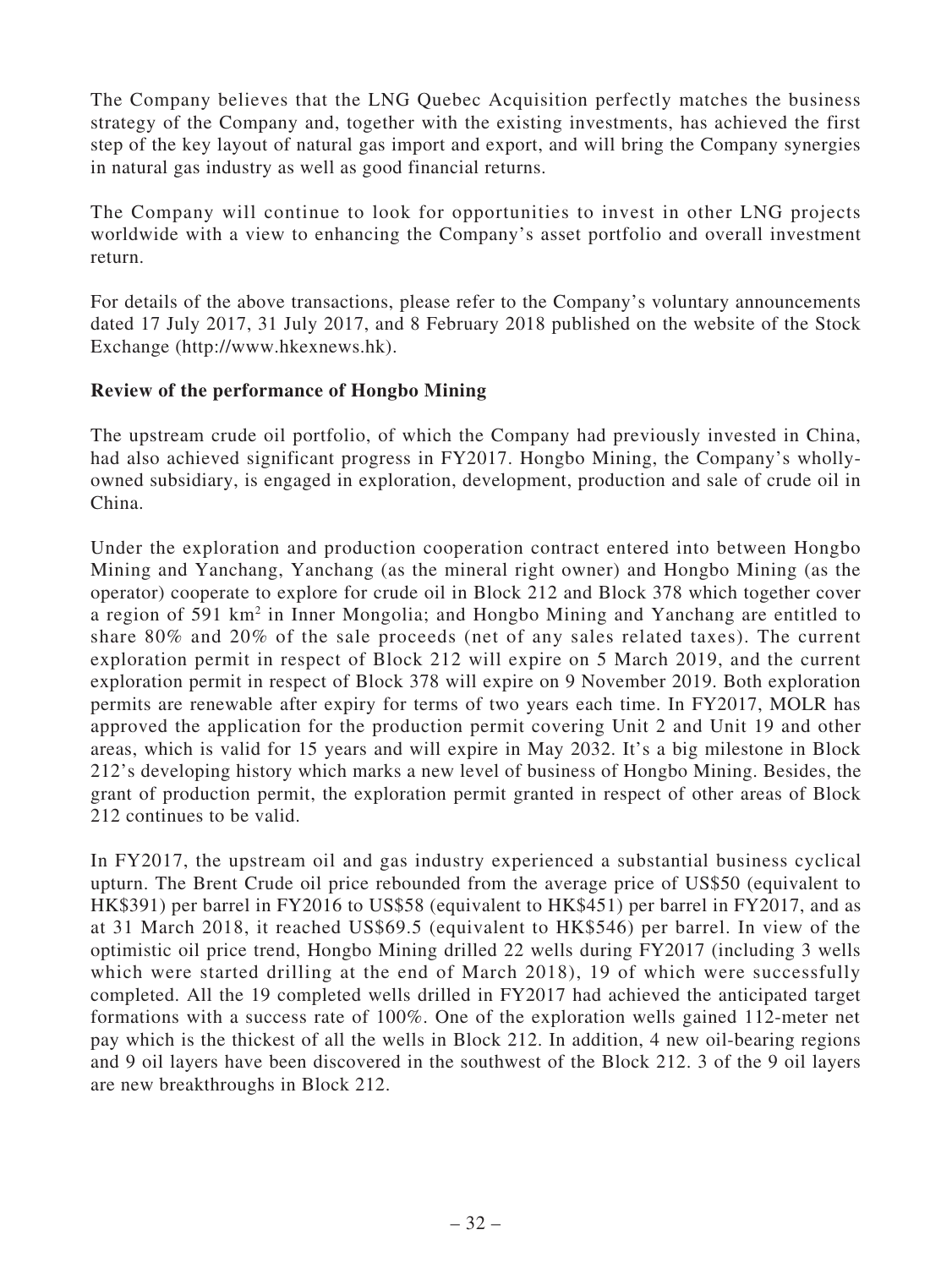As a result, Hongbo Mining's oil production volume increased by approximately 24.3% to approximately 362,682 barrels; gross and net oil sales volume increased by approximately 22.3% to approximately 357,387 barrels and 285,910 barrels, respectively, and gross and net revenue from sales of crude oil increased by approximately 60.7% to approximately HK\$154.2 million and HK\$123.4 million, respectively, as compared with those of FY2016.

In FY2017, Hongbo Mining continued to make strong operational progress, reduce operating costs and improve production efficiency. As a result, the average unit production cost decreased by HK\$20 per barrel, or approximately 7.4%, from HK\$272 (equivalent to US\$35.9 per barrel) per barrel in FY2016 to HK\$252 per barrel (equivalent to US\$32.2 per barrel) in FY2017. Accordingly, the average unit production cost before depreciation and amortization decreased by HK\$36 per barrel, or approximately 25.9%, from HK\$139 per barrel (equivalent to US\$18.3 per barrel) in FY2016 to HK\$103 per barrel (equivalent to US\$13.1 per barrel) in FY2017.

The following table provides a recap of Hongbo Mining's key operational metrics and product prices for the periods indicated.

|                                                        | <b>Year ended 31 March</b> |      |
|--------------------------------------------------------|----------------------------|------|
|                                                        | 2018                       | 2017 |
| Average daily gross production volume <i>(barrels)</i> | 1,007                      | 811  |
| Average daily gross sales volume <i>(barrels)</i>      | 993                        | 812  |
| Average unit production cost before depreciation and   |                            |      |
| amortisation (HK\$ per barrel)                         | 103                        | 139  |
| Average unit production cost (HK\$ per barrel)         | 252                        | 272  |
| Average unit selling price (HK\$ per barrel)           | 432                        | 328  |

The summary of Hongbo Mining's exploration and development expenditures incurred is as follows:

|                                  | <b>Summary of expenditures incurred</b><br>for the year ended 31 March |                               |               |                    |
|----------------------------------|------------------------------------------------------------------------|-------------------------------|---------------|--------------------|
|                                  | 2018                                                                   |                               | 2017          |                    |
|                                  | <b>Number</b>                                                          | $\mathbf{Cost}$<br>(HK\$'000) | <b>Number</b> | Cost<br>(HK\$'000) |
| Wells drilled during the year    |                                                                        |                               |               |                    |
| Dry holes                        |                                                                        |                               |               | 4,135              |
| Oil producers (Note)             | 22                                                                     | 87,092                        | 6             | 11,902             |
| Total                            | 22                                                                     | 87,092                        | 7             | 16,037             |
| <b>Fracturing workover</b>       |                                                                        |                               | 13            | 8,988              |
| Geological and geophysical costs |                                                                        | 1,343                         |               | 14,806             |

*Note:* In FY2017, Hongbo Mining had successfully drilled 22 wells. As at 31 March 2018, 19 of them had been completed and the remaining 3 were pending for completion.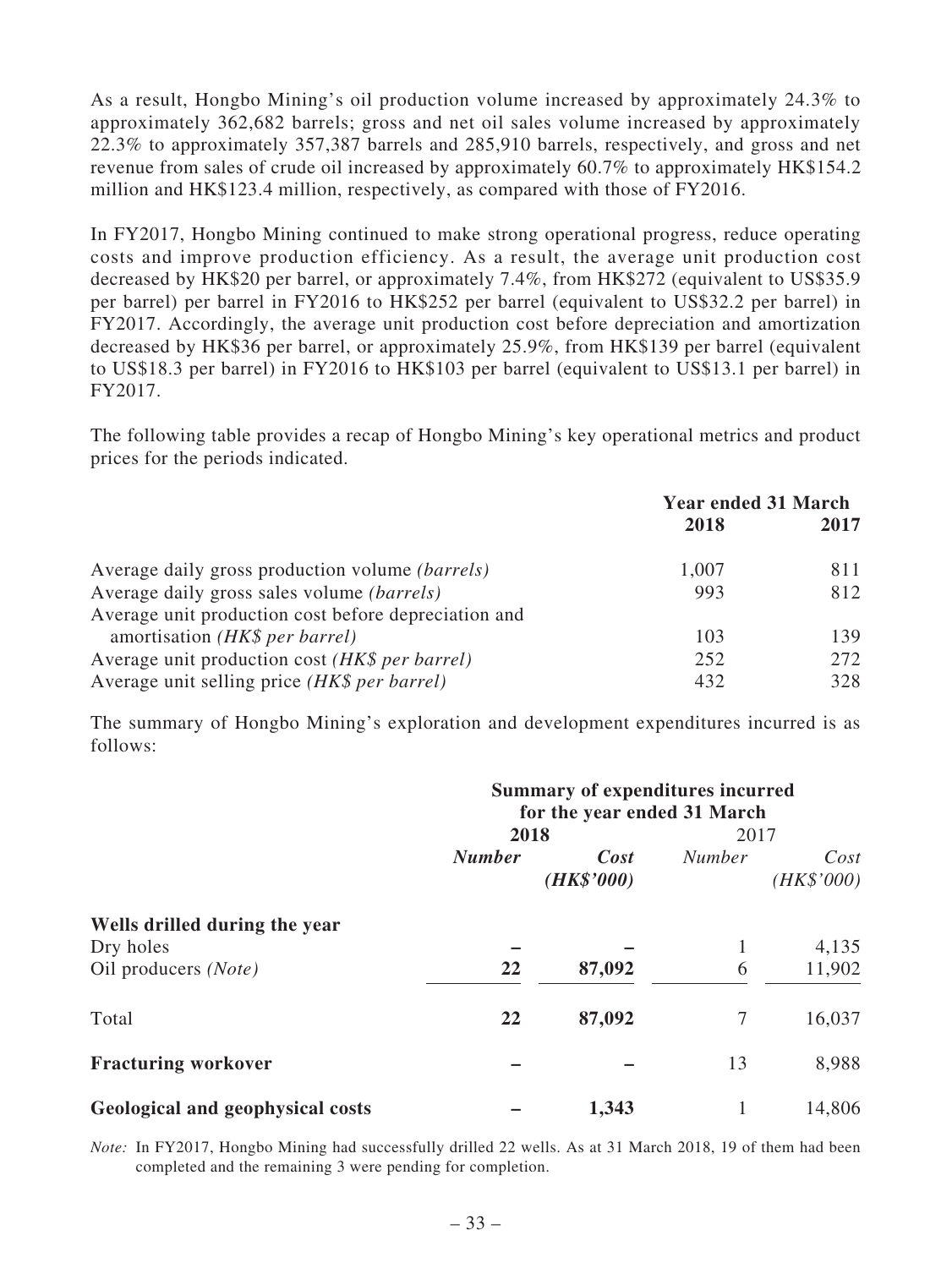In FY2017, Hongbo Mining's reserves also achieved substantial increase accordingly, which can be ascribed to several major reasons, including upturn effect of water-flooding of old blocks, improvement on well-pattern, and increased reserves of new blocks discovered.

Based on the reserves estimates as at 31 March 2018 as reviewed by the independent technical consultants, the net 1P reserves of Hongbo Mining was 9.8 MMstb, representing an increase of 19.5% from the net 1P reserves as at 31 March 2017; the net 2P reserves was 15.5 MMstb, representing an increase of 27.0% from the net 2P reserves as at 31 March 2017. Effective excavation of the potential reserves in old areas and discovery of reserves in new area in FY2017 resulted in higher reserves replacement rate, and more effective promotion of the scale development and commercialised production of Block 212.

The below are the summary and review of the reserves and resources of Hongbo Mining as at 31 March 2018 and 31 March 2017, as conducted by the independent technical consultants, Gaffney, Cline & Associates ("GCA"):

|                                     | <b>As at 31 March 2018</b> |            | As at 31 December 2017 |                       |
|-------------------------------------|----------------------------|------------|------------------------|-----------------------|
|                                     | Gross<br>(MMstb)           | <b>Net</b> | Gross<br>(MMstb)       | <b>Net</b><br>(MMstb) |
|                                     |                            | (MMstb)    |                        |                       |
| Proved $(1P)$                       | 12.3                       | 9.8        | 10.2                   | 8.2                   |
| $Proved + Probable (2P)$            | 19.4                       | 15.5       | 15.3                   | 12.2                  |
| $Proved + Probable + Possible (3P)$ | 26.6                       | 21.3       | 22.0                   | 17.6                  |
| Contingent resources $(1C)$         | 0.49                       | 0.39       | 0.49                   | 0.39                  |
| Contingent resources (2C)           | 0.71                       | 0.57       | 0.71                   | 0.57                  |
| Contingent resources (3C)           | 1.67                       | 1.34       | 1.67                   | 1.34                  |
| Prospective resources               | 9.7                        | 7.76       | 9.7                    | 7.76                  |

*Note:* The reserve estimates and the future net revenue have been prepared in accordance with generally accepted petroleum engineering and evaluation principles set forth in the Standards Pertaining to the Estimating and Auditing of Oil and Gas Reserves Information promulgated by the Society of Petroleum Engineers. Independent technical consultants used standard engineering and geosciences methods or a combination of methods, including performance analysis, volumetric analysis, and analogy, that it considered to be appropriate and necessary to classify, categorize, and estimate volumes in accordance with the 2007 PRMS (the Petroleum Resources Management System published by the Society of Petroleum Engineers, American Association of Petroleum Geologists, World Petroleum Council, and Society of Petroleum Evaluation Engineers in March 2007) definitions and guidelines. These reserve amounts are estimates only and should not be construed as exact quantities.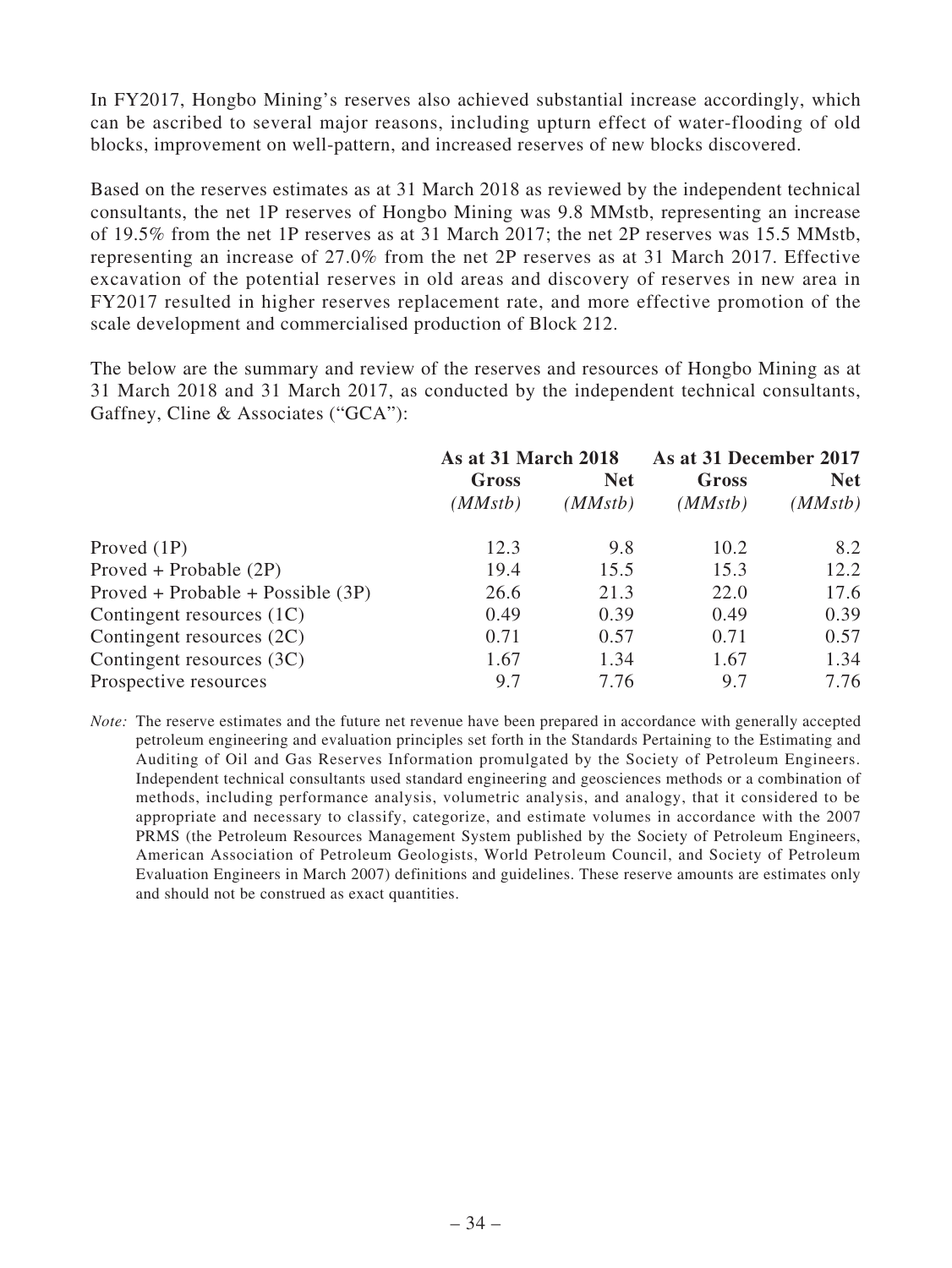## **OUTLOOK**

The Company is mainly engaged in global energy assets investment and management. Currently, the Company invests and manages energy assets in China and abroad through direct investment with its owned cash. The Company will capture investment opportunities in the energy sector and realize value appreciation and extraordinary returns through enhancing the efficiency of asset operations, the diversification of energy asset portfolios, the cross-border mergers and acquisitions, and funds management with economies of scale.

Due to the recovery of macroeconomic growth, the improvement of major gas consumption industries, the environmental protection policies, and the competitive price of natural gas since year 2017, China's consumption of natural gas hit a high record with a significant increase in the output and import of natural gas and LNG. Considering the current market landscape of the Chinese domestic natural gas industry and the global natural gas industry, the Board does not believe that there is any worldwide shortage in natural gas supply. The natural gas supply shortage and the price increase in China were caused by the lack of natural gas infrastructures, including the LNG import and re-gasification terminals, which in turn will influence the natural gas price in a short term.

Accordingly, the Company's current investment strategy is to focus on grasping the great opportunities arising from China's increasing demand for imported nature gas and LNG from the North America market, which has abundant low-cost shale gas supply. By investing in China's first non-state-owned LNG import terminal and one of the largest Canadian LNG export terminals under development in its investment portfolio, and making an investment in LNGL, a company principally engaged in developing LNG export terminal projects in the U.S. and in Canada, the Company is making strategic investments throughout the LNG value chain. In addition, the Company has an extensive potential projects pipeline which covers the entire industrial chain of LNG export business between China and the North America.

Also, the Company completed the investment of a shale oil block in Eagle Ford, Texas of the U.S. by way of providing the Term Loan in FY2017 before the rising of crude oil price. The Company will enjoy the investment returns from the cyclical upturn in the oil industry.

Besides, the Board is of the view that the energy assets investment and management is a favorable option for the Company to achieve sustainable long-term growth and prosperity. The Board expects that the Company will continue to capture investment opportunities globally by best leveraging its industry and business development expertise, establishing an investment platform, and adopting contrarian investment strategy. To satisfy the capital needs for assets investment and management, subject to the market condition, the Company will look for the most suitable fund raising method which may include leveraging both equity and/or debt markets, as well as any other alternative fund raising methods. The Boards believes that the Company is well positioned to develop quickly when attractive assets become available. The Company endeavors to present a unique investment opportunity for its Shareholders of the Company to gain exposure to a diversified, top quality global energy asset portfolio.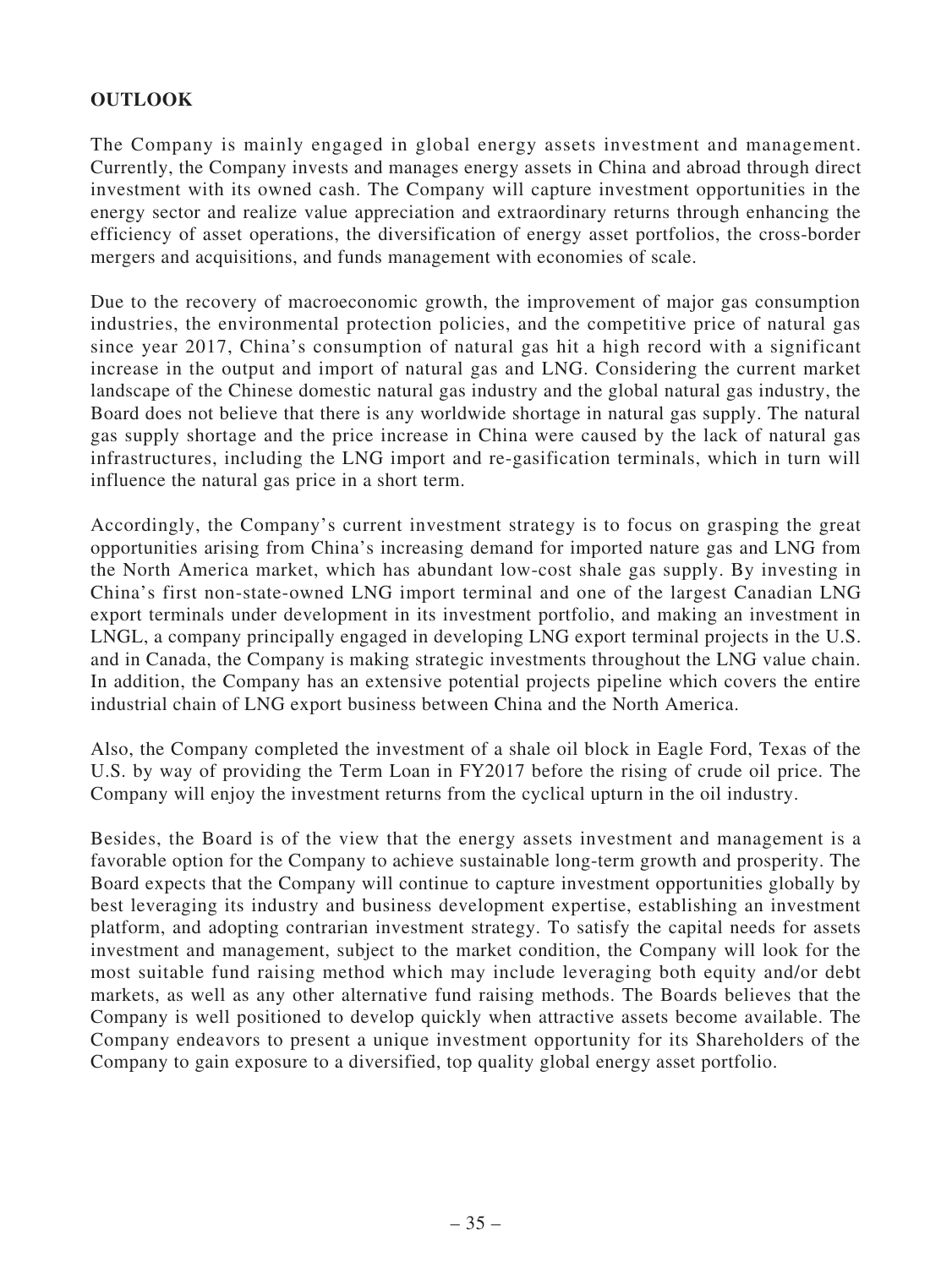## **FINANCIAL RESULTS REVIEW**

#### **Revenue from sales of goods**

The revenue from sales of goods represents the crude oil net sales from Hongbo Mining, a wholly-owned subsidiary of the Company. It increased by HK\$46.6 million, or 60.7%, from HK\$76.8 million in FY2016 to HK\$123.4 million in FY2017.

Hongbo Mining's crude oil is priced mainly with reference to Brent Crude oil prices. The increase was mainly due to the increase in crude oil prices and Hongbo Mining's net sales volume. The average Brent Crude oil price in FY2017 increased to approximately HK\$450 per barrel as compared to approximately HK\$360 per barrel in FY2016. The average unit selling price of Hongbo Mining's crude oil increased to approximately HK\$432 per barrel in FY2017 from HK\$328 per barrel in FY2016, which was consistent with the trend of global oil prices. Hongbo Mining's net sales volume increased to approximately 285,910 barrels in FY2017 from approximately 233,830 barrels in FY2016, which was mainly due to more wells drilled in FY2017. For further details on the increase of the production volume, please refer to "Business Review — Review of the performance of Hongbo Mining".

#### **Cost of sales of goods**

Cost of sales of goods represents the crude oil sales cost from Hongbo Mining, which only increased by approximately HK\$11.3 million, or approximately 14.2%, from approximately HK\$79.9 million in FY2016 to approximately HK\$91.2 million in FY2017 with the gross production volume and gross sales volume of Hongbo Mining in FY2017 increased by 70,873 barrels and 65,100 barrels, or approximately 24.3% and 22.3%, respectively, as compared with that in FY2016.

Due to the strong operational progress made and the improvement of production efficiency, the average unit production cost decreased by HK\$20 per barrel, or approximately 7.4%, from HK\$272 per barrel (equivalent to US\$35.9 per barrel) in FY2016 to HK\$252 per barrel (equivalent to US\$32.2 per barrel) in FY2017. Accordingly, the average unit production cost before depreciation and amortization decreased by HK\$36 per barrel, or approximately 25.9%, from HK\$139 per barrel (equivalent to US\$18.3 per barrel) in FY2016 to HK\$103 per barrel (equivalent to US\$13.1 per barrel) in FY2017.

#### **Investment income**

Investment income primarily includes returns from one of the investments of the Company and its subsidiary regarding upstream oil and gas assets, which is amounting to approximately HK\$60.9 million (about six-months interests) from the Term Loan granted to Stonehold on 26 September 2017, who holds the unconventional shale oil and gas assets in the Eagle Ford core region in the U.S.. The other components of investment income are the fair value gain of approximately HK\$24.8 million from other energy related investments and the losses of approximately HK\$11.3 million recorded with respect to the derivative financial instruments used to hedge against potential price fluctuations of crude oil.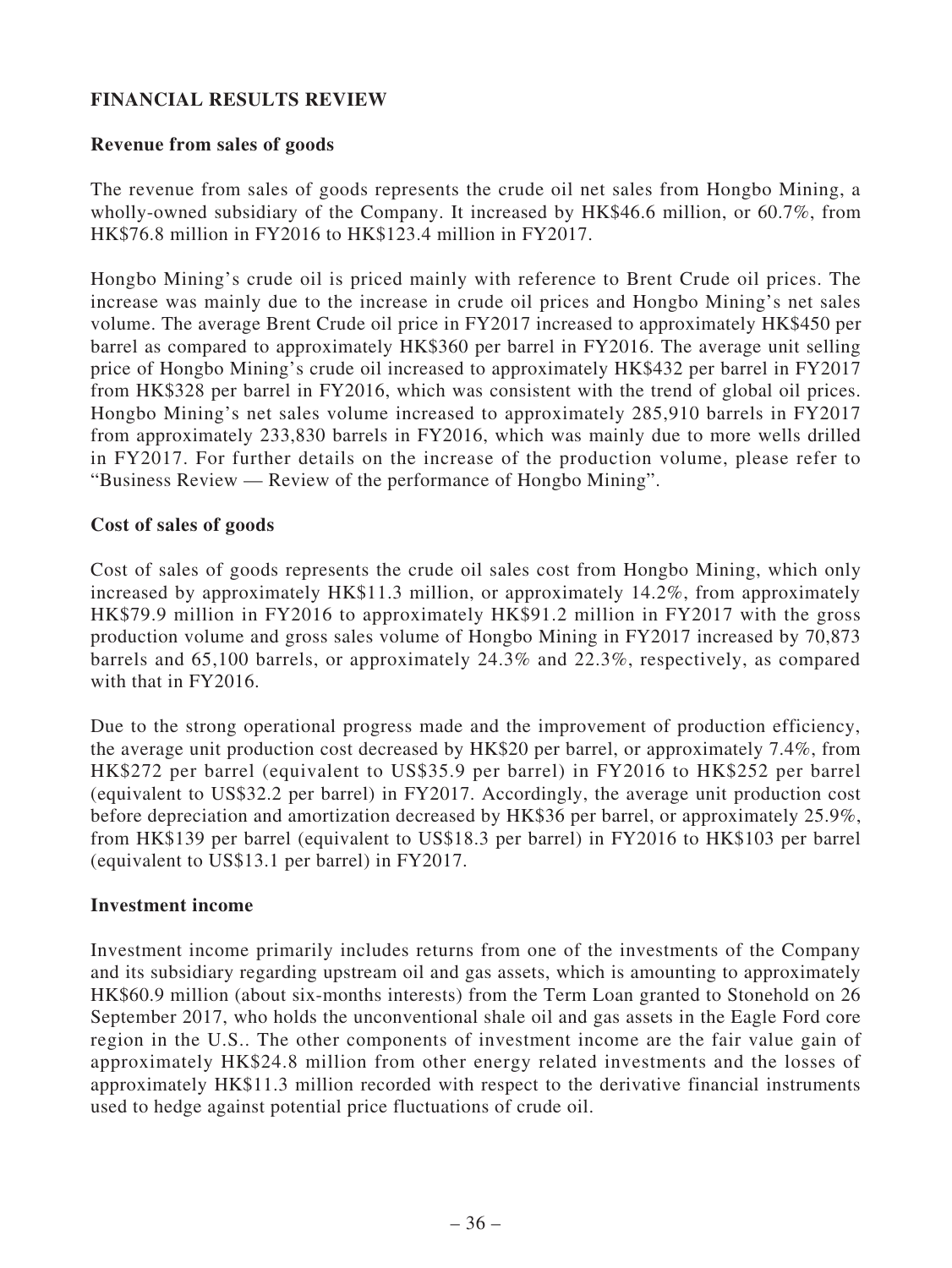## **Administrative expenses**

Administrative expenses increased by approximately HK\$28.5 million, or approximately 62.9%, from HK\$45.3 million in FY2016 to HK\$73.8 million in FY2017. The increase in administrative expenses was primarily due to (i) the increase of approximately HK\$19.6 million of professional services expenses related to the vibrant investment activities of the Company in FY2017, and (ii) that for FY2016, only the administrative expenses of the Company incurred after the RTO Completion Date (29 July 2016) were accounted while for FY2017, the administrative expenses incurred throughout the whole year were accounted, resulting in a significant increase of approximately HK\$10.4 million in FY2017.

## **Taxes other than income tax**

Taxes other than income tax increased by approximately HK\$2.8 million, or approximately 53.1%, from approximately HK\$5.4 million in FY2016 to approximately HK\$8.2 million in FY2017, which was mainly due to the increase in resources tax levied on the sale of crude oil primarily attributable to the revenue growth of Hongbo Mining.

#### **Exploration expenses, including dry holes**

Hongbo Mining, the wholly-owned subsidiary of the Company, explored 22 wells in Block 212 (19 completed and 3 pending for completion) in FY2017, 3 of which are exploration wells. Since all the 19 completed wells were successfully completed and 100% converted to production wells, there were no dry holes during FY2017.

Hongbo Mining carried out exploration activities and drilled one exploratory well in Block 378 in FY2016, which resulted in geological and geophysical costs of HK\$14.8 million and dry hole expense of HK\$4.1 million, and no such expenses were recognized in FY2017 due to no further exploration activities being carried out in Block 378.

## **Listing expense and related transaction costs**

Listing expense and related transaction costs of approximately HK\$294.4 million and HK\$66.2 million, respectively, were recorded in FY2016, and no such expenses were recognized in FY2017, primarily due to no further recognition of such as a result of the completion of the Reverse Takeover Transaction in FY2016.

The listing expense is a notional expense without any impact on the net assets and cash flow.

## **Net finance income/(costs)**

The Company and its subsidiaries recorded net finance costs of approximately HK\$17.0 million in FY2016 and net finance income of approximately HK\$1.3 million in FY2017, which was primarily due to the financial income of approximately HK\$24.3 million recorded in FY2017 which mainly included the fair value gain recognized, the change in fair value on the derivative component of the convertible note of the Company (the "**Convertible Note**"), the exchange gain and interest income recorded in FY2017, netting off by finance costs of approximately HK\$23.0 million which mainly included interest expenses on the convertible bond of the Company (the "**Convertible Bond**") and the Convertible Note and interest on bank and other borrowings.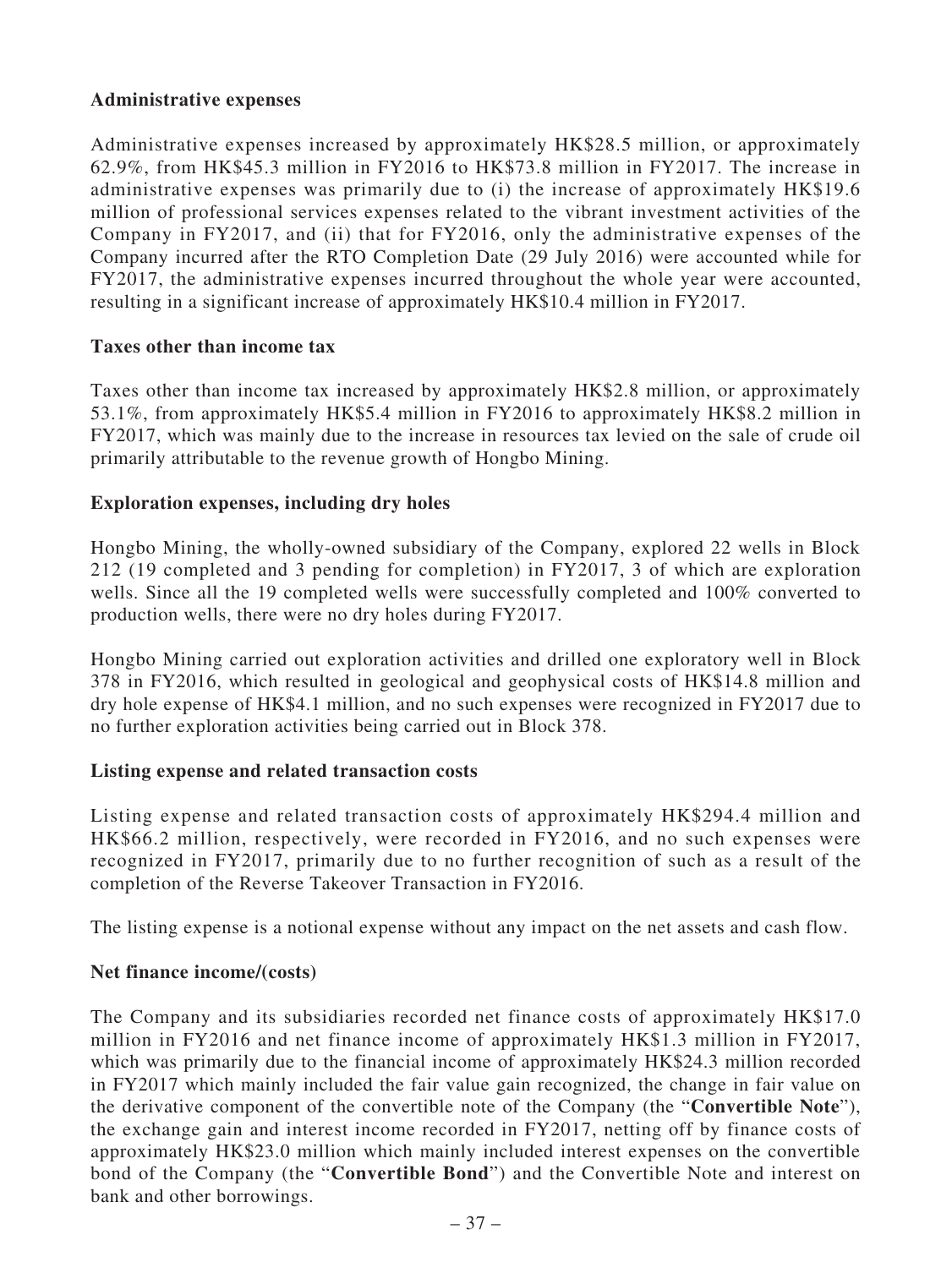## **Profit/(loss) before taxation**

Profit before taxation significantly increased by approximately HK\$474.9 million from a loss before taxation of approximately HK\$450.6 million for FY2016 to a profit before taxation of approximately HK\$24.3 million for FY2017, which was primarily due to the cumulative effects of factors as discussed above in this section.

#### **Income tax**

Income tax changed from a deferred tax expense of approximately HK\$11.8 million for FY2016 to a deferred tax expense of approximately HK\$9.8 million for FY2017. The change was mainly in relation to the movements of the deferred tax assets and liabilities arising from the temporary differences of the provision for abandonment, depreciation of oil and gas properties for Hongbo Mining, amortisation of intangible assets and accrued expenses.

#### **Profit/(loss) for the year**

The profit for the year significantly increased by HK\$476.9 million from a loss of approximately HK\$462.4 million for FY2016 to a profit of approximately HK\$14.5 million for FY2017, which was primarily due to the cumulative effects of factors as discussed above in this section.

## **EBITDA and adjusted EBITDA**

The management of the Company prepared a reconciliation of EBITDA and adjusted EBITDA to profit/loss before taxation, our most directly comparable financial performance measures calculated and presented in accordance with HKFRS. EBITDA refers to earnings before interest expenses, income tax, depreciation and amortisation. Adjusted EBITDA refers to EBITDA adjusted to exclude non-recurring items, including the notional listing expense and related transaction costs in relation to the Reverse Takeover Transaction.

The management of the Company believes that EBITDA and adjusted EBITDA are financial measures commonly used as supplemental financial measures by the management of the Company and by investors, research analysts, bankers and others to assess the operating performance, cash flow, return on capital and the ability to take on financing of the Company and its subsidiaries as compared to those of other companies. However, EBITDA and adjusted EBITDA should not be considered in isolation or construed as alternatives to profit from operations or any other measure of performance or as an indicator of the operating performance or profitability of the Company and its subsidiaries. EBITDA and adjusted EBITDA fail to account for income tax, interest expenses, depreciation and amortisation.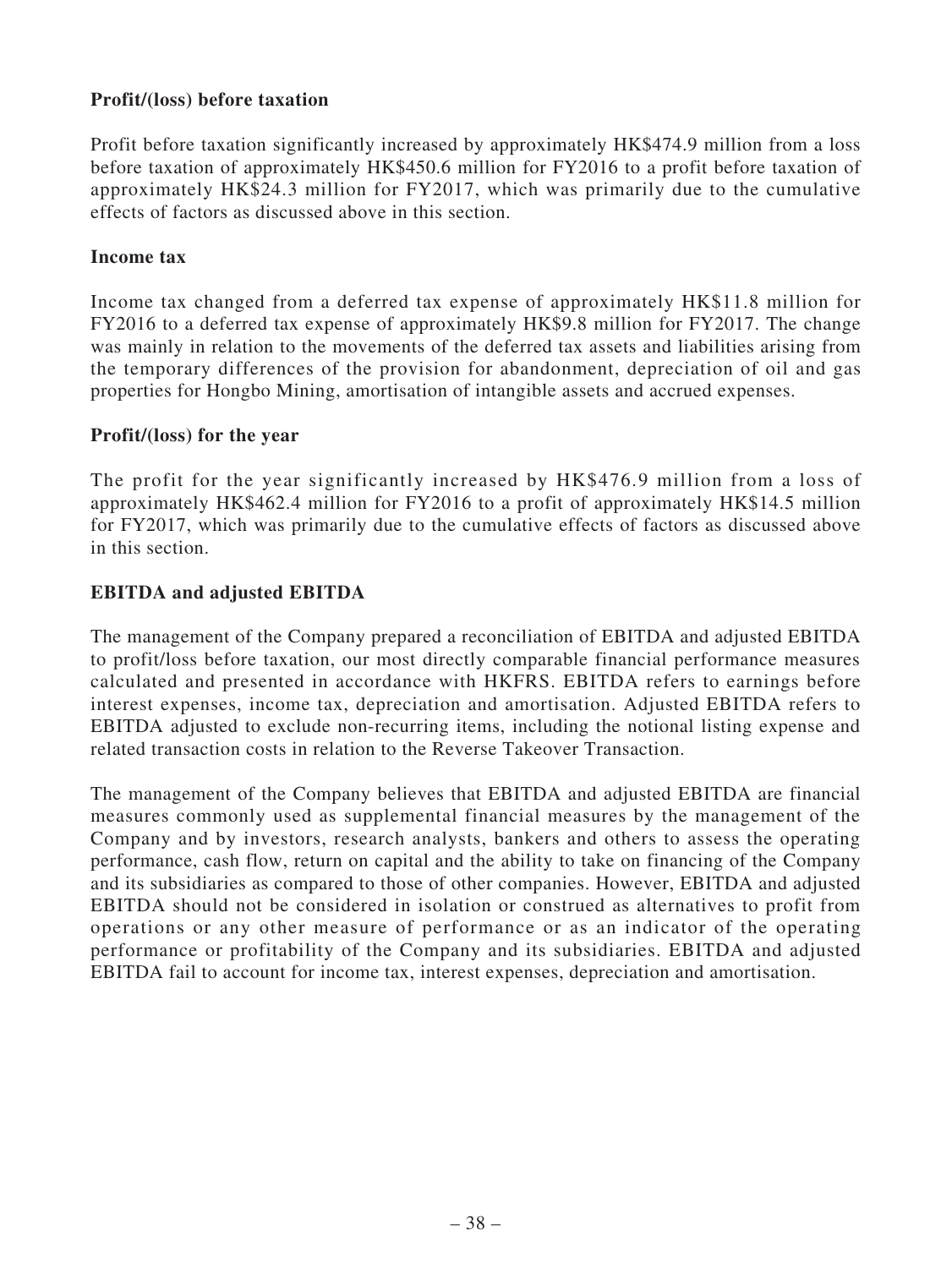The following table presents a reconciliation of EBITDA and adjusted EBITDA to profit/ (loss) before taxation for the periods indicated.

|                                                    | <b>Year ended 31 March</b> |            |  |
|----------------------------------------------------|----------------------------|------------|--|
|                                                    | 2018                       | 2017       |  |
|                                                    | <b>HK\$'000</b>            | HK\$'000   |  |
| Profit/(loss) before taxation                      | 24,323                     | (450,619)  |  |
| Add: Interest expenses                             | 20,818                     | 16,190     |  |
| Add: Depreciation and amortisation                 | 56,515                     | 41,634     |  |
| <b>EBITDA</b>                                      | 101,656                    | (392, 795) |  |
| Add: Listing expense and related transaction costs |                            | 360,620    |  |
| <b>Adjusted EBITDA</b>                             | 101,656                    | (32, 175)  |  |

The EBITDA changed from a loss of HK\$392.8 million in FY2016 to a profit of HK\$101.7 million in FY2017. The turnaround from an EBITDA loss to profit is primarily attributable to (i) the recovery of crude oil prices in FY2017, which led to an increase in the revenue of Hongbo Mining, (ii) the return on its investment regarding upstream oil and gas assets, in the form of interest income from the Term Loan granted to Stonehold, which holds unconventional shale oil and gas assets in the Eagle Ford core region in the U.S., and (iii) the absence of significant notional listing expenses and related transaction costs, where a significant amount was incurred in FY2016 as a result of the completion of the Reverse Takeover Transaction.

The adjusted EBITDA changed from a loss of HK\$32.2 million in FY2016 to a profit of HK\$101.7 million in FY2017, which was primarily attributable to the recovery of crude oil prices and the return on its investment regarding upstream oil and gas assets, in the form of interest income from the Term Loan granted to Stonehold.

## **LIQUIDITY AND FINANCIAL RESOURCES**

The Company and its subsidiaries finance their operations primarily through a combination of bank and other borrowings and proceeds from the Subscription, the CN Subscription and the Foxconn Subscription. For further details of use of proceeds from the Subscription, the CN Subscription and the Foxconn Subscription, please refer to "Business Review — Use of Proceeds from the Subscription and the Convertible Note Subscription" and "Business Review — Use of proceeds from the Foxconn Subscription" in this annual results announcement.

The cash and cash equivalents are mostly denominated in US\$, HK\$ and RMB. As at 31 March 2018, the Company and its subsidiaries had unpledged cash and bank deposits of HK\$1,786.4 million (31 March 2017: HK\$1,134.5 million).

As at 31 March 2018, the Company and its subsidiaries had no outstanding entrusted loans (31 March 2017: Third party unsecured entrusted loans of approximately HK\$101.4 million).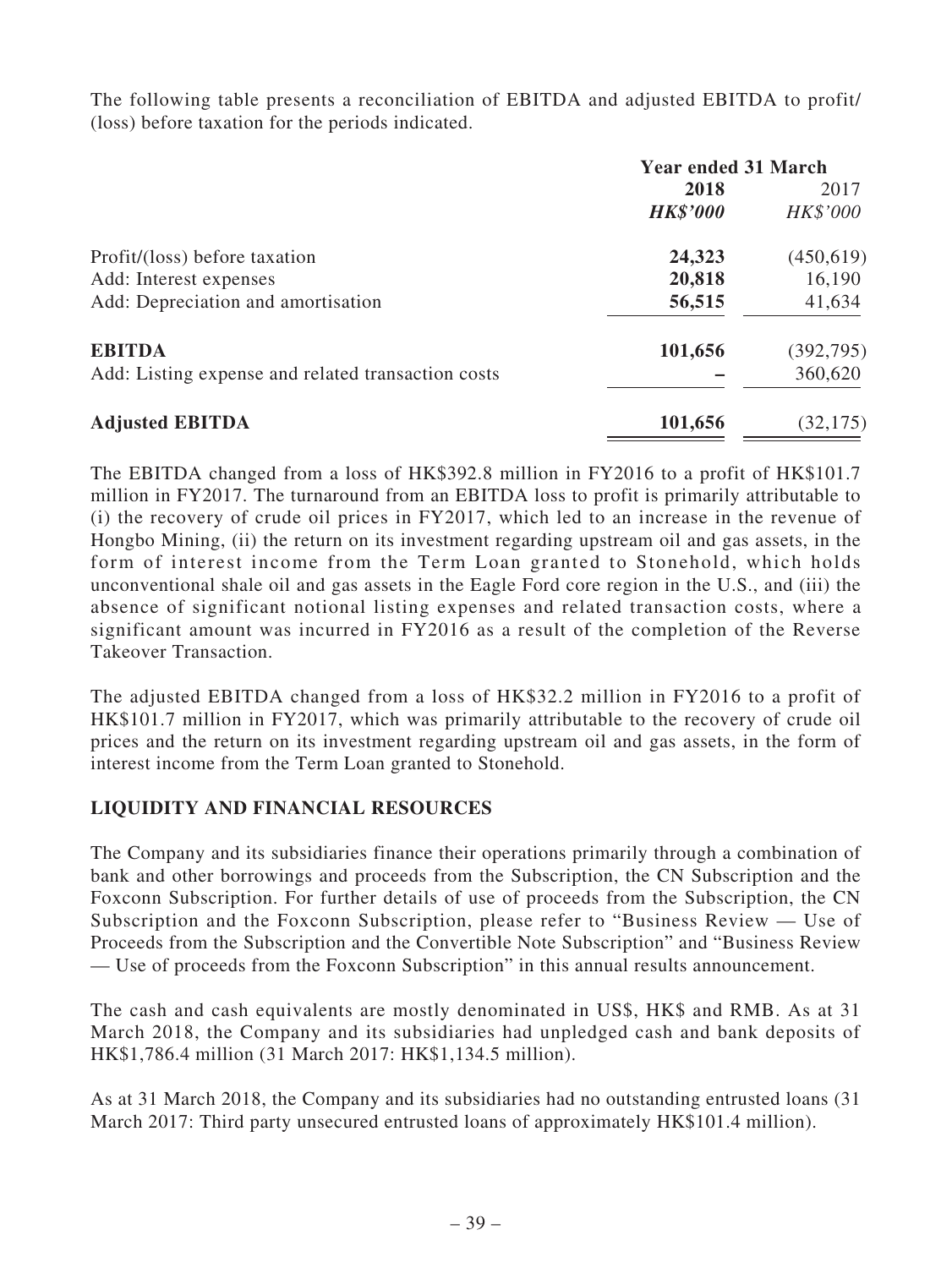As at 31 March 2018, the Company had Convertible Bond with carrying amount of approximately HK\$67.1 million (31 March 2017: HK\$116.5 million). The aggregate principal amount of the Convertible Bond is HK\$96.8 million, with maturity date of 30 April 2022 and payable at an interest rate of 1% per annum. The Convertible Bond with the principal amount of approximately HK\$23.2 million held by Tanisca Investments Limited ("Tanisca") was fully converted into 344,754,077 Ordinary Shares in FY2017.

As at 31 March 2018, the Company had Convertible Note with carrying amount of approximately HK\$234.2 million (31 March 2017: HK\$222.6 million). The principal amount of the Convertible Note is HK\$250 million pursuant to the CN Subscription Agreement (as defined in the RTO Circular), with the maturity date of 29 July 2019 and that no interest shall be payable on the entire principal amount of the Convertible Note.

Save as the information disclosed above or otherwise in this annual results announcement, the Company and its subsidiaries had no outstanding mortgage, pledge, debentures or other loan capital issued or agreed to be issued, bank overdrafts, borrowings, liabilities under acceptance or other similar liabilities, hire purchase and finance lease commitments, or any guarantees or other material contingent liabilities as at 31 March 2018.

The Company and its subsidiaries has not used any financial instrument to hedge potential fluctuation in interest rates and exchange rates.

As at 31 March 2018, the gearing ratio (ratio of the sum of total bank and other borrowings, Convertible Bond and Convertible Note to the total assets) was approximately 7.1% (31 March 2017: 15.5%).

## **MAJOR RISK MANAGEMENT**

Our market risk exposures primarily consist of oil price risk, currency risk, liquidity risk and interest rate risk.

## **Oil price risk**

The principal activity of the Company is global energy assets investment and management. The principal activities of its subsidiaries and invested portfolios consist of upstream oil and gas business, LNG liquefaction and exporting, as well as LNG importing, processing and sales, etc. Hongbo Mining, a wholly-owned subsidiary of the Company, is engaged in petroleum-related activities in the PRC. The Company also has the Term Loan granted to Stonehold, which is engaged in petroleum-related activities as well. Prices of crude oil are affected by a wide range of global and domestic political, economic and military factors which are beyond the control of the Company. A decrease in such prices could adversely affect the financial position of the Company and its subsidiaries. The Company actively used derivative instruments to hedge against potential price fluctuations of crude oil.

As at 31 March 2018, the Company purchased swaps and/or put options for the production of Hongbo Mining and Stonehold. Both the swaps and/or the put options place the Company in a hedged position, protecting the Company from a decline in the oil price over the stipulated period of time and preserving the value of the assets of Hongbo Mining and Stonehold. Under the swaps, the Company will be paid by the counterparty the price difference should the oil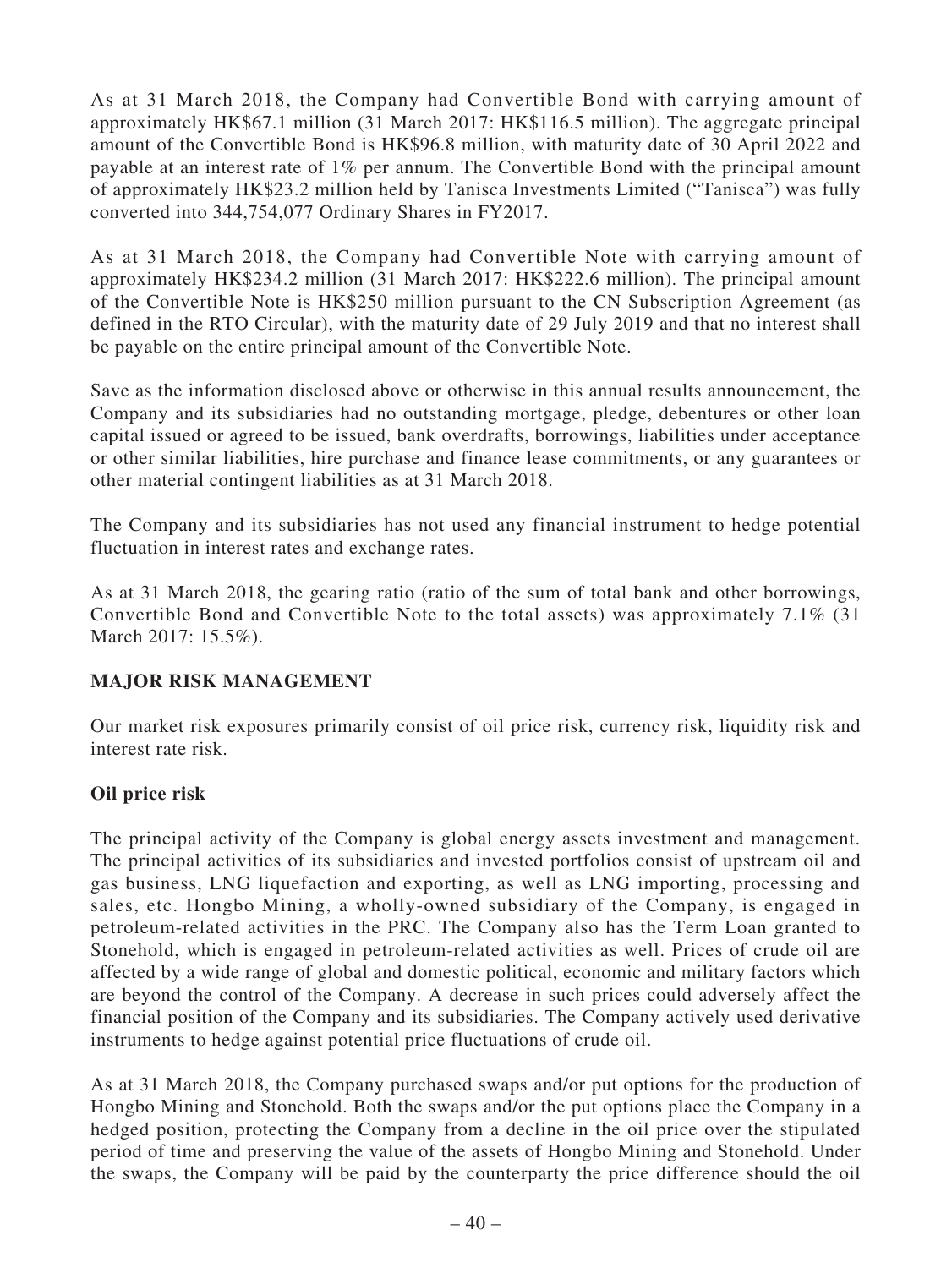price be lower than the fixed maximum price upon settlements, conversely, the Company will pay the counterparty the price difference should the oil price exceed the fixed maximum price upon settlements. Under the put options, the counterparty is obliged to pay the Company the price difference as if it were to buy the oil at the specified price should the Company choose to exercise the put options in circumstances of oil price being lower than the specified price.

For hedging activities with respect to Stonehold's production, reference is made to the announcement of the Company dated 3 April 2018, in relation to, among others, the hedging agreement structured with put options and swaps with respect to Stonehold's oil production (the "Hedging Agreement") entered into between the Company and a financial institution.

Based on the arrangements under the Hedging Agreement, should the oil price fall substantially between the hedging date and the settlement dates, the Company will benefit from having secured its pricing at a fixed amount and the negative impact on Stonehold's cash flow and its ability to repay the Term Loan in circumstances of lower oil price will be compensated by the Company's gains from the hedging arrangements. By entering into the Hedging Agreement, the Company will be able to manage the risk associated with Stonehold's ability to repay the Term Loan resulted from the volatility in oil price and therefore realize a more stable and predictable financial performance and cash flows.

As at 31 March 2018, the Company had only entered into swaps under the Hedging Agreement and none of these swaps had been settled.

The Company expects to enter into put option transactions in due course depending on the prevailing market conditions.

At 31 March 2018, it is estimated that an increase/decrease at the crude oil price exceed/be lower than the fixed maximum price set by the crude oil price option contract and crude oil price swaps contracts, with all other variables held constant, would have decreased/increased the profit after tax (and increased/decreased accumulated losses) of the Company and its subsidiaries.

## **Currency risk**

The Company and its subsidiaries are exposed to currency risk primarily through overseas investment which gives rise to other receivables and cash balances that are denominated in a foreign currency, i.e., a currency other than the functional currency of the operations to which the transactions relate. The currencies giving rise to this risk are primarily HK\$, US\$ and RMB.

The Company and its subsidiaries currently do not engage in hedging activities designed or intended to manage foreign exchange rate risk. The Company and its subsidiaries will continue to monitor foreign exchange changes to best preserve the cash value.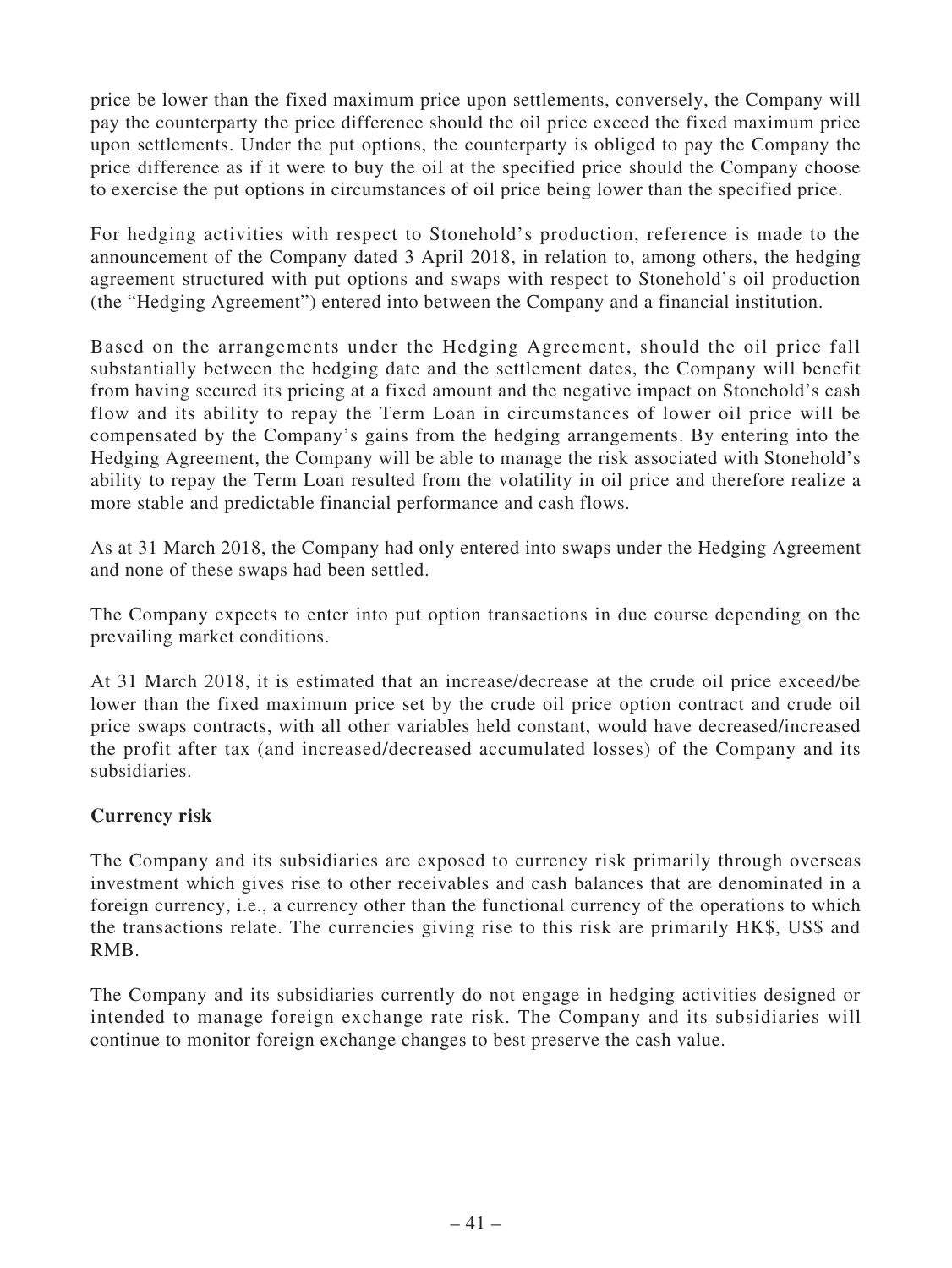## **Liquidity risk**

The Company and its individual operating entities are responsible for their own cash management, including the short-term investment of cash surpluses and the raising of loans to cover expected cash demands, subject to approval by the parent company's board when the borrowings exceed certain predetermined levels of authority. The policy of the Company and its subsidiaries is to regularly monitor its liquidity requirements and its compliance with lending covenants, to ensure that it maintains sufficient reserves of cash and readily realisable marketable securities and adequate committed lines of funding from major financial institutions to meet its liquidity requirements in the short and longer term.

## **Interest rate risk**

The interest rate risk of the Company and its subsidiaries arises primarily from interestbearing borrowings. The Company and its subsidiaries regularly review and monitor the mix of fixed and variable rate bank borrowings in order to manage the interest rate risks.

## **ACQUISITIONS AND DISPOSALS (INCLUDING ANY SIGNIFICANT INVESTMENTS)**

Please refer to the section headed "Investment regarding oil and gas assets in the U.S." above for the Company's investment regarding certain oil and gas assets in the U.S. and the section headed "Investment regarding LNG business along the industry chain" for the Company's investment regarding certain natural gas business in China and North America.

Save as disclosed above, the Company or its subsidiaries did not hold any significant investments in FY2017.

## **CHARGES ON ASSETS OF THE COMPANY AND ITS SUBSIDIARIES**

As at 31 March 2018, the Company and its subsidiaries did not have any charges on assets (31 March 2017: Nil)

## **CONTINGENT LIABILITIES**

Hongbo Mining was involved in a legal dispute with 北京炅湘鈺技術開發有限公司 (Beijing Jiongxiangyu Technology Development Co. Ltd.\*) (the "**Claimant**"), the details of which can be found in the sections headed "History and Business of the PRC Target — Litigation" and note 31 of Section B to "Appendix III — Accountants' Report of the PRC Target" in the RTO Circular. The Supreme People's Court of the PRC ("**PRC Supreme Court**") issued a judgment on 19 June 2017 in the re-trial initiated by the Claimant (the "**Judgment**"). Pursuant to the Judgment, the PRC Supreme Court dismissed the Claimant's case against Hongbo Mining on the ground that the latter was not a contracting party to the agreement which was the subject matter of the dispute. The PRC Supreme Court also stated that the Judgment was a final judgment.

Save as disclosed above, so far as known to the Directors, as at 31 March 2018, there had been no other litigation, arbitration or claim of material importance in which the Company or its respective subsidiaries was engaged or pending or which as threatened against the Company or its respective subsidiaries.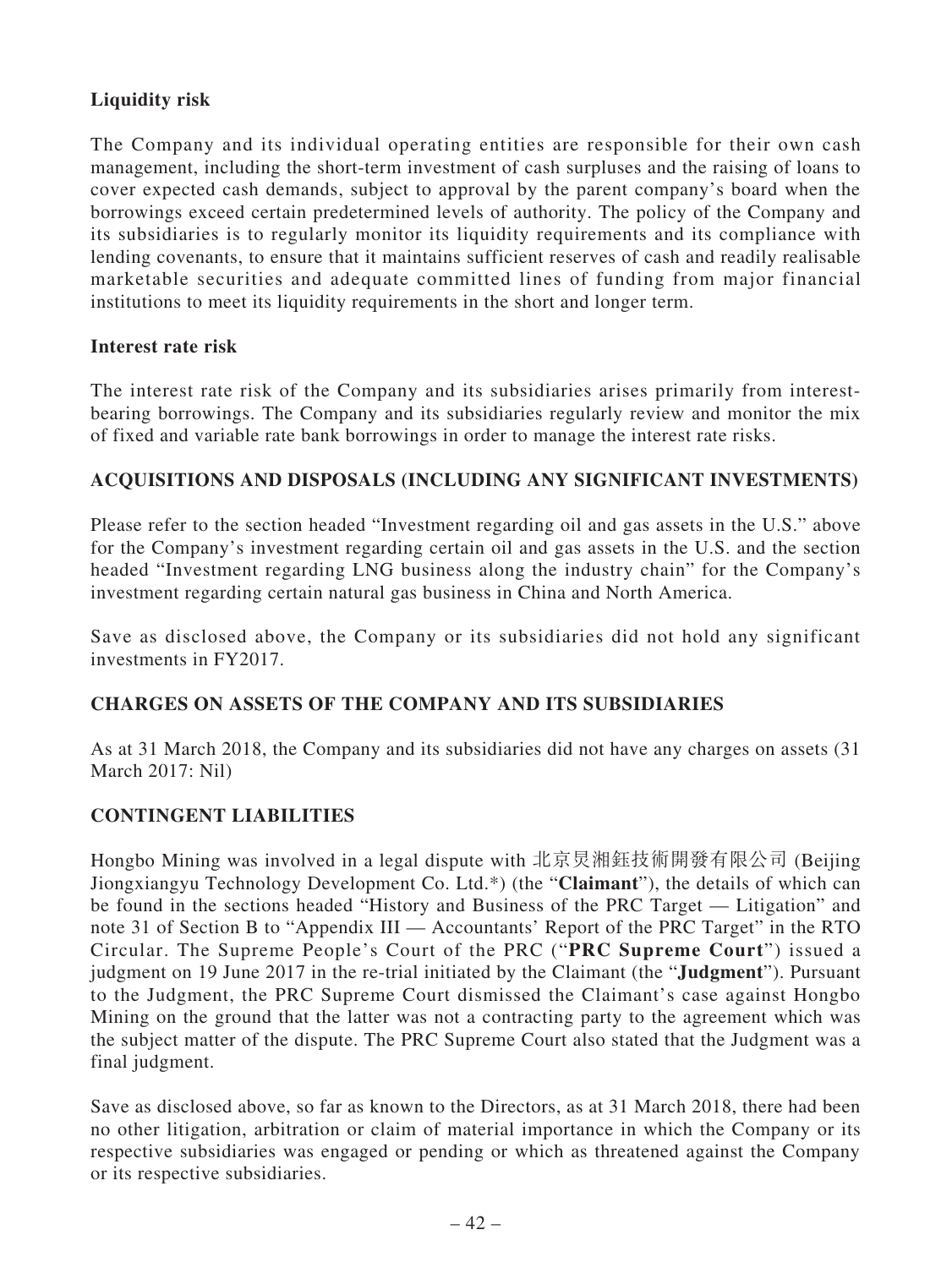## **COMMITMENTS**

#### **Capital commitments**

As at 31 March 2018, the Company and its subsidiaries had capital commitments of HK\$23.2 million (31 March 2017: HK\$28.6 million) contracted but not provided for the acquisition of property, plant and equipment.

#### **Operating lease commitments**

As at 31 March 2018, the Company and its subsidiaries had operating lease commitments as lessee of HK\$0.4 million (31 March 2017: HK\$2.2 million).

#### **DIVIDEND**

The Directors do not recommend the payment of a final dividend for FY2017 (FY2016: Nil).

## **MANAGEMENT CONTRACT**

No contract concerning the management and administration of the whole or any substantial part of the business of the Company was entered into or existed in FY2017.

#### **EMPLOYEES**

As at 31 March 2018, the Company and its subsidiaries had 113 (31 March 2017: 97) employees in Hong Kong and the PRC. In FY2017, the total staff costs (including the directors' emoluments) amounted to HK\$33.0 million (FY2016: HK\$18.7 million). Employees' remuneration package was reviewed periodically and determined with reference to the performance of the individual and the prevailing market practices. Employees' remuneration package includes basic salary, year-end bonus, medical and contributory provident fund.

#### **PURCHASE, SALE OR REDEMPTION OF THE COMPANY'S LISTED SHARES**

Neither the Company nor any of its subsidiaries purchased, redeemed or sold any of the Company's listed shares in FY2017.

## **COMPLIANCE WITH THE CORPORATE GOVERNANCE CODE**

The Company is committed to achieving high standards of corporate governance and has always recognised the importance of accountability, transparency and protection of Shareholders' interest in general. The Company has adopted the code provisions of the Corporate Governance Code and Corporate Governance Report (the "CG Code") set out in Appendix 14 of the Rules Governing the Listing of Securities on The Stock Exchange of Hong Kong Limited (the "Listing Rules") as its own corporate governance policy, subject to amendments from time to time.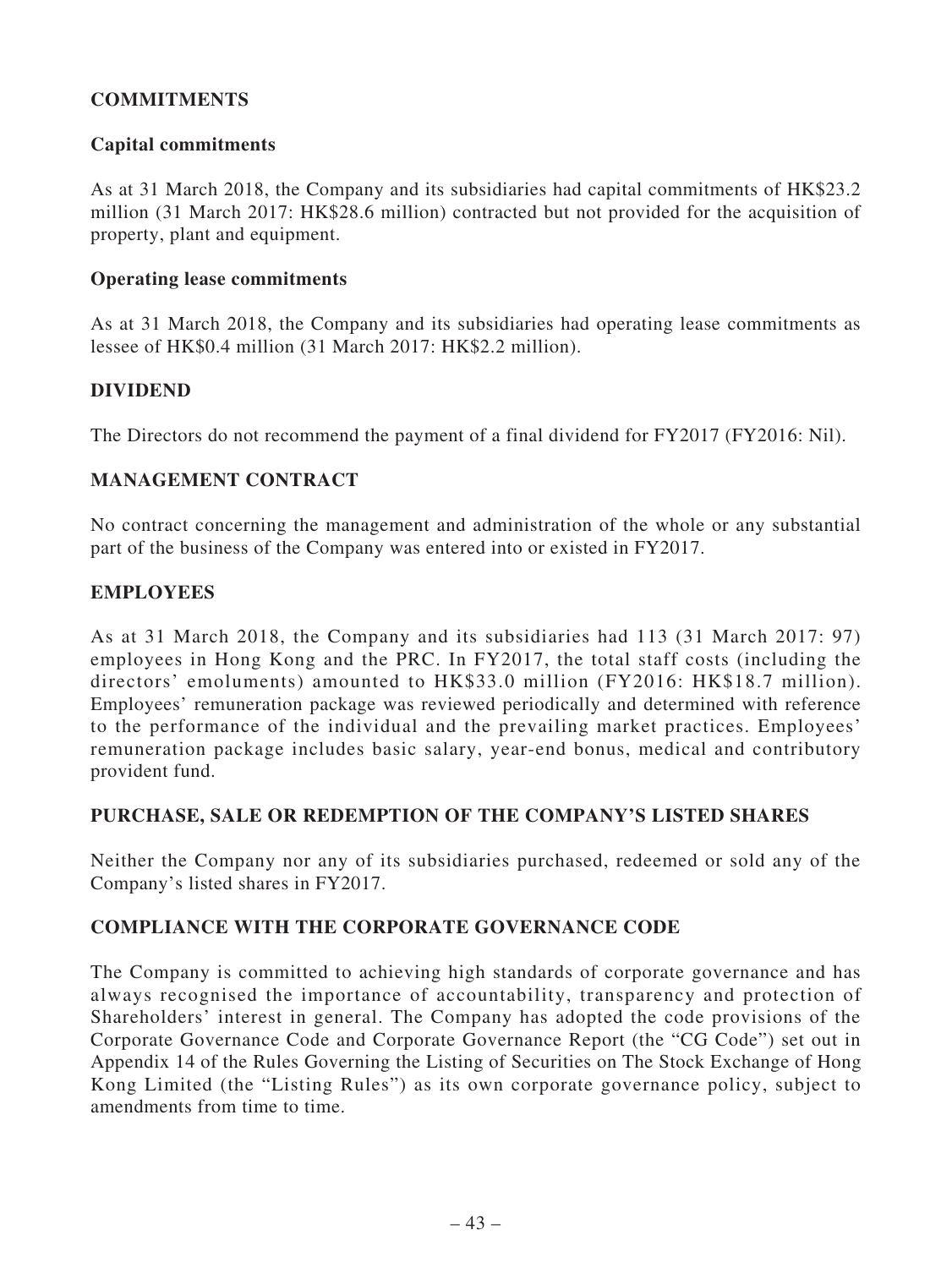In the opinion of the Board, the Company had complied with the code provisions of the CG Code throughout FY2017, except for the CG Code provision A.2.1, which stipulates that the roles of chairman and chief executive should be separate and should not be performed by the same individual. During FY2017, Mr. Wang Jingbo was both the chairman of the Board and the chief executive officer of the Company. The Board is of the opinion that such arrangement does not result in undue concentration of power and is conducive to the efficient formulation and implementation of the Company's strategies thus allowing the Company to develop its business more effectively.

## **DIRECTORS' SECURITIES TRANSACTIONS**

The Company has adopted the Model Code for Securities Transactions by Directors of Listed Issuers (the "Model Code") as set out in Appendix 10 to the Listing Rules to regulate the Directors' securities transactions.

Having made specific enquiries to all Directors, all Directors have confirmed that they have complied with the required standard set out in the Model Code throughout FY2017.

## **AUDIT COMMITTEE AND REVIEW OF RESULTS**

The Audit Committee currently comprises two independent non-executive Directors, namely, Mr. Chau Shing Yim David (Chairman) and Mr. Shi Cen and one non-executive Director, namely, Mr. Lin Dongliang. The Audit Committee has adopted the terms of reference which are in line with the CG Code. The Audit Committee has reviewed with management of the Company the accounting principles and practices adopted by the Company and discussed the risk management and internal controls and financial reporting matters, including a review of the consolidated financial statements and the annual results of FY2017.

## **SUBSEQUENT EVENT AFTER THE END OF FINANCIAL YEAR**

On 3 April 2018, the Company entered into a term sheet with the Goldman Sachs Finance Corp International Ltd (the "Issuer"), to subscribe for the 6-Month Quanto USD Participation Notes with a floating interest rate in the principal amount of US\$50 million (equivalent to approximately HK\$392.4 million) issued by the Issuer on 10 April 2018 (the "Notes"). The Notes are redeemable at 100% of the principal amount on the scheduled maturity date of 17 October 2018, with early redemption permitted in occurrence of certain events and in the manner as described in the terms and conditions of the Notes.

The Board believes that without affecting the Company's operational liquidity and fund security, appropriate short-term wealth management is conducive to enhancing the utilization of capital. By utilizing certain idle funds to subscribe for the Notes, the Company would balance its investment portfolio and increase its income from idle funds.